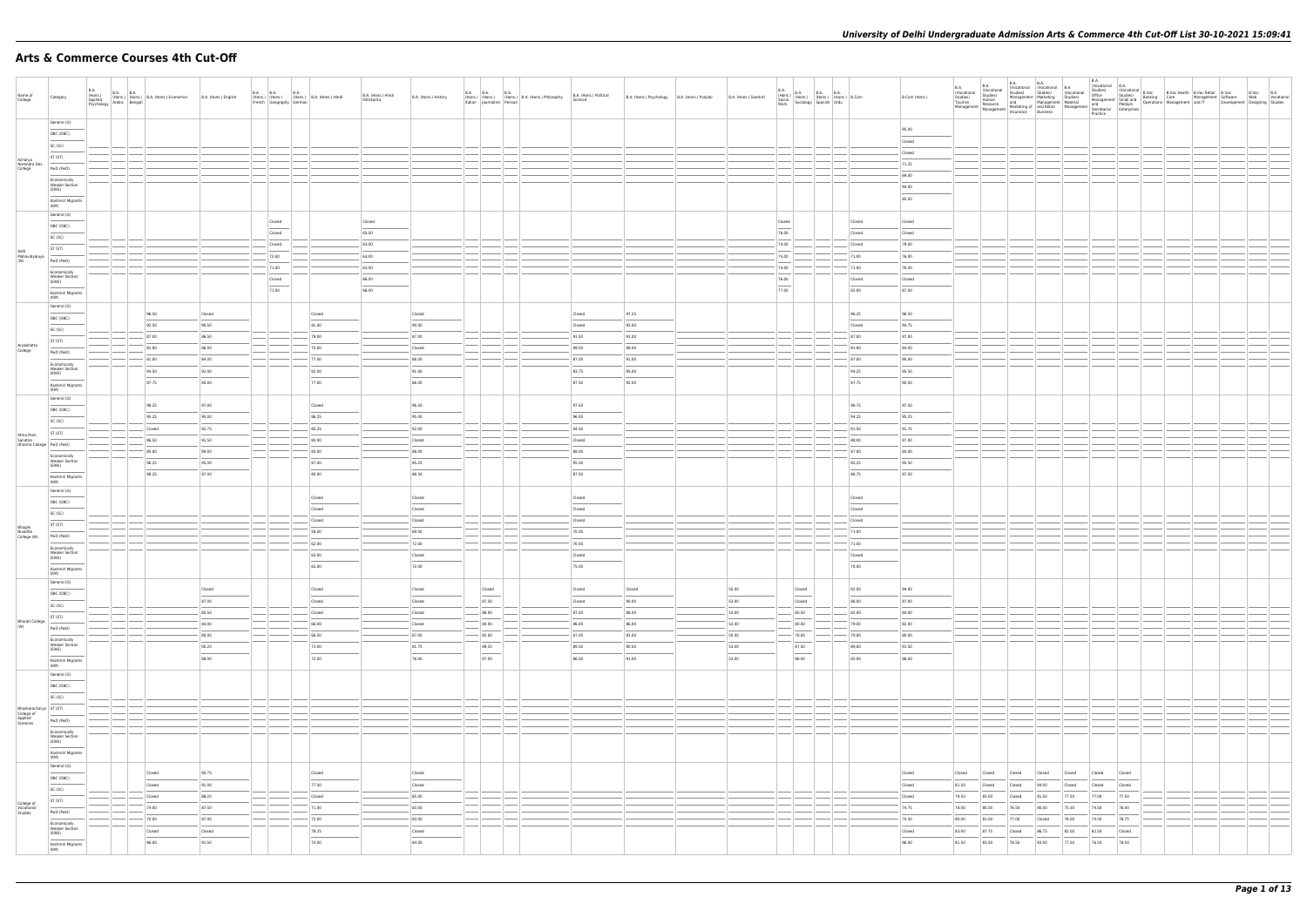| Name of<br>College                   | Category                                       | <b>B.A.</b> | B.A. B.A. B.A. B.A. (Hons.) (B.A. (Hons.) Economics<br>(Hons.) (Hons.) (B.A. (Hons.) Economics<br>Psychology Arabic Bengali | B.A. (Hons.) English | <b>B.A. B.A.</b>                  | French Geography German | <b>B.A.</b>                       | (Hons.) (Hons.) (Hons.) B.A. (Hons.) Hindi | B.A. (Hons.) Hindi<br>Patrikarita | B.A. (Hons.) History | <b>B.A. B.A.</b>                                                                                                                                                                                                                                                                                                                                                                                                                                                                     | <b>B.A.</b> | (Hons.) (Hons.) (Hons.) B.A. (Hons.) Philosophy<br>Italian Journalism Persian | B.A. (Hons.) Political<br>Science | B.A. (Hons.) Psychology B.A. (Hons.) Punjabi |                | B.A. (Hons.) Sanskrit | $\begin{array}{ll} \text{B.A.} \\ \text{(Hons.)} \\ \text{Social} \\ \text{Social} \\ \text{Work} \\ \text{Work} \end{array} \hspace{1mm} \begin{array}{ll} \text{B.A.} \\ \text{(Hons.)} \\ \text{(Hons.)} \\ \text{(Hons.)} \\ \text{Spanish} \\ \text{Urdu} \end{array} \hspace{1mm} \begin{array}{ll} \text{B.A.} \\ \text{B.A.} \\ \text{(Hons.)} \\ \text{Urdu} \end{array} \hspace{1mm} \begin{array}{ll} \text{B.A.} \\ \text{B.} \\ \text{Lorm} \end{array}$ |           |                            | B.Com (Hons.)   | B.A.<br>(Vocational | <b>B.A.</b><br><b>B.A.</b> | B.A.<br>Practice |  | B.A.<br>  Studies  Wocational B.A.<br>  Studies  B.Voc Health B.Voc Retail B.Voc & B.Voc B.A.<br>  Office Studies  B.Anking Care<br>  Management Software Wanagement and IT Development Designing Studies<br>  And Medium Operations Manageme |  |
|--------------------------------------|------------------------------------------------|-------------|-----------------------------------------------------------------------------------------------------------------------------|----------------------|-----------------------------------|-------------------------|-----------------------------------|--------------------------------------------|-----------------------------------|----------------------|--------------------------------------------------------------------------------------------------------------------------------------------------------------------------------------------------------------------------------------------------------------------------------------------------------------------------------------------------------------------------------------------------------------------------------------------------------------------------------------|-------------|-------------------------------------------------------------------------------|-----------------------------------|----------------------------------------------|----------------|-----------------------|-----------------------------------------------------------------------------------------------------------------------------------------------------------------------------------------------------------------------------------------------------------------------------------------------------------------------------------------------------------------------------------------------------------------------------------------------------------------------|-----------|----------------------------|-----------------|---------------------|----------------------------|------------------|--|-----------------------------------------------------------------------------------------------------------------------------------------------------------------------------------------------------------------------------------------------|--|
|                                      | General (G)                                    |             | 97.75                                                                                                                       | 96.50                |                                   |                         |                                   | Closed                                     |                                   | 97.00                |                                                                                                                                                                                                                                                                                                                                                                                                                                                                                      |             | Closed                                                                        | 97.75                             | 98.25                                        |                | Closed                |                                                                                                                                                                                                                                                                                                                                                                                                                                                                       |           | 96.75                      | 98.00           |                     |                            |                  |  |                                                                                                                                                                                                                                               |  |
|                                      | OBC (OBC)                                      |             | 96.00                                                                                                                       | 94.00                |                                   |                         |                                   | 77.00                                      |                                   | 95.50                |                                                                                                                                                                                                                                                                                                                                                                                                                                                                                      |             | 90.00                                                                         | 96.00                             | Closed                                       |                | 55.00                 |                                                                                                                                                                                                                                                                                                                                                                                                                                                                       |           | 94.50                      | Closed          |                     |                            |                  |  |                                                                                                                                                                                                                                               |  |
|                                      | SC (SC)                                        |             | 90.00                                                                                                                       | 92.00                |                                   |                         |                                   | Closed                                     |                                   | Closed               |                                                                                                                                                                                                                                                                                                                                                                                                                                                                                      |             | 86.50                                                                         | Closed                            | Closed                                       |                | 54.00                 |                                                                                                                                                                                                                                                                                                                                                                                                                                                                       |           | Closed                     | Closed          |                     |                            |                  |  |                                                                                                                                                                                                                                               |  |
| Daulat Ram                           | ST (ST)                                        |             | 90.00                                                                                                                       | 91.00                |                                   |                         |                                   | 75.00                                      |                                   | Closed               |                                                                                                                                                                                                                                                                                                                                                                                                                                                                                      |             | 86.50                                                                         | Closed                            | Closed                                       |                | 54.00                 |                                                                                                                                                                                                                                                                                                                                                                                                                                                                       |           | 88.00                      | 83.00           |                     |                            |                  |  |                                                                                                                                                                                                                                               |  |
| College (W)                          | PwD (PwD)                                      |             | 89.00                                                                                                                       | 91.00                |                                   |                         |                                   | Closed                                     |                                   | 89.00                |                                                                                                                                                                                                                                                                                                                                                                                                                                                                                      |             | 86.00                                                                         | 92.00                             | Closed                                       |                | Closed                |                                                                                                                                                                                                                                                                                                                                                                                                                                                                       |           | 89.00                      | 86.00           |                     |                            |                  |  |                                                                                                                                                                                                                                               |  |
|                                      | Economically<br><b>Weaker Section</b>          |             | 96.75                                                                                                                       | 94.50                |                                   |                         |                                   | 84.00                                      |                                   | 94.50                |                                                                                                                                                                                                                                                                                                                                                                                                                                                                                      |             | 93.00                                                                         | 96.00                             | 98.00                                        |                | 58.00                 |                                                                                                                                                                                                                                                                                                                                                                                                                                                                       |           | 95.50                      | Closed          |                     |                            |                  |  |                                                                                                                                                                                                                                               |  |
|                                      | (EWS)<br>$\frac{1}{2}$<br>Kashmiri Migrants    |             | 94.75                                                                                                                       | 94.00                |                                   |                         |                                   | 78.00                                      |                                   | 93.00                |                                                                                                                                                                                                                                                                                                                                                                                                                                                                                      |             | 90.00                                                                         | 94.00                             | 97.00                                        |                | 58.00                 |                                                                                                                                                                                                                                                                                                                                                                                                                                                                       |           | 92.00                      | 88.00           |                     |                            |                  |  |                                                                                                                                                                                                                                               |  |
|                                      | (KM)                                           |             |                                                                                                                             |                      |                                   |                         |                                   |                                            |                                   |                      |                                                                                                                                                                                                                                                                                                                                                                                                                                                                                      |             |                                                                               |                                   |                                              |                |                       |                                                                                                                                                                                                                                                                                                                                                                                                                                                                       |           |                            |                 |                     |                            |                  |  |                                                                                                                                                                                                                                               |  |
|                                      | General (G)                                    |             |                                                                                                                             | Closed               |                                   |                         |                                   |                                            |                                   |                      |                                                                                                                                                                                                                                                                                                                                                                                                                                                                                      |             |                                                                               |                                   |                                              |                |                       |                                                                                                                                                                                                                                                                                                                                                                                                                                                                       |           |                            | 97.00           |                     |                            |                  |  |                                                                                                                                                                                                                                               |  |
|                                      | OBC (OBC)                                      |             |                                                                                                                             | Closed               |                                   |                         |                                   |                                            |                                   |                      |                                                                                                                                                                                                                                                                                                                                                                                                                                                                                      |             |                                                                               |                                   |                                              |                |                       |                                                                                                                                                                                                                                                                                                                                                                                                                                                                       |           |                            | Closed          |                     |                            |                  |  |                                                                                                                                                                                                                                               |  |
|                                      | SC (SC)                                        |             |                                                                                                                             | Closed               |                                   |                         |                                   |                                            |                                   |                      |                                                                                                                                                                                                                                                                                                                                                                                                                                                                                      |             |                                                                               |                                   |                                              |                |                       |                                                                                                                                                                                                                                                                                                                                                                                                                                                                       |           |                            | Closed          |                     |                            |                  |  |                                                                                                                                                                                                                                               |  |
| Deen Dayal<br>Upadhyaya<br>College   | ST (ST)                                        |             |                                                                                                                             | Closed               |                                   |                         |                                   |                                            |                                   |                      |                                                                                                                                                                                                                                                                                                                                                                                                                                                                                      |             |                                                                               |                                   |                                              |                |                       |                                                                                                                                                                                                                                                                                                                                                                                                                                                                       |           |                            | Closed          |                     |                            |                  |  |                                                                                                                                                                                                                                               |  |
|                                      | PwD (PwD)                                      |             |                                                                                                                             | Closed               |                                   |                         |                                   |                                            |                                   |                      |                                                                                                                                                                                                                                                                                                                                                                                                                                                                                      |             |                                                                               |                                   |                                              |                |                       |                                                                                                                                                                                                                                                                                                                                                                                                                                                                       |           |                            | 70.00           |                     |                            |                  |  |                                                                                                                                                                                                                                               |  |
|                                      | Economically<br><b>Weaker Section</b><br>(EWS) |             |                                                                                                                             | Closed               |                                   |                         |                                   |                                            |                                   |                      |                                                                                                                                                                                                                                                                                                                                                                                                                                                                                      |             |                                                                               |                                   |                                              |                |                       |                                                                                                                                                                                                                                                                                                                                                                                                                                                                       |           |                            | 95.00           |                     |                            |                  |  |                                                                                                                                                                                                                                               |  |
|                                      | $\frac{1}{2}$<br>Kashmiri Migrants             |             |                                                                                                                             | 87.00                |                                   |                         |                                   |                                            |                                   |                      |                                                                                                                                                                                                                                                                                                                                                                                                                                                                                      |             |                                                                               |                                   |                                              |                |                       |                                                                                                                                                                                                                                                                                                                                                                                                                                                                       |           |                            | 87.00           |                     |                            |                  |  |                                                                                                                                                                                                                                               |  |
|                                      | (KM)                                           |             |                                                                                                                             |                      |                                   |                         |                                   |                                            |                                   |                      |                                                                                                                                                                                                                                                                                                                                                                                                                                                                                      |             |                                                                               |                                   |                                              |                |                       |                                                                                                                                                                                                                                                                                                                                                                                                                                                                       |           |                            |                 |                     |                            |                  |  |                                                                                                                                                                                                                                               |  |
|                                      | General (G)                                    |             | 97.50                                                                                                                       | 96.25                |                                   |                         |                                   |                                            |                                   | 96.00                |                                                                                                                                                                                                                                                                                                                                                                                                                                                                                      | 97.75       |                                                                               | 97.25                             |                                              |                |                       |                                                                                                                                                                                                                                                                                                                                                                                                                                                                       |           | 97.25                      | 97.75           |                     |                            |                  |  |                                                                                                                                                                                                                                               |  |
|                                      | OBC (OBC)                                      |             | 96.00                                                                                                                       | 95.00                |                                   |                         |                                   |                                            |                                   | 95.00                |                                                                                                                                                                                                                                                                                                                                                                                                                                                                                      | 96.00       |                                                                               | 96.25                             |                                              |                |                       |                                                                                                                                                                                                                                                                                                                                                                                                                                                                       |           | 96.00                      | 97.00           |                     |                            |                  |  |                                                                                                                                                                                                                                               |  |
|                                      | SC (SC)                                        |             | 93.00                                                                                                                       | 91.00                |                                   |                         |                                   |                                            |                                   | 91.00                |                                                                                                                                                                                                                                                                                                                                                                                                                                                                                      | $-93.75$    |                                                                               | 93.00                             |                                              |                |                       |                                                                                                                                                                                                                                                                                                                                                                                                                                                                       |           | 91.50                      | 92.00           |                     |                            |                  |  |                                                                                                                                                                                                                                               |  |
| Delhi College of ST (ST)<br>Arts and |                                                |             | 93.00                                                                                                                       | 91.00                |                                   |                         |                                   |                                            |                                   | 91.00                |                                                                                                                                                                                                                                                                                                                                                                                                                                                                                      | 93.50       |                                                                               | 93.00                             |                                              |                |                       |                                                                                                                                                                                                                                                                                                                                                                                                                                                                       |           | 91.50                      | 92.00           |                     |                            |                  |  |                                                                                                                                                                                                                                               |  |
| Commerce                             | PwD (PwD)                                      |             | 92.00                                                                                                                       | 90.00                |                                   |                         |                                   |                                            |                                   | 90.00                |                                                                                                                                                                                                                                                                                                                                                                                                                                                                                      | $-$ 91.00   |                                                                               | 91.00                             |                                              |                |                       |                                                                                                                                                                                                                                                                                                                                                                                                                                                                       |           | 91.00                      | 91.00           |                     |                            |                  |  |                                                                                                                                                                                                                                               |  |
|                                      | Economically<br><b>Weaker Section</b><br>(EWS) |             | 97.25                                                                                                                       | 96.00                |                                   |                         |                                   |                                            |                                   | 95.75                |                                                                                                                                                                                                                                                                                                                                                                                                                                                                                      | 97.50       |                                                                               | 97.00                             |                                              |                |                       |                                                                                                                                                                                                                                                                                                                                                                                                                                                                       |           | 97.00                      | 97.50           |                     |                            |                  |  |                                                                                                                                                                                                                                               |  |
|                                      | Kashmiri Migrants                              |             | 92.00                                                                                                                       | 91.00                |                                   |                         |                                   |                                            |                                   | 90.00                |                                                                                                                                                                                                                                                                                                                                                                                                                                                                                      | 92.00       |                                                                               | 91.00                             |                                              |                |                       |                                                                                                                                                                                                                                                                                                                                                                                                                                                                       |           | 91.00                      | 91.00           |                     |                            |                  |  |                                                                                                                                                                                                                                               |  |
|                                      | (KM)                                           |             |                                                                                                                             |                      |                                   |                         |                                   |                                            |                                   |                      |                                                                                                                                                                                                                                                                                                                                                                                                                                                                                      |             |                                                                               |                                   |                                              |                |                       |                                                                                                                                                                                                                                                                                                                                                                                                                                                                       |           |                            |                 |                     |                            |                  |  |                                                                                                                                                                                                                                               |  |
|                                      | General (G)<br>OBC (OBC)                       |             |                                                                                                                             |                      | Closed                            |                         | Closed                            |                                            |                                   |                      | Closed                                                                                                                                                                                                                                                                                                                                                                                                                                                                               |             |                                                                               |                                   |                                              |                |                       |                                                                                                                                                                                                                                                                                                                                                                                                                                                                       | Closed    |                            |                 |                     |                            |                  |  |                                                                                                                                                                                                                                               |  |
|                                      | SC (SC)                                        |             |                                                                                                                             |                      | 82.50                             |                         | Closed                            |                                            |                                   |                      | $\frac{1}{2} \left( \frac{1}{2} \right) \left( \frac{1}{2} \right) \left( \frac{1}{2} \right) \left( \frac{1}{2} \right) \left( \frac{1}{2} \right) \left( \frac{1}{2} \right) \left( \frac{1}{2} \right) \left( \frac{1}{2} \right) \left( \frac{1}{2} \right) \left( \frac{1}{2} \right) \left( \frac{1}{2} \right) \left( \frac{1}{2} \right) \left( \frac{1}{2} \right) \left( \frac{1}{2} \right) \left( \frac{1}{2} \right) \left( \frac{1}{2} \right) \left( \frac$<br>Closed |             |                                                                               |                                   |                                              |                |                       |                                                                                                                                                                                                                                                                                                                                                                                                                                                                       | 81.50     |                            |                 |                     |                            |                  |  |                                                                                                                                                                                                                                               |  |
| Department of ST (ST)                |                                                |             |                                                                                                                             |                      | 79.50                             |                         | 80.50                             |                                            |                                   |                      | 76.00                                                                                                                                                                                                                                                                                                                                                                                                                                                                                |             |                                                                               |                                   |                                              |                |                       |                                                                                                                                                                                                                                                                                                                                                                                                                                                                       | $- 77.00$ |                            |                 |                     |                            |                  |  |                                                                                                                                                                                                                                               |  |
| Germanic and<br>Romance<br>Studies   | PwD (PwD)                                      |             |                                                                                                                             |                      | Closed                            |                         | 72.00                             |                                            |                                   |                      | 70.00                                                                                                                                                                                                                                                                                                                                                                                                                                                                                |             |                                                                               |                                   |                                              |                |                       |                                                                                                                                                                                                                                                                                                                                                                                                                                                                       | 71.00     |                            |                 |                     |                            |                  |  |                                                                                                                                                                                                                                               |  |
|                                      | Economically                                   |             |                                                                                                                             |                      | 73.00                             |                         | 75.50                             |                                            |                                   |                      | 70.00                                                                                                                                                                                                                                                                                                                                                                                                                                                                                |             |                                                                               |                                   |                                              |                |                       |                                                                                                                                                                                                                                                                                                                                                                                                                                                                       | 71.00     |                            |                 |                     |                            |                  |  |                                                                                                                                                                                                                                               |  |
|                                      | <b>Weaker Section</b><br>(EWS)                 |             |                                                                                                                             |                      | Closed                            |                         | Closed                            |                                            |                                   |                      | 78.50<br>$\sim$                                                                                                                                                                                                                                                                                                                                                                                                                                                                      |             |                                                                               |                                   |                                              |                |                       |                                                                                                                                                                                                                                                                                                                                                                                                                                                                       | Closed    |                            |                 |                     |                            |                  |  |                                                                                                                                                                                                                                               |  |
|                                      | Kashmiri Migrants                              |             |                                                                                                                             |                      | $\overline{\phantom{a}}$<br>80.00 |                         | $\overline{\phantom{a}}$<br>80.00 |                                            |                                   |                      | 77.00                                                                                                                                                                                                                                                                                                                                                                                                                                                                                |             |                                                                               |                                   |                                              |                |                       |                                                                                                                                                                                                                                                                                                                                                                                                                                                                       | 78.00     |                            |                 |                     |                            |                  |  |                                                                                                                                                                                                                                               |  |
|                                      | (KM)<br>General (G)                            |             |                                                                                                                             |                      |                                   |                         |                                   |                                            |                                   |                      |                                                                                                                                                                                                                                                                                                                                                                                                                                                                                      |             |                                                                               |                                   |                                              |                |                       |                                                                                                                                                                                                                                                                                                                                                                                                                                                                       |           |                            |                 |                     |                            |                  |  |                                                                                                                                                                                                                                               |  |
|                                      | OBC (OBC)                                      |             | 96.25                                                                                                                       | 94.00                |                                   |                         |                                   | Closed                                     |                                   | Closed               |                                                                                                                                                                                                                                                                                                                                                                                                                                                                                      |             |                                                                               | 94.00                             |                                              |                | Closed                |                                                                                                                                                                                                                                                                                                                                                                                                                                                                       |           |                            | 95.75           |                     |                            |                  |  |                                                                                                                                                                                                                                               |  |
|                                      | SC (SC)                                        |             | 92.25                                                                                                                       | Closed               |                                   |                         |                                   | Closed                                     |                                   | Closed               |                                                                                                                                                                                                                                                                                                                                                                                                                                                                                      |             |                                                                               | Closed                            |                                              |                | Closed                |                                                                                                                                                                                                                                                                                                                                                                                                                                                                       |           |                            | 92.00           |                     |                            |                  |  |                                                                                                                                                                                                                                               |  |
|                                      | ST (ST)                                        |             | 85.00                                                                                                                       | Closed               |                                   |                         |                                   | Closed                                     |                                   | Closed               |                                                                                                                                                                                                                                                                                                                                                                                                                                                                                      |             |                                                                               | 89.50                             |                                              |                | Closed                |                                                                                                                                                                                                                                                                                                                                                                                                                                                                       |           |                            | 87.50           |                     |                            |                  |  |                                                                                                                                                                                                                                               |  |
| Deshbandhu<br>College                | PwD (PwD)                                      |             | 75.00                                                                                                                       | Closed               |                                   |                         |                                   | 68.00                                      |                                   | 80.00                |                                                                                                                                                                                                                                                                                                                                                                                                                                                                                      |             |                                                                               | Closed                            |                                              |                | 45.00                 |                                                                                                                                                                                                                                                                                                                                                                                                                                                                       |           |                            | Closed          |                     |                            |                  |  |                                                                                                                                                                                                                                               |  |
|                                      | Economically                                   |             | 77.00                                                                                                                       | 85.00                |                                   |                         |                                   | 69.00                                      |                                   | 78.00                |                                                                                                                                                                                                                                                                                                                                                                                                                                                                                      |             |                                                                               | 79.00                             |                                              |                | 45.00                 |                                                                                                                                                                                                                                                                                                                                                                                                                                                                       |           |                            | 82.00           |                     |                            |                  |  |                                                                                                                                                                                                                                               |  |
|                                      | <b>Weaker Section</b><br>(EWS)                 |             | 93.50                                                                                                                       | 93.25                |                                   |                         |                                   | 80.50                                      |                                   | 90.50                |                                                                                                                                                                                                                                                                                                                                                                                                                                                                                      |             |                                                                               | 91.00                             |                                              |                | 55.00                 |                                                                                                                                                                                                                                                                                                                                                                                                                                                                       |           |                            | 94.00           |                     |                            |                  |  |                                                                                                                                                                                                                                               |  |
|                                      | Kashmiri Migrants<br>(KM)                      |             | 86.00                                                                                                                       | 84.75                |                                   |                         |                                   | 72.00                                      |                                   | 82.00                |                                                                                                                                                                                                                                                                                                                                                                                                                                                                                      |             |                                                                               | 85.00                             |                                              |                | 52.00                 |                                                                                                                                                                                                                                                                                                                                                                                                                                                                       |           |                            | 86.00           |                     |                            |                  |  |                                                                                                                                                                                                                                               |  |
|                                      | General (G)                                    |             |                                                                                                                             |                      |                                   |                         |                                   |                                            |                                   |                      |                                                                                                                                                                                                                                                                                                                                                                                                                                                                                      |             |                                                                               |                                   |                                              |                |                       |                                                                                                                                                                                                                                                                                                                                                                                                                                                                       |           |                            |                 |                     |                            |                  |  |                                                                                                                                                                                                                                               |  |
|                                      | OBC (OBC)                                      | 96.75       | Closed                                                                                                                      |                      |                                   | 94.00                   |                                   | 83.00                                      | 84.00                             | 91.75                |                                                                                                                                                                                                                                                                                                                                                                                                                                                                                      |             |                                                                               |                                   |                                              |                |                       | 92.25<br>$\frac{1}{2}$                                                                                                                                                                                                                                                                                                                                                                                                                                                |           | 93.00                      | 94.50           |                     |                            |                  |  |                                                                                                                                                                                                                                               |  |
|                                      | SC (SC)                                        | Closed      | 90.25                                                                                                                       |                      |                                   | 90.00                   |                                   | 77.75                                      | 76.00                             | Closed               |                                                                                                                                                                                                                                                                                                                                                                                                                                                                                      |             |                                                                               |                                   |                                              |                |                       | 86.50                                                                                                                                                                                                                                                                                                                                                                                                                                                                 |           | 88.00                      | 89.50           |                     |                            |                  |  |                                                                                                                                                                                                                                               |  |
| Dr. Bhim Rao                         | ST (ST)                                        | Closed      | 83.00                                                                                                                       |                      |                                   | 87.25                   |                                   | Closed                                     | 72.50                             | Closed               |                                                                                                                                                                                                                                                                                                                                                                                                                                                                                      |             |                                                                               |                                   |                                              |                |                       | 79.75                                                                                                                                                                                                                                                                                                                                                                                                                                                                 |           | 84.00                      | 85.00           |                     |                            |                  |  |                                                                                                                                                                                                                                               |  |
| Ambedkar<br>College                  | PwD (PwD)                                      | Closed      | Closed                                                                                                                      |                      |                                   | 85.00                   |                                   | 62.00                                      | 55.00                             | Closed               |                                                                                                                                                                                                                                                                                                                                                                                                                                                                                      |             |                                                                               |                                   |                                              |                |                       | Closed                                                                                                                                                                                                                                                                                                                                                                                                                                                                |           | 78.00                      | 78.00           |                     |                            |                  |  |                                                                                                                                                                                                                                               |  |
|                                      | Economically<br><b>Weaker Section</b>          | 65.00       | 65.00                                                                                                                       |                      |                                   | 76.00                   |                                   | Closed                                     | 46.00                             | 65.00                |                                                                                                                                                                                                                                                                                                                                                                                                                                                                                      |             |                                                                               |                                   |                                              |                |                       | 59.50                                                                                                                                                                                                                                                                                                                                                                                                                                                                 |           | 75.00                      | 71.00           |                     |                            |                  |  |                                                                                                                                                                                                                                               |  |
|                                      | (EWS)                                          | 91.75       | Closed<br>$\sim$                                                                                                            |                      |                                   | 91.50                   |                                   | 81.00                                      | 81.00                             | 88.50                |                                                                                                                                                                                                                                                                                                                                                                                                                                                                                      |             |                                                                               |                                   |                                              |                |                       | 90.00<br>$\sim$                                                                                                                                                                                                                                                                                                                                                                                                                                                       |           | 92.00                      | 93.50           |                     |                            |                  |  |                                                                                                                                                                                                                                               |  |
|                                      | Kashmiri Migrants<br>(KM)                      | 88.00       | 87.00                                                                                                                       |                      |                                   | 85.00                   |                                   | 75.00                                      | 76.00                             | 82.50                |                                                                                                                                                                                                                                                                                                                                                                                                                                                                                      |             |                                                                               |                                   |                                              |                |                       | 83.25                                                                                                                                                                                                                                                                                                                                                                                                                                                                 |           | 84.00                      | 85.00           |                     |                            |                  |  |                                                                                                                                                                                                                                               |  |
|                                      | General (G)                                    |             |                                                                                                                             |                      |                                   |                         |                                   |                                            |                                   |                      |                                                                                                                                                                                                                                                                                                                                                                                                                                                                                      |             |                                                                               |                                   |                                              |                |                       |                                                                                                                                                                                                                                                                                                                                                                                                                                                                       |           |                            |                 |                     |                            |                  |  |                                                                                                                                                                                                                                               |  |
|                                      | OBC (OBC)                                      |             | Closed<br>95.00                                                                                                             | Closed               |                                   | Closed                  |                                   | Closed<br>$\frac{1}{2}$                    |                                   | Closed               |                                                                                                                                                                                                                                                                                                                                                                                                                                                                                      |             | Closed<br>89.00                                                               | Closed<br>95.50                   |                                              | 45.00<br>45.00 | Closed                |                                                                                                                                                                                                                                                                                                                                                                                                                                                                       |           | 64.00 Closed               | Closed<br>94.75 |                     |                            |                  |  |                                                                                                                                                                                                                                               |  |
|                                      | SC (SC)                                        |             |                                                                                                                             | Closed               |                                   | Closed                  |                                   | Closed                                     |                                   | Closed               |                                                                                                                                                                                                                                                                                                                                                                                                                                                                                      |             |                                                                               |                                   |                                              |                | 64.50                 |                                                                                                                                                                                                                                                                                                                                                                                                                                                                       |           | 59.00 93.75                | 88.50           |                     |                            |                  |  |                                                                                                                                                                                                                                               |  |
| Dyal Singh<br>College                | ST (ST)                                        |             | 88.00                                                                                                                       | Closed<br>Closed     |                                   | Closed<br>Closed        |                                   | Closed<br>66.75                            |                                   | Closed               |                                                                                                                                                                                                                                                                                                                                                                                                                                                                                      |             | 86.00<br>84.00                                                                | Closed<br>Closed                  |                                              | 45.00<br>45.00 | 58.00<br>50.00        |                                                                                                                                                                                                                                                                                                                                                                                                                                                                       |           | 55.00 87.50<br>45.00 82.00 | 81.50           |                     |                            |                  |  |                                                                                                                                                                                                                                               |  |
|                                      | PwD (PwD)                                      |             | 84.00<br>Closed                                                                                                             | Closed               |                                   | $- 76.00$               |                                   | Closed                                     |                                   | Closed<br>Closed     |                                                                                                                                                                                                                                                                                                                                                                                                                                                                                      |             | 75.00                                                                         | 81.75                             |                                              | 45.00          | 45.00                 |                                                                                                                                                                                                                                                                                                                                                                                                                                                                       |           | $45.00$ Closed             | 69.00           |                     |                            |                  |  |                                                                                                                                                                                                                                               |  |
|                                      | Economically<br><b>Weaker Section</b>          |             | 96.00                                                                                                                       | 93.75                |                                   | 94.50                   |                                   | 80.75                                      |                                   |                      |                                                                                                                                                                                                                                                                                                                                                                                                                                                                                      |             | 90.00                                                                         |                                   |                                              | 45.00          | 65.00                 |                                                                                                                                                                                                                                                                                                                                                                                                                                                                       |           | 61.00 95.00                | 95.50           |                     |                            |                  |  |                                                                                                                                                                                                                                               |  |
|                                      | (EWS)                                          |             | 88.00                                                                                                                       | 85.50                |                                   | 86.00                   |                                   | 73.50                                      |                                   | Closed<br>84.00      |                                                                                                                                                                                                                                                                                                                                                                                                                                                                                      |             | 83.00                                                                         | Closed<br>87.50                   |                                              | 45.00          | 59.00                 |                                                                                                                                                                                                                                                                                                                                                                                                                                                                       |           | 54.00 86.50                | 87.50           |                     |                            |                  |  |                                                                                                                                                                                                                                               |  |
|                                      | Kashmiri Migrants<br>(KM)                      |             |                                                                                                                             |                      |                                   |                         |                                   |                                            |                                   |                      |                                                                                                                                                                                                                                                                                                                                                                                                                                                                                      |             |                                                                               |                                   |                                              |                |                       |                                                                                                                                                                                                                                                                                                                                                                                                                                                                       |           |                            |                 |                     |                            |                  |  |                                                                                                                                                                                                                                               |  |
|                                      | General (G)                                    |             |                                                                                                                             | Closed               |                                   |                         |                                   |                                            |                                   | Closed               |                                                                                                                                                                                                                                                                                                                                                                                                                                                                                      |             |                                                                               | Closed                            |                                              |                |                       |                                                                                                                                                                                                                                                                                                                                                                                                                                                                       |           | Closed                     | Closed          |                     |                            |                  |  |                                                                                                                                                                                                                                               |  |
|                                      | OBC (OBC)                                      |             |                                                                                                                             | 88.00                |                                   |                         |                                   |                                            |                                   | Closed               |                                                                                                                                                                                                                                                                                                                                                                                                                                                                                      |             |                                                                               | 90.00                             |                                              |                |                       |                                                                                                                                                                                                                                                                                                                                                                                                                                                                       |           | 87.50                      | 88.50           |                     |                            |                  |  |                                                                                                                                                                                                                                               |  |
|                                      | SC (SC)                                        |             |                                                                                                                             | 83.00                |                                   |                         |                                   |                                            |                                   | 84.50                |                                                                                                                                                                                                                                                                                                                                                                                                                                                                                      |             |                                                                               | 85.00                             |                                              |                |                       |                                                                                                                                                                                                                                                                                                                                                                                                                                                                       |           | 84.00                      | 84.50           |                     |                            |                  |  |                                                                                                                                                                                                                                               |  |
| Dyal Singh<br>College<br>(Evening)   | ST (ST)                                        |             |                                                                                                                             | 83.00                |                                   |                         |                                   |                                            |                                   | 83.50                |                                                                                                                                                                                                                                                                                                                                                                                                                                                                                      |             |                                                                               | 84.00                             |                                              |                |                       |                                                                                                                                                                                                                                                                                                                                                                                                                                                                       |           | 75.00                      | 70.00           |                     |                            |                  |  |                                                                                                                                                                                                                                               |  |
|                                      | PwD (PwD)                                      |             |                                                                                                                             | 75.00                |                                   |                         |                                   |                                            |                                   | 74.00                |                                                                                                                                                                                                                                                                                                                                                                                                                                                                                      |             |                                                                               | 67.00                             |                                              |                |                       |                                                                                                                                                                                                                                                                                                                                                                                                                                                                       |           | 60.00                      | 60.00           |                     |                            |                  |  |                                                                                                                                                                                                                                               |  |
|                                      | Economically<br><b>Weaker Section</b>          |             |                                                                                                                             | 90.00                |                                   |                         |                                   |                                            |                                   | Closed               |                                                                                                                                                                                                                                                                                                                                                                                                                                                                                      |             |                                                                               | 90.00                             |                                              |                |                       |                                                                                                                                                                                                                                                                                                                                                                                                                                                                       |           | 91.00                      | 92.00           |                     |                            |                  |  |                                                                                                                                                                                                                                               |  |
|                                      | (EWS)                                          |             |                                                                                                                             | 86.00                |                                   |                         |                                   |                                            |                                   | 80.00                |                                                                                                                                                                                                                                                                                                                                                                                                                                                                                      |             |                                                                               | 78.00                             |                                              |                |                       |                                                                                                                                                                                                                                                                                                                                                                                                                                                                       |           | 85.00                      | 85.00           |                     |                            |                  |  |                                                                                                                                                                                                                                               |  |
|                                      | Kashmiri Migrants<br>(KM)                      |             |                                                                                                                             |                      |                                   |                         |                                   |                                            |                                   |                      |                                                                                                                                                                                                                                                                                                                                                                                                                                                                                      |             |                                                                               |                                   |                                              |                |                       |                                                                                                                                                                                                                                                                                                                                                                                                                                                                       |           |                            |                 |                     |                            |                  |  |                                                                                                                                                                                                                                               |  |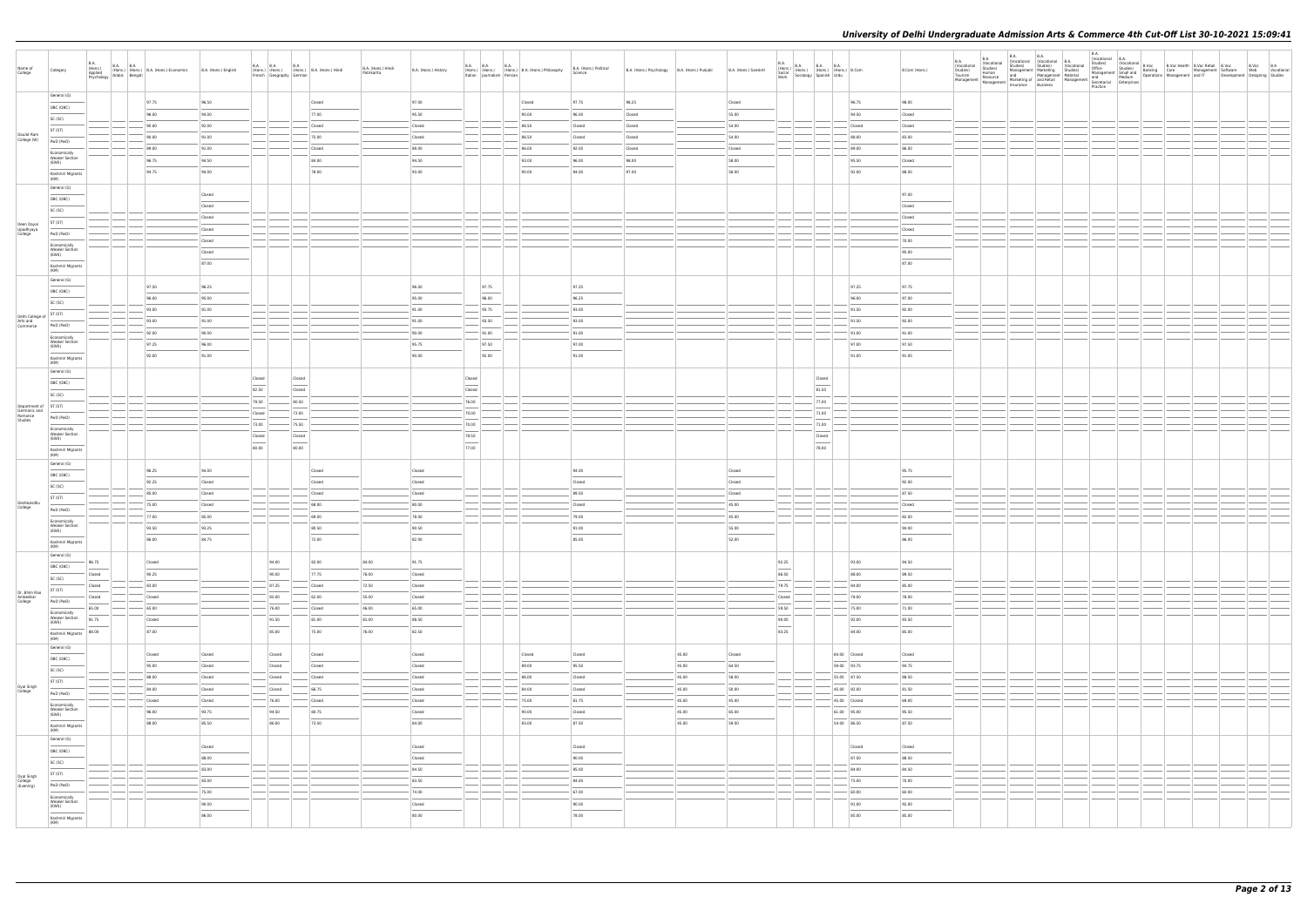| Name of<br>College                    | Category                                                                                                                                                                                                                                                                                                                                                                                                                                                                                                     | <b>B.A.</b><br><b>B.A. B.A.</b><br>(Hons.)<br>Applied | (Hons.) (Hons.) (Hons.) B.A. (Hons.) Economics<br>Psychology Arabic Bengali | B.A. (Hons.) English | <b>B.A. B.A.</b><br><b>B.A.</b><br>(Hons.) (Hons.) (Hons.) B.A. (Hons.) Hindi<br>French Geography German | B.A. (Hons.) Hindi<br>Patrikarita | B.A. (Hons.) History | <b>B.A. B.A.</b><br><b>B.A.</b>       | (Hons.) (Hons.) (Hons.) B.A. (Hons.) Philosophy<br>Italian Journalism Persian Persian | B.A. (Hons.) Political<br>Science | B.A. (Hons.) Psychology   B.A. (Hons.) Punjabi | B.A. (Hons.) Sanskrit | $\begin{array}{ll} \text{B.A.} \\ \text{(Hons.)} \\ \text{Social} \\ \text{Social} \\ \text{Work} \\ \text{Work} \end{array} \hspace{1mm} \begin{array}{ll} \text{B.A.} \\ \text{(Hons.)} \\ \text{(Hons.)} \\ \text{(Hons.)} \\ \text{Spanish} \\ \text{Urdu} \end{array} \hspace{1mm} \begin{array}{ll} \text{B.A.} \\ \text{B.A.} \\ \text{(Hons.)} \\ \text{Urdu} \end{array} \hspace{1mm} \begin{array}{ll} \text{B.A.} \\ \text{B.Com} \\ \text{B.Com} \end{array}$           |                | B.Com (Hons.)   | <b>B.A.</b><br>(Vocational<br>Studies) | <b>B.A.</b><br>(Vocational<br>Studies)<br>Human | B.A.<br><b>B.A.</b><br>(Vocational (Vocational B.A.<br>Studies) Studies) (Voca<br>Management Marketing Studies)<br>Tourism Human<br>Management Resource Manketing of andReal Management Secretarial Medium<br>Management Management Insurance Business<br>Spacetical Enterprises | (Vocational | <b>B.A.</b><br>B.A.<br>  Studies  Wocational B.A.<br>  Studies  B.Voc Health B.Voc Retail B.Voc & B.Voc B.A.<br>  Office Studies  B.Anking Care<br>  Management Software Wanagement and IT Development Designing Studies<br>  And Medium Operations Manageme<br>Practice |  |        |  |
|---------------------------------------|--------------------------------------------------------------------------------------------------------------------------------------------------------------------------------------------------------------------------------------------------------------------------------------------------------------------------------------------------------------------------------------------------------------------------------------------------------------------------------------------------------------|-------------------------------------------------------|-----------------------------------------------------------------------------|----------------------|----------------------------------------------------------------------------------------------------------|-----------------------------------|----------------------|---------------------------------------|---------------------------------------------------------------------------------------|-----------------------------------|------------------------------------------------|-----------------------|-------------------------------------------------------------------------------------------------------------------------------------------------------------------------------------------------------------------------------------------------------------------------------------------------------------------------------------------------------------------------------------------------------------------------------------------------------------------------------------|----------------|-----------------|----------------------------------------|-------------------------------------------------|----------------------------------------------------------------------------------------------------------------------------------------------------------------------------------------------------------------------------------------------------------------------------------|-------------|--------------------------------------------------------------------------------------------------------------------------------------------------------------------------------------------------------------------------------------------------------------------------|--|--------|--|
|                                       | General (G)                                                                                                                                                                                                                                                                                                                                                                                                                                                                                                  | 98.25                                                 | 97.75                                                                       | 96.75                | Closed                                                                                                   |                                   | 97.00                |                                       | 95.75                                                                                 | 97.50                             |                                                | 65.50                 |                                                                                                                                                                                                                                                                                                                                                                                                                                                                                     | Closed         | 97.25           |                                        |                                                 |                                                                                                                                                                                                                                                                                  |             |                                                                                                                                                                                                                                                                          |  |        |  |
|                                       | OBC (OBC)<br>SC (SC)                                                                                                                                                                                                                                                                                                                                                                                                                                                                                         | 95.75                                                 | Closed                                                                      | 94.50                | 83.50                                                                                                    |                                   | Closed               |                                       | 90.00                                                                                 | Closed                            |                                                | 62.00                 |                                                                                                                                                                                                                                                                                                                                                                                                                                                                                     | 93.50          | 95.00           |                                        |                                                 |                                                                                                                                                                                                                                                                                  |             |                                                                                                                                                                                                                                                                          |  |        |  |
|                                       | ST (ST)                                                                                                                                                                                                                                                                                                                                                                                                                                                                                                      | 95.50                                                 | Closed                                                                      | 93.00                | Closed                                                                                                   |                                   | 92.75                |                                       | 87.50                                                                                 | Closed                            |                                                | 60.00                 |                                                                                                                                                                                                                                                                                                                                                                                                                                                                                     | Closed         | Closed          |                                        |                                                 |                                                                                                                                                                                                                                                                                  |             |                                                                                                                                                                                                                                                                          |  |        |  |
| Gargi College                         | PwD (PwD)                                                                                                                                                                                                                                                                                                                                                                                                                                                                                                    | 94.50                                                 | Closed                                                                      | 92.00                | 77.00                                                                                                    |                                   | Closed               |                                       | 87.00                                                                                 | Closed                            |                                                | 55.00                 |                                                                                                                                                                                                                                                                                                                                                                                                                                                                                     | 81.50          | 82.50           |                                        |                                                 |                                                                                                                                                                                                                                                                                  |             |                                                                                                                                                                                                                                                                          |  |        |  |
|                                       | Economically                                                                                                                                                                                                                                                                                                                                                                                                                                                                                                 | 95.75                                                 | 88.00                                                                       | 92.00                | 77.00                                                                                                    |                                   | 87.00                |                                       | 89.00                                                                                 | 90.00                             |                                                | 55.00                 |                                                                                                                                                                                                                                                                                                                                                                                                                                                                                     | 85.00          | 87.00           |                                        |                                                 |                                                                                                                                                                                                                                                                                  |             |                                                                                                                                                                                                                                                                          |  |        |  |
|                                       | <b>Weaker Section</b><br>(EWS)<br>$\frac{1}{2} \left( \frac{1}{2} \right) \left( \frac{1}{2} \right) \left( \frac{1}{2} \right) \left( \frac{1}{2} \right) \left( \frac{1}{2} \right) \left( \frac{1}{2} \right) \left( \frac{1}{2} \right) \left( \frac{1}{2} \right) \left( \frac{1}{2} \right) \left( \frac{1}{2} \right) \left( \frac{1}{2} \right) \left( \frac{1}{2} \right) \left( \frac{1}{2} \right) \left( \frac{1}{2} \right) \left( \frac{1}{2} \right) \left( \frac{1}{2} \right) \left( \frac$ | 96.00                                                 | 95.75                                                                       | 94.50                | 84.50                                                                                                    |                                   | Closed               |                                       | 92.00                                                                                 | 95.00                             |                                                | 64.00                 |                                                                                                                                                                                                                                                                                                                                                                                                                                                                                     | 94.50          | 95.00           |                                        |                                                 |                                                                                                                                                                                                                                                                                  |             |                                                                                                                                                                                                                                                                          |  |        |  |
|                                       | Kashmiri Migrants<br>(KM)                                                                                                                                                                                                                                                                                                                                                                                                                                                                                    | 97.00                                                 | 93.50                                                                       | 94.00                | 82.00                                                                                                    |                                   | 88.00                |                                       | 89.00                                                                                 | 89.00                             |                                                | 60.00                 |                                                                                                                                                                                                                                                                                                                                                                                                                                                                                     | 92.00          | 91.00           |                                        |                                                 |                                                                                                                                                                                                                                                                                  |             |                                                                                                                                                                                                                                                                          |  |        |  |
|                                       | General (G)                                                                                                                                                                                                                                                                                                                                                                                                                                                                                                  |                                                       | 98.75                                                                       | Closed               | Closed                                                                                                   |                                   | 98.00                |                                       | Closed                                                                                |                                   |                                                |                       |                                                                                                                                                                                                                                                                                                                                                                                                                                                                                     |                | 98.50           |                                        |                                                 |                                                                                                                                                                                                                                                                                  |             |                                                                                                                                                                                                                                                                          |  |        |  |
|                                       | OBC (OBC)                                                                                                                                                                                                                                                                                                                                                                                                                                                                                                    |                                                       | 96.50                                                                       | 96.00                | 90.00                                                                                                    |                                   | 96.00                |                                       | 94.00                                                                                 |                                   |                                                | Closed<br>Closed      |                                                                                                                                                                                                                                                                                                                                                                                                                                                                                     |                | 96.75           |                                        |                                                 |                                                                                                                                                                                                                                                                                  |             |                                                                                                                                                                                                                                                                          |  |        |  |
|                                       | SC (SC)                                                                                                                                                                                                                                                                                                                                                                                                                                                                                                      |                                                       | 95.00                                                                       | 95.00                | Closed                                                                                                   |                                   | 95.00                |                                       | 90.00                                                                                 |                                   |                                                | Closed                |                                                                                                                                                                                                                                                                                                                                                                                                                                                                                     |                | 93.75           |                                        |                                                 |                                                                                                                                                                                                                                                                                  |             |                                                                                                                                                                                                                                                                          |  |        |  |
| Hansraj College                       | ST (ST)                                                                                                                                                                                                                                                                                                                                                                                                                                                                                                      |                                                       | 92.75                                                                       | 93.00                | 80.00                                                                                                    |                                   | Closed               |                                       | Closed                                                                                |                                   |                                                | 60.00                 |                                                                                                                                                                                                                                                                                                                                                                                                                                                                                     |                | 87.00           |                                        |                                                 |                                                                                                                                                                                                                                                                                  |             |                                                                                                                                                                                                                                                                          |  |        |  |
|                                       | PwD (PwD)<br>Economically                                                                                                                                                                                                                                                                                                                                                                                                                                                                                    |                                                       | 92.00                                                                       | 92.00                | 86.00                                                                                                    |                                   | 94.00                |                                       | 88.00                                                                                 |                                   |                                                | 55.00                 |                                                                                                                                                                                                                                                                                                                                                                                                                                                                                     |                | 81.00           |                                        |                                                 |                                                                                                                                                                                                                                                                                  |             |                                                                                                                                                                                                                                                                          |  |        |  |
|                                       | <b>Weaker Section</b><br>(EWS)                                                                                                                                                                                                                                                                                                                                                                                                                                                                               |                                                       | 97.00                                                                       | 96.00                | Closed                                                                                                   |                                   | Closed               |                                       | Closed                                                                                |                                   |                                                | Closed                |                                                                                                                                                                                                                                                                                                                                                                                                                                                                                     |                | Closed          |                                        |                                                 |                                                                                                                                                                                                                                                                                  |             |                                                                                                                                                                                                                                                                          |  |        |  |
|                                       | Kashmiri Migrants<br>(KM)                                                                                                                                                                                                                                                                                                                                                                                                                                                                                    |                                                       | 91.00                                                                       | 90.00                | 85.00                                                                                                    |                                   | 89.00                |                                       | 87.00                                                                                 |                                   |                                                | 71.00                 |                                                                                                                                                                                                                                                                                                                                                                                                                                                                                     |                | 88.75           |                                        |                                                 |                                                                                                                                                                                                                                                                                  |             |                                                                                                                                                                                                                                                                          |  |        |  |
|                                       | General (G)                                                                                                                                                                                                                                                                                                                                                                                                                                                                                                  |                                                       |                                                                             |                      |                                                                                                          |                                   |                      |                                       |                                                                                       |                                   |                                                |                       |                                                                                                                                                                                                                                                                                                                                                                                                                                                                                     |                |                 |                                        |                                                 |                                                                                                                                                                                                                                                                                  |             |                                                                                                                                                                                                                                                                          |  |        |  |
|                                       | OBC (OBC)                                                                                                                                                                                                                                                                                                                                                                                                                                                                                                    |                                                       | Closed                                                                      | Closed               | Closed                                                                                                   |                                   | Closed               |                                       | 97.50                                                                                 | Closed                            |                                                | Closed                | Closed                                                                                                                                                                                                                                                                                                                                                                                                                                                                              |                | Closed          |                                        |                                                 |                                                                                                                                                                                                                                                                                  |             |                                                                                                                                                                                                                                                                          |  |        |  |
|                                       | SC (SC)                                                                                                                                                                                                                                                                                                                                                                                                                                                                                                      |                                                       | Closed                                                                      | 97.00                | Closed                                                                                                   |                                   | Closed               |                                       | Closed                                                                                | 98.50                             |                                                | Closed                | 96.75                                                                                                                                                                                                                                                                                                                                                                                                                                                                               |                | 97.25           |                                        |                                                 |                                                                                                                                                                                                                                                                                  |             |                                                                                                                                                                                                                                                                          |  |        |  |
| Hindu College                         | ST (ST)                                                                                                                                                                                                                                                                                                                                                                                                                                                                                                      |                                                       | 95.50<br>93.50                                                              | Closed<br>Closed     | 90.00<br>Closed                                                                                          |                                   | Closed<br>96.00      |                                       | Closed<br>Closed                                                                      | Closed<br>Closed                  |                                                | 71.00<br>68.00        | 94.50<br>94.50                                                                                                                                                                                                                                                                                                                                                                                                                                                                      |                | 95.00<br>91.25  |                                        |                                                 |                                                                                                                                                                                                                                                                                  |             |                                                                                                                                                                                                                                                                          |  |        |  |
|                                       | PwD (PwD)                                                                                                                                                                                                                                                                                                                                                                                                                                                                                                    |                                                       | 93.00                                                                       | 94.50                | 90.00                                                                                                    |                                   | 95.50                |                                       | Closed                                                                                | 97.00                             |                                                | Closed                | 95.00                                                                                                                                                                                                                                                                                                                                                                                                                                                                               |                | 86.00           |                                        |                                                 |                                                                                                                                                                                                                                                                                  |             |                                                                                                                                                                                                                                                                          |  |        |  |
|                                       | Economically<br><b>Weaker Section</b><br>(EWS)                                                                                                                                                                                                                                                                                                                                                                                                                                                               |                                                       | 97.75                                                                       | 97.00                | Closed                                                                                                   |                                   | Closed               |                                       | Closed                                                                                | 98.25                             |                                                | Closed                | 96.00                                                                                                                                                                                                                                                                                                                                                                                                                                                                               |                | 97.50           |                                        |                                                 |                                                                                                                                                                                                                                                                                  |             |                                                                                                                                                                                                                                                                          |  |        |  |
|                                       | Kashmiri Migrants                                                                                                                                                                                                                                                                                                                                                                                                                                                                                            |                                                       | 92.00                                                                       | Closed               | 88.00                                                                                                    |                                   | 92.00                |                                       | 87.75                                                                                 | 94.00                             |                                                | 72.00                 | $\sim$<br>91.00                                                                                                                                                                                                                                                                                                                                                                                                                                                                     |                | 89.00           |                                        |                                                 |                                                                                                                                                                                                                                                                                  |             |                                                                                                                                                                                                                                                                          |  |        |  |
|                                       | (KM)<br>General (G)                                                                                                                                                                                                                                                                                                                                                                                                                                                                                          |                                                       |                                                                             |                      |                                                                                                          |                                   |                      |                                       |                                                                                       |                                   |                                                |                       |                                                                                                                                                                                                                                                                                                                                                                                                                                                                                     |                |                 |                                        |                                                 |                                                                                                                                                                                                                                                                                  |             |                                                                                                                                                                                                                                                                          |  |        |  |
|                                       | OBC (OBC)                                                                                                                                                                                                                                                                                                                                                                                                                                                                                                    |                                                       | Closed                                                                      | 96.75                | 97.00<br>Closed                                                                                          |                                   | Closed               |                                       | Closed                                                                                | Closed                            | Closed                                         | 55.00                 | Closed                                                                                                                                                                                                                                                                                                                                                                                                                                                                              |                | 96.75           |                                        |                                                 |                                                                                                                                                                                                                                                                                  |             |                                                                                                                                                                                                                                                                          |  |        |  |
|                                       | SC (SC)                                                                                                                                                                                                                                                                                                                                                                                                                                                                                                      |                                                       | 94.00                                                                       | 93.75                | 95.50<br>76.50                                                                                           |                                   | 95.00                |                                       | Closed                                                                                | Closed                            | 94.75                                          | 50.00                 | 93.00                                                                                                                                                                                                                                                                                                                                                                                                                                                                               |                | 94.75           |                                        |                                                 |                                                                                                                                                                                                                                                                                  |             |                                                                                                                                                                                                                                                                          |  |        |  |
| Indraprastha                          | ST (ST)                                                                                                                                                                                                                                                                                                                                                                                                                                                                                                      |                                                       | Closed                                                                      | 90.50                | $-$ 91.75<br>Closed                                                                                      |                                   | 91.00                |                                       | 84.25                                                                                 | 92.75                             | 92.25                                          | 45.00                 | 89.00                                                                                                                                                                                                                                                                                                                                                                                                                                                                               |                | 87.00           |                                        |                                                 |                                                                                                                                                                                                                                                                                  |             |                                                                                                                                                                                                                                                                          |  |        |  |
| College for<br>Women (W)              | PwD (PwD)                                                                                                                                                                                                                                                                                                                                                                                                                                                                                                    |                                                       | 87.00                                                                       | 90.50                | 93.50<br>74.50                                                                                           |                                   | Closed               |                                       | 84.50                                                                                 | 93.50                             | Closed                                         | 45.00                 | 92.00                                                                                                                                                                                                                                                                                                                                                                                                                                                                               |                | 80.00           |                                        |                                                 |                                                                                                                                                                                                                                                                                  |             |                                                                                                                                                                                                                                                                          |  |        |  |
|                                       | Economically<br><b>Weaker Section</b>                                                                                                                                                                                                                                                                                                                                                                                                                                                                        |                                                       | 88.00<br>Closed                                                             | 91.00<br>92.00       | 96.00<br>Closed<br>95.25<br>Closed                                                                       |                                   | 93.75<br>94.50       |                                       | 86.00<br>89.00                                                                        | 92.25<br>94.75                    | 92.25<br>95.50                                 | 50.00<br>50.00        | 94.25<br>93.50                                                                                                                                                                                                                                                                                                                                                                                                                                                                      |                | 90.00<br>Closed |                                        |                                                 |                                                                                                                                                                                                                                                                                  |             |                                                                                                                                                                                                                                                                          |  |        |  |
|                                       | (EWS)                                                                                                                                                                                                                                                                                                                                                                                                                                                                                                        |                                                       | 91.00                                                                       | 92.00                | 96.00<br>77.00                                                                                           |                                   | 95.75                |                                       | 88.00                                                                                 | 94.75                             | Closed                                         | 50.00                 | $\frac{1}{2} \left( \frac{1}{2} \right) \left( \frac{1}{2} \right) \left( \frac{1}{2} \right) \left( \frac{1}{2} \right) \left( \frac{1}{2} \right) \left( \frac{1}{2} \right) \left( \frac{1}{2} \right) \left( \frac{1}{2} \right) \left( \frac{1}{2} \right) \left( \frac{1}{2} \right) \left( \frac{1}{2} \right) \left( \frac{1}{2} \right) \left( \frac{1}{2} \right) \left( \frac{1}{2} \right) \left( \frac{1}{2} \right) \left( \frac{1}{2} \right) \left( \frac$<br>94.00 |                | 95.00           |                                        |                                                 |                                                                                                                                                                                                                                                                                  |             |                                                                                                                                                                                                                                                                          |  |        |  |
|                                       | Kashmiri Migrants<br>(KM)                                                                                                                                                                                                                                                                                                                                                                                                                                                                                    |                                                       |                                                                             |                      |                                                                                                          |                                   |                      |                                       |                                                                                       |                                   |                                                |                       |                                                                                                                                                                                                                                                                                                                                                                                                                                                                                     |                |                 |                                        |                                                 |                                                                                                                                                                                                                                                                                  |             |                                                                                                                                                                                                                                                                          |  |        |  |
|                                       | General (G)<br>OBC (OBC)                                                                                                                                                                                                                                                                                                                                                                                                                                                                                     |                                                       |                                                                             |                      |                                                                                                          |                                   |                      | Closed                                |                                                                                       |                                   |                                                |                       |                                                                                                                                                                                                                                                                                                                                                                                                                                                                                     |                |                 |                                        |                                                 |                                                                                                                                                                                                                                                                                  |             |                                                                                                                                                                                                                                                                          |  |        |  |
|                                       | SC (SC)                                                                                                                                                                                                                                                                                                                                                                                                                                                                                                      |                                                       |                                                                             |                      |                                                                                                          |                                   |                      | 86.00                                 |                                                                                       |                                   |                                                |                       |                                                                                                                                                                                                                                                                                                                                                                                                                                                                                     |                |                 |                                        |                                                 |                                                                                                                                                                                                                                                                                  |             |                                                                                                                                                                                                                                                                          |  |        |  |
| Institute of                          | ST (ST)                                                                                                                                                                                                                                                                                                                                                                                                                                                                                                      |                                                       |                                                                             |                      |                                                                                                          |                                   |                      | Closed                                |                                                                                       |                                   |                                                |                       |                                                                                                                                                                                                                                                                                                                                                                                                                                                                                     |                |                 |                                        |                                                 |                                                                                                                                                                                                                                                                                  |             |                                                                                                                                                                                                                                                                          |  |        |  |
| Home<br>Economics (W) PwD (PwD)       |                                                                                                                                                                                                                                                                                                                                                                                                                                                                                                              |                                                       |                                                                             |                      |                                                                                                          |                                   |                      | 78.00                                 |                                                                                       |                                   |                                                |                       |                                                                                                                                                                                                                                                                                                                                                                                                                                                                                     |                |                 |                                        |                                                 |                                                                                                                                                                                                                                                                                  |             |                                                                                                                                                                                                                                                                          |  |        |  |
|                                       | Economically<br><b>Weaker Section</b>                                                                                                                                                                                                                                                                                                                                                                                                                                                                        |                                                       |                                                                             |                      |                                                                                                          |                                   |                      | 78.00                                 |                                                                                       |                                   |                                                |                       |                                                                                                                                                                                                                                                                                                                                                                                                                                                                                     |                |                 |                                        |                                                 |                                                                                                                                                                                                                                                                                  |             |                                                                                                                                                                                                                                                                          |  |        |  |
|                                       | (EWS)                                                                                                                                                                                                                                                                                                                                                                                                                                                                                                        |                                                       |                                                                             |                      |                                                                                                          |                                   |                      | Closed                                |                                                                                       |                                   |                                                |                       |                                                                                                                                                                                                                                                                                                                                                                                                                                                                                     |                |                 |                                        |                                                 |                                                                                                                                                                                                                                                                                  |             |                                                                                                                                                                                                                                                                          |  |        |  |
|                                       | Kashmiri Migrants<br>(KM)                                                                                                                                                                                                                                                                                                                                                                                                                                                                                    |                                                       |                                                                             |                      |                                                                                                          |                                   |                      | 79.00                                 |                                                                                       |                                   |                                                |                       |                                                                                                                                                                                                                                                                                                                                                                                                                                                                                     |                |                 |                                        |                                                 |                                                                                                                                                                                                                                                                                  |             |                                                                                                                                                                                                                                                                          |  |        |  |
|                                       | General (G)                                                                                                                                                                                                                                                                                                                                                                                                                                                                                                  |                                                       | 96.00                                                                       | 93.50                | Closed                                                                                                   |                                   | Closed               |                                       | Closed                                                                                | 94.75                             |                                                | 45.00                 | Closed                                                                                                                                                                                                                                                                                                                                                                                                                                                                              | 93.50          | 94.50           |                                        |                                                 |                                                                                                                                                                                                                                                                                  |             |                                                                                                                                                                                                                                                                          |  |        |  |
|                                       | OBC (OBC)                                                                                                                                                                                                                                                                                                                                                                                                                                                                                                    |                                                       | 90.00                                                                       | 90.00                | 77.00                                                                                                    |                                   | 86.00                |                                       | 85.50                                                                                 | 91.25                             |                                                | 45.00                 | $\frac{1}{2} \left( \frac{1}{2} \right) \left( \frac{1}{2} \right) \left( \frac{1}{2} \right) \left( \frac{1}{2} \right) \left( \frac{1}{2} \right) \left( \frac{1}{2} \right) \left( \frac{1}{2} \right) \left( \frac{1}{2} \right) \left( \frac{1}{2} \right) \left( \frac{1}{2} \right) \left( \frac{1}{2} \right) \left( \frac{1}{2} \right) \left( \frac{1}{2} \right) \left( \frac{1}{2} \right) \left( \frac{1}{2} \right) \left( \frac{1}{2} \right) \left( \frac$<br>86.50 | 87.50          | 88.50           |                                        |                                                 |                                                                                                                                                                                                                                                                                  |             |                                                                                                                                                                                                                                                                          |  |        |  |
|                                       | SC (SC)<br>ST (ST)                                                                                                                                                                                                                                                                                                                                                                                                                                                                                           |                                                       | 80.00                                                                       | 89.00                | Closed                                                                                                   |                                   | 86.00                |                                       | 83.00                                                                                 | 86.00                             |                                                | 45.00                 | 83.00                                                                                                                                                                                                                                                                                                                                                                                                                                                                               | 84.00          | 84.00           |                                        |                                                 |                                                                                                                                                                                                                                                                                  |             |                                                                                                                                                                                                                                                                          |  |        |  |
| Janki Devi<br>Memorial<br>College (W) | PwD (PwD)                                                                                                                                                                                                                                                                                                                                                                                                                                                                                                    |                                                       | 78.00                                                                       | 88.00                | 68.00                                                                                                    |                                   | 85.00                |                                       | 83.00                                                                                 | 84.00                             |                                                | 45.00                 | 84.00                                                                                                                                                                                                                                                                                                                                                                                                                                                                               | 81.00          | 82.00           |                                        |                                                 |                                                                                                                                                                                                                                                                                  |             |                                                                                                                                                                                                                                                                          |  |        |  |
|                                       | Economically                                                                                                                                                                                                                                                                                                                                                                                                                                                                                                 |                                                       | 80.00                                                                       | 88.00                | 78.50                                                                                                    |                                   | 83.00                |                                       | 83.00                                                                                 | 78.00                             |                                                | 45.00                 | 83.00                                                                                                                                                                                                                                                                                                                                                                                                                                                                               | 80.00          | 81.00           |                                        |                                                 |                                                                                                                                                                                                                                                                                  |             |                                                                                                                                                                                                                                                                          |  |        |  |
|                                       | <b>Weaker Section</b><br>(EWS)                                                                                                                                                                                                                                                                                                                                                                                                                                                                               |                                                       | 93.50                                                                       | 90.00                | 78.00                                                                                                    |                                   | 86.00                |                                       | 85.50                                                                                 | 91.00                             |                                                | 45.00                 | Closed<br><b>Contract Contract Contract Contract Contract Contract Contract Contract Contract Contract Contract Contract Contract Contract Contract Contract Contract Contract Contract Contract Contract Contract Contract Contract Contr</b>                                                                                                                                                                                                                                      | 93.00          | 94.00           |                                        |                                                 |                                                                                                                                                                                                                                                                                  |             |                                                                                                                                                                                                                                                                          |  |        |  |
|                                       | Kashmiri Migrants<br>(KM)                                                                                                                                                                                                                                                                                                                                                                                                                                                                                    |                                                       | 81.00                                                                       | 88.00                | 69.00                                                                                                    |                                   | 85.00                |                                       | 83.00                                                                                 | 78.00                             |                                                | 45.00                 | 83.00                                                                                                                                                                                                                                                                                                                                                                                                                                                                               | 80.00          | 81.00           |                                        |                                                 |                                                                                                                                                                                                                                                                                  |             |                                                                                                                                                                                                                                                                          |  |        |  |
|                                       | General (G)                                                                                                                                                                                                                                                                                                                                                                                                                                                                                                  |                                                       | Closed                                                                      | Closed               | 83.00<br>Closed                                                                                          |                                   | 90.00                | 93.00                                 |                                                                                       | Closed                            |                                                | 45.00                 |                                                                                                                                                                                                                                                                                                                                                                                                                                                                                     | Closed         | Closed          |                                        |                                                 |                                                                                                                                                                                                                                                                                  |             |                                                                                                                                                                                                                                                                          |  | Closed |  |
|                                       | OBC (OBC)                                                                                                                                                                                                                                                                                                                                                                                                                                                                                                    |                                                       | 92.00                                                                       | Closed               | 77.00<br>Closed                                                                                          |                                   | 86.00                | 90.00                                 |                                                                                       | Closed                            |                                                | 45.00                 |                                                                                                                                                                                                                                                                                                                                                                                                                                                                                     | 90.00          | 92.00           |                                        |                                                 |                                                                                                                                                                                                                                                                                  |             |                                                                                                                                                                                                                                                                          |  | 75.00  |  |
|                                       | SC (SC)                                                                                                                                                                                                                                                                                                                                                                                                                                                                                                      |                                                       | 85.00                                                                       | Closed               | $-$ 87.00<br>75.00                                                                                       |                                   | 84.00                | $- 87.00$                             |                                                                                       | Closed                            |                                                | 45.00                 |                                                                                                                                                                                                                                                                                                                                                                                                                                                                                     | 85.00          | 88.00           |                                        |                                                 |                                                                                                                                                                                                                                                                                  |             |                                                                                                                                                                                                                                                                          |  | 74.00  |  |
| Kalindi College                       | ST (ST)<br>PwD (PwD)                                                                                                                                                                                                                                                                                                                                                                                                                                                                                         |                                                       | 85.00                                                                       | 82.50                | 73.00<br>Closed                                                                                          |                                   | 83.50                | 87.00                                 |                                                                                       | 85.50                             |                                                | 45.00                 |                                                                                                                                                                                                                                                                                                                                                                                                                                                                                     | 85.00          | 88.00           |                                        |                                                 |                                                                                                                                                                                                                                                                                  |             |                                                                                                                                                                                                                                                                          |  | 73.00  |  |
|                                       | Economically                                                                                                                                                                                                                                                                                                                                                                                                                                                                                                 |                                                       | $-85.00$                                                                    | 82.75                | $-$ 87.00<br>$- 75.00$                                                                                   |                                   | 82.50                | $-$ 87.00                             |                                                                                       | 83.00                             |                                                | 45.00                 |                                                                                                                                                                                                                                                                                                                                                                                                                                                                                     | 85.00          | 88.00           |                                        |                                                 |                                                                                                                                                                                                                                                                                  |             |                                                                                                                                                                                                                                                                          |  | 75.00  |  |
|                                       | <b>Weaker Section</b><br>(EWS)                                                                                                                                                                                                                                                                                                                                                                                                                                                                               |                                                       | 92.00                                                                       | 93.75                | 92.00<br>81.00                                                                                           |                                   | 90.00                | 93.00<br>$\overline{\phantom{a}}$     |                                                                                       | 91.50                             |                                                | 45.00                 |                                                                                                                                                                                                                                                                                                                                                                                                                                                                                     | 92.00          | 94.00           |                                        |                                                 |                                                                                                                                                                                                                                                                                  |             |                                                                                                                                                                                                                                                                          |  | 75.00  |  |
|                                       | Kashmiri Migrants<br>(KM)                                                                                                                                                                                                                                                                                                                                                                                                                                                                                    |                                                       | 85.00                                                                       | 93.75                | 87.00<br>75.00                                                                                           |                                   | 82.00                | 87.00                                 |                                                                                       | 83.00                             |                                                | 45.00                 |                                                                                                                                                                                                                                                                                                                                                                                                                                                                                     | 86.00          | 88.00           |                                        |                                                 |                                                                                                                                                                                                                                                                                  |             |                                                                                                                                                                                                                                                                          |  | 75.00  |  |
|                                       | General (G)                                                                                                                                                                                                                                                                                                                                                                                                                                                                                                  |                                                       |                                                                             |                      |                                                                                                          |                                   |                      |                                       |                                                                                       |                                   |                                                |                       |                                                                                                                                                                                                                                                                                                                                                                                                                                                                                     |                |                 |                                        |                                                 |                                                                                                                                                                                                                                                                                  |             |                                                                                                                                                                                                                                                                          |  |        |  |
|                                       | OBC (OBC)                                                                                                                                                                                                                                                                                                                                                                                                                                                                                                    |                                                       | 97.75                                                                       | 95.75                | 96.25<br>Closed<br>$\sim$                                                                                |                                   | Closed               | 97.00                                 | Closed                                                                                | 96.75                             | 98.25                                          | 66.00                 | 94.50<br>$\frac{1}{2} \left( \frac{1}{2} \right) \left( \frac{1}{2} \right) \left( \frac{1}{2} \right) \left( \frac{1}{2} \right) \left( \frac{1}{2} \right) \left( \frac{1}{2} \right) \left( \frac{1}{2} \right) \left( \frac{1}{2} \right) \left( \frac{1}{2} \right) \left( \frac{1}{2} \right) \left( \frac{1}{2} \right) \left( \frac{1}{2} \right) \left( \frac{1}{2} \right) \left( \frac{1}{2} \right) \left( \frac{1}{2} \right) \left( \frac{1}{2} \right) \left( \frac$ | 95.00          | 96.25           |                                        |                                                 |                                                                                                                                                                                                                                                                                  |             |                                                                                                                                                                                                                                                                          |  |        |  |
|                                       | SC (SC)                                                                                                                                                                                                                                                                                                                                                                                                                                                                                                      |                                                       | Closed                                                                      | 93.50                | 95.00<br>77.00                                                                                           |                                   | Closed               | 93.00                                 | 88.00                                                                                 | Closed                            | Closed                                         | 64.00                 | Closed                                                                                                                                                                                                                                                                                                                                                                                                                                                                              | Closed         | 94.75           |                                        |                                                 |                                                                                                                                                                                                                                                                                  |             |                                                                                                                                                                                                                                                                          |  |        |  |
| Kamala Nehru                          | ST (ST)                                                                                                                                                                                                                                                                                                                                                                                                                                                                                                      |                                                       | 88.50<br>87.50                                                              | 92.00<br>92.00       | $\overline{\phantom{a}}$ Closed<br>76.00<br>73.00<br>Closed                                              |                                   | 91.25<br>91.25       | 91.00<br>90.00                        | 85.00<br>85.00                                                                        | 91.50<br>91.50                    | Closed<br>Closed                               | 61.00<br>59.00        | 91.00<br>91.00                                                                                                                                                                                                                                                                                                                                                                                                                                                                      | 86.00<br>86.00 | 90.00<br>89.00  |                                        |                                                 |                                                                                                                                                                                                                                                                                  |             |                                                                                                                                                                                                                                                                          |  |        |  |
| College (W)                           | PwD (PwD)                                                                                                                                                                                                                                                                                                                                                                                                                                                                                                    |                                                       | 80.00                                                                       | 84.00                | 84.00<br>68.00                                                                                           |                                   | 84.00                | 83.00                                 | 77.00                                                                                 | 80.00                             | Closed                                         | 56.00                 | 84.00                                                                                                                                                                                                                                                                                                                                                                                                                                                                               | 81.00          | 84.00           |                                        |                                                 |                                                                                                                                                                                                                                                                                  |             |                                                                                                                                                                                                                                                                          |  |        |  |
|                                       | Economically<br><b>Weaker Section</b><br>(EWS)                                                                                                                                                                                                                                                                                                                                                                                                                                                               |                                                       | 95.75                                                                       | 94.75                | 93.50<br>77.00                                                                                           |                                   | 93.75                | 95.00                                 | 90.00                                                                                 | 94.00                             | 95.50                                          | 65.00                 | 92.00                                                                                                                                                                                                                                                                                                                                                                                                                                                                               | 94.50          | 95.00           |                                        |                                                 |                                                                                                                                                                                                                                                                                  |             |                                                                                                                                                                                                                                                                          |  |        |  |
|                                       | Kashmiri Migrants                                                                                                                                                                                                                                                                                                                                                                                                                                                                                            |                                                       | Closed                                                                      | NA                   | $\sim$<br>85.00<br>NA                                                                                    |                                   | 87.75                | $\overline{\phantom{a}}$<br><b>NA</b> | 89.00                                                                                 | 91.00                             | NA                                             | 60.00                 | $\frac{1}{2}$<br>Closed                                                                                                                                                                                                                                                                                                                                                                                                                                                             | 87.00          | <b>NA</b>       |                                        |                                                 |                                                                                                                                                                                                                                                                                  |             |                                                                                                                                                                                                                                                                          |  |        |  |
|                                       | (KM)                                                                                                                                                                                                                                                                                                                                                                                                                                                                                                         |                                                       |                                                                             |                      |                                                                                                          |                                   |                      |                                       |                                                                                       |                                   |                                                |                       |                                                                                                                                                                                                                                                                                                                                                                                                                                                                                     |                |                 |                                        |                                                 |                                                                                                                                                                                                                                                                                  |             |                                                                                                                                                                                                                                                                          |  |        |  |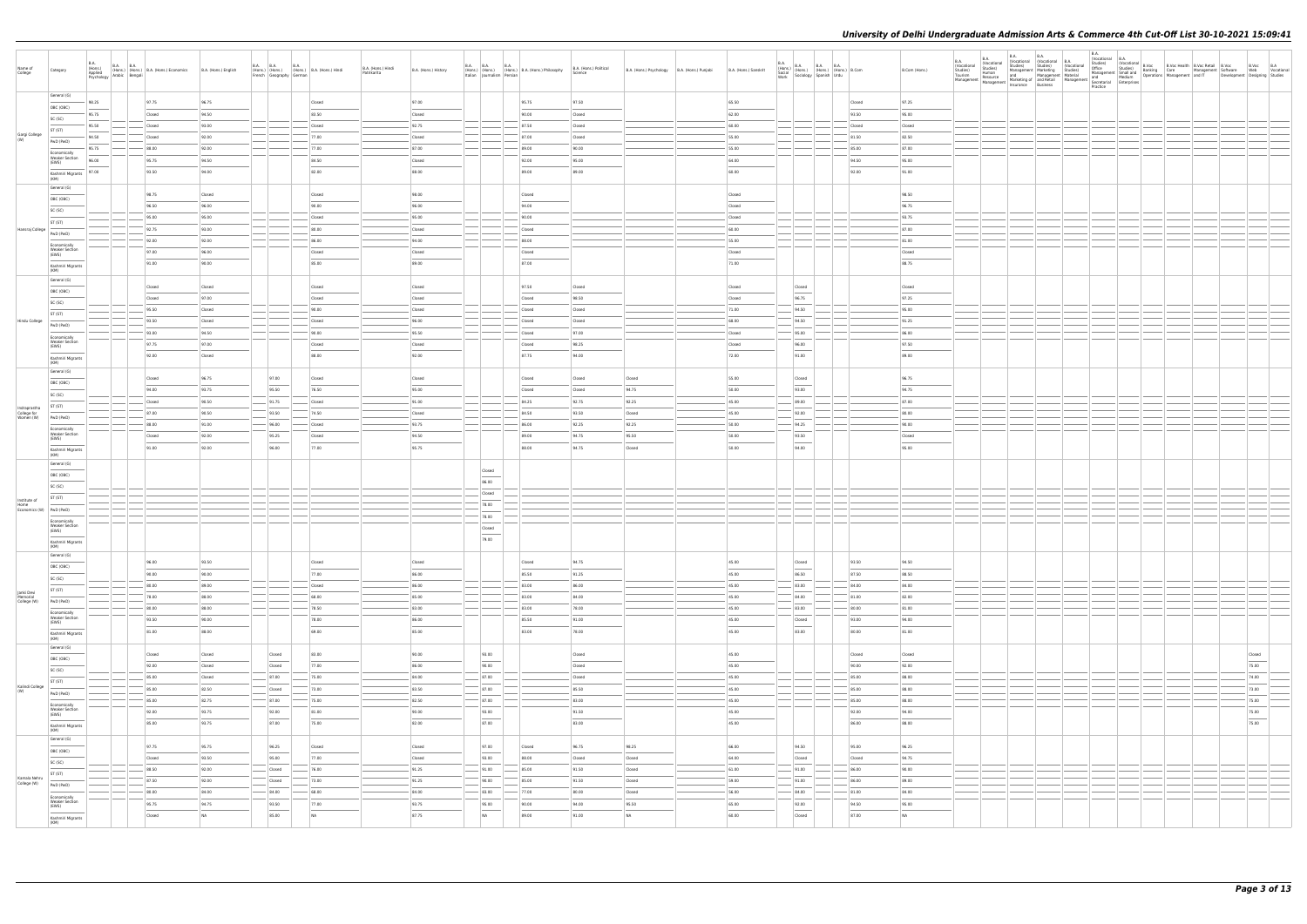| Name of<br>College                                                | Category                                       | <b>B.A.</b><br>(Hons.)<br>Applied<br>Psychology | B.A. B.A. (Hons.) B.A. (Hons.) Economics<br>(Hons.) (Hons.) B.A. (Hons.) Economics<br><sub>V</sub> Arabic Bengali | B.A. (Hons.) English | B.A. B.A. (Hons.) (B.A. (Hons.) B.A. (Hons.) Hindi<br>French Geography German |                | B.A. (Hons.) Hindi<br>Patrikarita | B.A. (Hons.) History     |                                    | B.A. B.A. B.A. B.A. B.A. (Hons.)<br>(Hons.) (Hons.) (Hons.) B.A. (Hons.) Philosophy<br>Italian Journalism Persian | B.A. (Hons.) Political<br>Science | B.A. (Hons.) Psychology   B.A. (Hons.) Punjabi |           | B.A. (Hons.) Sanskrit    |                                   | $\begin{array}{ l l } \hline \text{B.A.} & \text{B.A.} & \text{B.A.} & \text{B.A.} \\ \hline \text{Stoial} & \text{(Hons.)} & \text{(Hons.)} & \text{(Hons.)} & \text{B.Com} \\ \hline \text{Social} & \text{Sociology} & \text{Spanish} & \text{Urdu} & \text{B.Com} \\\hline \end{array}$ | B.Com (Hons.)           | <b>B.A.</b><br>(Vocational<br>Studies)<br>Tourism<br>Management |  |  |  |  |  |
|-------------------------------------------------------------------|------------------------------------------------|-------------------------------------------------|-------------------------------------------------------------------------------------------------------------------|----------------------|-------------------------------------------------------------------------------|----------------|-----------------------------------|--------------------------|------------------------------------|-------------------------------------------------------------------------------------------------------------------|-----------------------------------|------------------------------------------------|-----------|--------------------------|-----------------------------------|---------------------------------------------------------------------------------------------------------------------------------------------------------------------------------------------------------------------------------------------------------------------------------------------|-------------------------|-----------------------------------------------------------------|--|--|--|--|--|
|                                                                   | General (G)<br>OBC (OBC)                       |                                                 |                                                                                                                   |                      |                                                                               |                |                                   |                          |                                    |                                                                                                                   |                                   | 96.50                                          |           |                          |                                   |                                                                                                                                                                                                                                                                                             | 96.75                   |                                                                 |  |  |  |  |  |
|                                                                   | SC (SC)                                        |                                                 |                                                                                                                   |                      |                                                                               |                |                                   |                          |                                    |                                                                                                                   |                                   | 93.00                                          |           |                          |                                   |                                                                                                                                                                                                                                                                                             | 91.00                   |                                                                 |  |  |  |  |  |
| Keshav                                                            | ST (ST)                                        |                                                 |                                                                                                                   |                      |                                                                               |                |                                   |                          |                                    |                                                                                                                   |                                   | 89.00                                          |           |                          |                                   |                                                                                                                                                                                                                                                                                             | 85.50                   |                                                                 |  |  |  |  |  |
| Mahavidyalaya   PwD (PwD)                                         |                                                |                                                 |                                                                                                                   |                      |                                                                               |                |                                   |                          |                                    |                                                                                                                   |                                   | 86.00                                          |           |                          |                                   |                                                                                                                                                                                                                                                                                             | 70.00                   |                                                                 |  |  |  |  |  |
|                                                                   | Economically<br><b>Weaker Section</b>          |                                                 |                                                                                                                   |                      |                                                                               |                |                                   |                          |                                    |                                                                                                                   |                                   | 92.00                                          |           |                          |                                   |                                                                                                                                                                                                                                                                                             | 65.00                   |                                                                 |  |  |  |  |  |
|                                                                   | (EWS)                                          |                                                 |                                                                                                                   |                      |                                                                               |                |                                   |                          |                                    |                                                                                                                   |                                   | 95.00<br>92.00                                 |           |                          |                                   |                                                                                                                                                                                                                                                                                             | 95.75<br>86.75          |                                                                 |  |  |  |  |  |
|                                                                   | Kashmiri Migrants<br>(KM)                      |                                                 |                                                                                                                   |                      |                                                                               |                |                                   |                          |                                    |                                                                                                                   |                                   |                                                |           |                          |                                   |                                                                                                                                                                                                                                                                                             |                         |                                                                 |  |  |  |  |  |
|                                                                   | General (G)                                    |                                                 | 98.50                                                                                                             | 97.50                | Closed                                                                        | Closed         |                                   | 97.75                    |                                    |                                                                                                                   | Closed                            |                                                |           | Closed                   |                                   | Closed Closed                                                                                                                                                                                                                                                                               | 98.25                   |                                                                 |  |  |  |  |  |
|                                                                   | OBC (OBC)                                      |                                                 | 96.25                                                                                                             | Closed               | 96.75                                                                         | 91.50          |                                   | 96.75                    |                                    |                                                                                                                   | 97.75                             |                                                |           | Closed                   |                                   | Closed 98.00                                                                                                                                                                                                                                                                                | 96.50                   |                                                                 |  |  |  |  |  |
|                                                                   | SC (SC)                                        |                                                 | 94.50                                                                                                             | Closed               | $-95.75$                                                                      | 89.75          |                                   | Closed                   |                                    |                                                                                                                   | Closed                            |                                                |           | Closed                   |                                   | 65.00 95.00                                                                                                                                                                                                                                                                                 | 93.50                   |                                                                 |  |  |  |  |  |
| Kirori Mal<br>College                                             | ST (ST)                                        |                                                 | 92.00                                                                                                             | 92.75                | 95.25                                                                         | 89.00          |                                   | Closed                   |                                    |                                                                                                                   | 95.50                             |                                                |           | 62.00                    |                                   | Closed 92.75                                                                                                                                                                                                                                                                                | 85.00                   |                                                                 |  |  |  |  |  |
|                                                                   | PwD (PwD)                                      |                                                 | 89.50                                                                                                             | 91.00                | $-87.00$                                                                      | 88.00          |                                   | 92.00                    |                                    |                                                                                                                   | 93.00                             |                                                |           | 65.00                    |                                   | 70.00 87.00                                                                                                                                                                                                                                                                                 | 80.00                   |                                                                 |  |  |  |  |  |
|                                                                   | Economically<br><b>Weaker Section</b><br>(EWS) |                                                 | 96.75                                                                                                             | 95.75                | 96.25                                                                         | 91.00          |                                   | 96.00                    |                                    |                                                                                                                   | 97.75                             |                                                |           | 70.00                    |                                   | 77.00 97.50                                                                                                                                                                                                                                                                                 | Closed                  |                                                                 |  |  |  |  |  |
|                                                                   | Kashmiri Migrants                              |                                                 | 89.50                                                                                                             | 88.00                | 89.00                                                                         | 85.50          |                                   | 93.50                    |                                    |                                                                                                                   | 95.00                             |                                                |           | 71.25                    |                                   | 76.50 91.50                                                                                                                                                                                                                                                                                 | 88.50                   |                                                                 |  |  |  |  |  |
|                                                                   | (KM)<br>General (G)                            |                                                 |                                                                                                                   |                      |                                                                               |                |                                   |                          |                                    |                                                                                                                   |                                   |                                                |           |                          |                                   |                                                                                                                                                                                                                                                                                             |                         |                                                                 |  |  |  |  |  |
|                                                                   | OBC (OBC)                                      |                                                 |                                                                                                                   |                      |                                                                               |                |                                   |                          |                                    |                                                                                                                   |                                   |                                                |           |                          |                                   |                                                                                                                                                                                                                                                                                             |                         |                                                                 |  |  |  |  |  |
|                                                                   | SC (SC)                                        |                                                 |                                                                                                                   |                      |                                                                               |                |                                   |                          |                                    |                                                                                                                   |                                   |                                                |           |                          |                                   |                                                                                                                                                                                                                                                                                             |                         |                                                                 |  |  |  |  |  |
|                                                                   | ST (ST)                                        |                                                 |                                                                                                                   |                      |                                                                               |                |                                   |                          |                                    |                                                                                                                   |                                   |                                                |           |                          |                                   |                                                                                                                                                                                                                                                                                             |                         |                                                                 |  |  |  |  |  |
| Lady Irwin<br>College (W)                                         | PwD (PwD)                                      |                                                 |                                                                                                                   |                      |                                                                               |                |                                   |                          |                                    |                                                                                                                   |                                   |                                                |           |                          |                                   |                                                                                                                                                                                                                                                                                             |                         |                                                                 |  |  |  |  |  |
|                                                                   | Economically                                   |                                                 |                                                                                                                   |                      |                                                                               |                |                                   |                          |                                    |                                                                                                                   |                                   |                                                |           |                          |                                   |                                                                                                                                                                                                                                                                                             |                         |                                                                 |  |  |  |  |  |
|                                                                   | <b>Weaker Section</b><br>(EWS)                 |                                                 |                                                                                                                   |                      |                                                                               |                |                                   |                          |                                    |                                                                                                                   |                                   |                                                |           |                          |                                   |                                                                                                                                                                                                                                                                                             |                         |                                                                 |  |  |  |  |  |
|                                                                   | Kashmiri Migrants<br>(KM)                      |                                                 |                                                                                                                   |                      |                                                                               |                |                                   |                          |                                    |                                                                                                                   |                                   |                                                |           |                          |                                   |                                                                                                                                                                                                                                                                                             |                         |                                                                 |  |  |  |  |  |
|                                                                   | General (G)                                    |                                                 |                                                                                                                   |                      |                                                                               |                |                                   |                          |                                    |                                                                                                                   |                                   |                                                |           |                          |                                   |                                                                                                                                                                                                                                                                                             |                         |                                                                 |  |  |  |  |  |
|                                                                   | OBC (OBC)                                      |                                                 | Closed                                                                                                            | Closed               |                                                                               | Closed         |                                   | 98.00                    | 99.00                              | Closed                                                                                                            | Closed                            | 99.00                                          |           | Closed                   | 98.00<br>$\frac{1}{2}$            |                                                                                                                                                                                                                                                                                             | Closed                  |                                                                 |  |  |  |  |  |
|                                                                   | SC (SC)                                        |                                                 | 97.00                                                                                                             | 96.00                |                                                                               | Closed         |                                   | 96.00                    | Closed                             | 92.50                                                                                                             | 97.75                             | 98.00                                          |           | Closed                   | 95.50                             |                                                                                                                                                                                                                                                                                             | 97.50                   |                                                                 |  |  |  |  |  |
| Lady Shri Ram                                                     | ST (ST)                                        |                                                 | 95.00                                                                                                             | 94.75                |                                                                               | Closed         |                                   | 95.00                    | 94.00                              | 90.50                                                                                                             | 96.50                             | 97.25                                          |           | 65.00                    | 93.50                             |                                                                                                                                                                                                                                                                                             | 95.25                   |                                                                 |  |  |  |  |  |
| College for<br>Women (W)                                          | PwD (PwD)                                      |                                                 | 92.50                                                                                                             | 94.25                |                                                                               | Closed         |                                   | 95.75                    | 95.25                              | 90.50                                                                                                             | Closed                            | 97.50                                          |           | 60.00                    | Closed                            |                                                                                                                                                                                                                                                                                             | 94.50                   |                                                                 |  |  |  |  |  |
|                                                                   | Economically<br><b>Weaker Section</b>          |                                                 | 92.00                                                                                                             | 93.25                |                                                                               | 84.00          |                                   | 93.00                    | $-$ 95.50                          | 91.00                                                                                                             | 94.25                             | 97.00                                          |           | 60.00                    | 94.25                             |                                                                                                                                                                                                                                                                                             | 90.00                   |                                                                 |  |  |  |  |  |
|                                                                   | (EWS)                                          |                                                 | Closed                                                                                                            | 96.25                |                                                                               | 88.75          |                                   | 96.00                    | 96.25                              | Closed                                                                                                            | 97.00                             | 97.50                                          |           | 70.00                    | 95.75<br>$\frac{1}{2}$            |                                                                                                                                                                                                                                                                                             | 97.75                   |                                                                 |  |  |  |  |  |
|                                                                   | Kashmiri Migrants<br>(KM)                      |                                                 | 96.50                                                                                                             | 94.75                |                                                                               | 85.00          |                                   | 95.00                    | 96.00                              | 93.00                                                                                                             | 97.00                             | 98.00                                          |           | 67.50                    | 94.50                             |                                                                                                                                                                                                                                                                                             | 92.00                   |                                                                 |  |  |  |  |  |
|                                                                   | General (G)                                    |                                                 | Closed                                                                                                            | 94.00                |                                                                               | 79.00          |                                   | 91.00                    |                                    | 86.50                                                                                                             | Closed                            | Closed                                         |           | 48.00                    | 91.00                             | 92.50                                                                                                                                                                                                                                                                                       | 95.25                   |                                                                 |  |  |  |  |  |
|                                                                   | OBC (OBC)                                      |                                                 | 89.75                                                                                                             | 89.00                |                                                                               | 76.00          |                                   | 86.50                    |                                    | 81.50                                                                                                             | 88.75                             | 88.50                                          |           | 47.00                    | 87.00                             | 88.00                                                                                                                                                                                                                                                                                       | 91.00                   |                                                                 |  |  |  |  |  |
|                                                                   | SC (SC)                                        |                                                 | 87.00                                                                                                             | 87.00                |                                                                               | 76.00          |                                   | Closed                   |                                    | 80.00                                                                                                             | 87.00                             | 87.50                                          |           | 47.00                    | 86.00                             | 85.00                                                                                                                                                                                                                                                                                       | 88.00                   |                                                                 |  |  |  |  |  |
| Lakshmibai<br>College (W)                                         | ST (ST)                                        |                                                 | 85.00                                                                                                             | 86.00                |                                                                               | 73.00          |                                   | 82.50                    |                                    | 80.00                                                                                                             | 84.00                             | Closed                                         |           | 47.00                    | 83.00                             | 85.00                                                                                                                                                                                                                                                                                       | 88.00                   |                                                                 |  |  |  |  |  |
|                                                                   | PwD (PwD)                                      |                                                 | 87.00                                                                                                             | 87.00                |                                                                               | 74.00          |                                   | 83.00                    |                                    | 80.00                                                                                                             | 80.00                             | 85.00                                          |           | 47.00                    | 82.00                             | 85.00                                                                                                                                                                                                                                                                                       | 88.00                   |                                                                 |  |  |  |  |  |
|                                                                   | Economically<br><b>Weaker Section</b><br>(EWS) |                                                 | 94.50                                                                                                             | 91.00                |                                                                               | 77.00          |                                   | 88.00                    |                                    | 85.00                                                                                                             | 90.00                             | Closed                                         |           | 47.00                    | 88.00                             | 91.00                                                                                                                                                                                                                                                                                       | 92.00                   |                                                                 |  |  |  |  |  |
|                                                                   | Kashmiri Migrants<br>(KM)                      |                                                 | 94.50                                                                                                             | 91.00                |                                                                               | 78.00          |                                   | 88.00                    |                                    | 82.00                                                                                                             | 90.00                             | 94.0                                           |           | 47.00                    | $\overline{\phantom{a}}$<br>90.00 | 91.00                                                                                                                                                                                                                                                                                       | 93.00                   |                                                                 |  |  |  |  |  |
|                                                                   | General (G)                                    |                                                 |                                                                                                                   |                      |                                                                               |                |                                   |                          |                                    |                                                                                                                   |                                   |                                                |           |                          |                                   |                                                                                                                                                                                                                                                                                             |                         |                                                                 |  |  |  |  |  |
|                                                                   | OBC (OBC)                                      |                                                 |                                                                                                                   | Closed               |                                                                               | 87.00          |                                   |                          | Closed<br>$\overline{\phantom{a}}$ |                                                                                                                   | 95.50                             |                                                |           |                          |                                   |                                                                                                                                                                                                                                                                                             | 96.00                   |                                                                 |  |  |  |  |  |
|                                                                   | SC (SC)                                        |                                                 |                                                                                                                   | 88.75                |                                                                               | 85.00          |                                   |                          | Closed                             |                                                                                                                   | 92.00                             |                                                |           |                          |                                   |                                                                                                                                                                                                                                                                                             | $\frac{1}{2}$<br>Closed |                                                                 |  |  |  |  |  |
|                                                                   | ST (ST)                                        |                                                 |                                                                                                                   | Closed               |                                                                               | 85.00          |                                   |                          | 87.00                              |                                                                                                                   | 90.00                             |                                                |           |                          |                                   |                                                                                                                                                                                                                                                                                             | 83.00                   |                                                                 |  |  |  |  |  |
| Maharaja<br>Agrasen<br>College                                    | PwD (PwD)                                      |                                                 |                                                                                                                   | 81.00                |                                                                               | 80.00          |                                   |                          | 86.00                              |                                                                                                                   | 86.50                             |                                                |           |                          |                                   |                                                                                                                                                                                                                                                                                             | 76.00                   |                                                                 |  |  |  |  |  |
|                                                                   | Economically                                   |                                                 |                                                                                                                   | 81.00                |                                                                               | 80.00          |                                   |                          | 85.00                              |                                                                                                                   | 86.00                             |                                                |           |                          |                                   |                                                                                                                                                                                                                                                                                             | 80.00                   |                                                                 |  |  |  |  |  |
|                                                                   | <b>Weaker Section</b><br>(EWS)                 |                                                 |                                                                                                                   | Closed               |                                                                               | 86.00          |                                   |                          | 92.00<br>$\overline{\phantom{a}}$  |                                                                                                                   | 91.00<br>$\frac{1}{2}$            |                                                |           |                          |                                   |                                                                                                                                                                                                                                                                                             | 92.00<br>$\frac{1}{2}$  |                                                                 |  |  |  |  |  |
|                                                                   | Kashmiri Migrants<br>(KM)                      |                                                 |                                                                                                                   | 87.00                |                                                                               | 80.00          |                                   |                          | 89.00                              |                                                                                                                   | 87.00                             |                                                |           |                          |                                   |                                                                                                                                                                                                                                                                                             | 88.00                   |                                                                 |  |  |  |  |  |
|                                                                   | General (G)                                    |                                                 |                                                                                                                   |                      |                                                                               |                |                                   |                          |                                    |                                                                                                                   |                                   |                                                |           |                          |                                   |                                                                                                                                                                                                                                                                                             |                         |                                                                 |  |  |  |  |  |
|                                                                   | OBC (OBC)                                      |                                                 | 97.25                                                                                                             | 96.00                |                                                                               | Closed         |                                   | 95.00                    |                                    |                                                                                                                   | 96.25                             |                                                |           | 52.00                    | 95.00                             | 95.25                                                                                                                                                                                                                                                                                       | 96.75                   |                                                                 |  |  |  |  |  |
|                                                                   | SC (SC)                                        |                                                 | 94.00                                                                                                             | 93.50                |                                                                               | 76.00          |                                   | 92.50                    |                                    |                                                                                                                   | 94.25                             |                                                |           | 50.00                    | 91.50                             | 92.75                                                                                                                                                                                                                                                                                       | 94.25                   |                                                                 |  |  |  |  |  |
|                                                                   | ST (ST)                                        |                                                 | 87.00                                                                                                             | 91.50                |                                                                               | Closed         |                                   | 91.00                    |                                    |                                                                                                                   | 91.00                             |                                                |           | 48.00                    | 86.00                             | 87.50                                                                                                                                                                                                                                                                                       | 89.00                   |                                                                 |  |  |  |  |  |
| Maitreyi<br>College (W)                                           | PwD (PwD)                                      |                                                 | 87.00<br>85.00                                                                                                    | 91.00                |                                                                               | 71.00<br>71.00 |                                   | 91.00<br>80.00           |                                    |                                                                                                                   | 91.00<br>86.00                    |                                                |           | 48.00<br>48.00           | Closed<br>80.00                   | 86.00                                                                                                                                                                                                                                                                                       | 87.00<br>83.00          |                                                                 |  |  |  |  |  |
|                                                                   | Economically<br><b>Weaker Section</b>          |                                                 | 96.00                                                                                                             | 79.00<br>95.00       |                                                                               | 79.00          |                                   | 93.00                    |                                    |                                                                                                                   | 95.50                             |                                                |           | 50.00                    | 93.50                             | 82.00<br>94.25                                                                                                                                                                                                                                                                              | 95.75                   |                                                                 |  |  |  |  |  |
|                                                                   | (EWS)                                          |                                                 | 87.00                                                                                                             | 87.00                |                                                                               | 76.00          |                                   | $\qquad \qquad$<br>85.00 |                                    |                                                                                                                   | $\overline{\phantom{m}}$<br>85.00 |                                                |           | $\qquad \qquad$<br>50.00 | $\frac{1}{2}$<br>85.00            | 87.00                                                                                                                                                                                                                                                                                       | 88.00                   |                                                                 |  |  |  |  |  |
|                                                                   | Kashmiri Migrants<br>(KM)                      |                                                 |                                                                                                                   |                      |                                                                               |                |                                   |                          |                                    |                                                                                                                   |                                   |                                                |           |                          |                                   |                                                                                                                                                                                                                                                                                             |                         |                                                                 |  |  |  |  |  |
|                                                                   | General (G)                                    |                                                 |                                                                                                                   | Closed               |                                                                               | Closed         |                                   | Closed                   |                                    | Closed                                                                                                            | 90.00                             | Closed                                         | 50.00     | 45.00                    |                                   | Closed                                                                                                                                                                                                                                                                                      | Closed                  |                                                                 |  |  |  |  |  |
|                                                                   | Sikh Minority (SM)                             |                                                 |                                                                                                                   | 86.00                |                                                                               | 55.00          |                                   | 68.00                    |                                    | 65.00                                                                                                             | 78.00                             | 89.00                                          | 45.00     | 45.00                    |                                   | 80.00                                                                                                                                                                                                                                                                                       | Closed                  |                                                                 |  |  |  |  |  |
| Mata Sundri<br>College for<br>Women (W)<br>* Sikh<br>Minority(SM) | PwD (PwD)                                      |                                                 |                                                                                                                   | 79.00                |                                                                               | 64.00          |                                   | 68.00                    |                                    | 65.00                                                                                                             | 73.00                             | 86.00                                          | 45.00     | 45.00                    |                                   | 71.00                                                                                                                                                                                                                                                                                       | 76.00                   |                                                                 |  |  |  |  |  |
|                                                                   | Economically<br><b>Weaker Section</b>          |                                                 |                                                                                                                   | N <sub>A</sub>       |                                                                               | NA             |                                   | NA                       |                                    | NA                                                                                                                | N <sub>A</sub>                    | NA                                             | <b>NA</b> | NA                       |                                   | NA                                                                                                                                                                                                                                                                                          | <b>NA</b>               |                                                                 |  |  |  |  |  |
|                                                                   | (EWS)<br>Kashmiri Migrants                     |                                                 |                                                                                                                   | 85.00                |                                                                               | 65.00          |                                   | 81.00                    |                                    | 73.00                                                                                                             | 80.00                             | 87.00                                          | 45.00     | 45.00                    |                                   | 83.00                                                                                                                                                                                                                                                                                       | 85.00                   |                                                                 |  |  |  |  |  |
|                                                                   | (KM)                                           |                                                 |                                                                                                                   |                      |                                                                               |                |                                   |                          |                                    |                                                                                                                   |                                   |                                                |           |                          |                                   |                                                                                                                                                                                                                                                                                             |                         |                                                                 |  |  |  |  |  |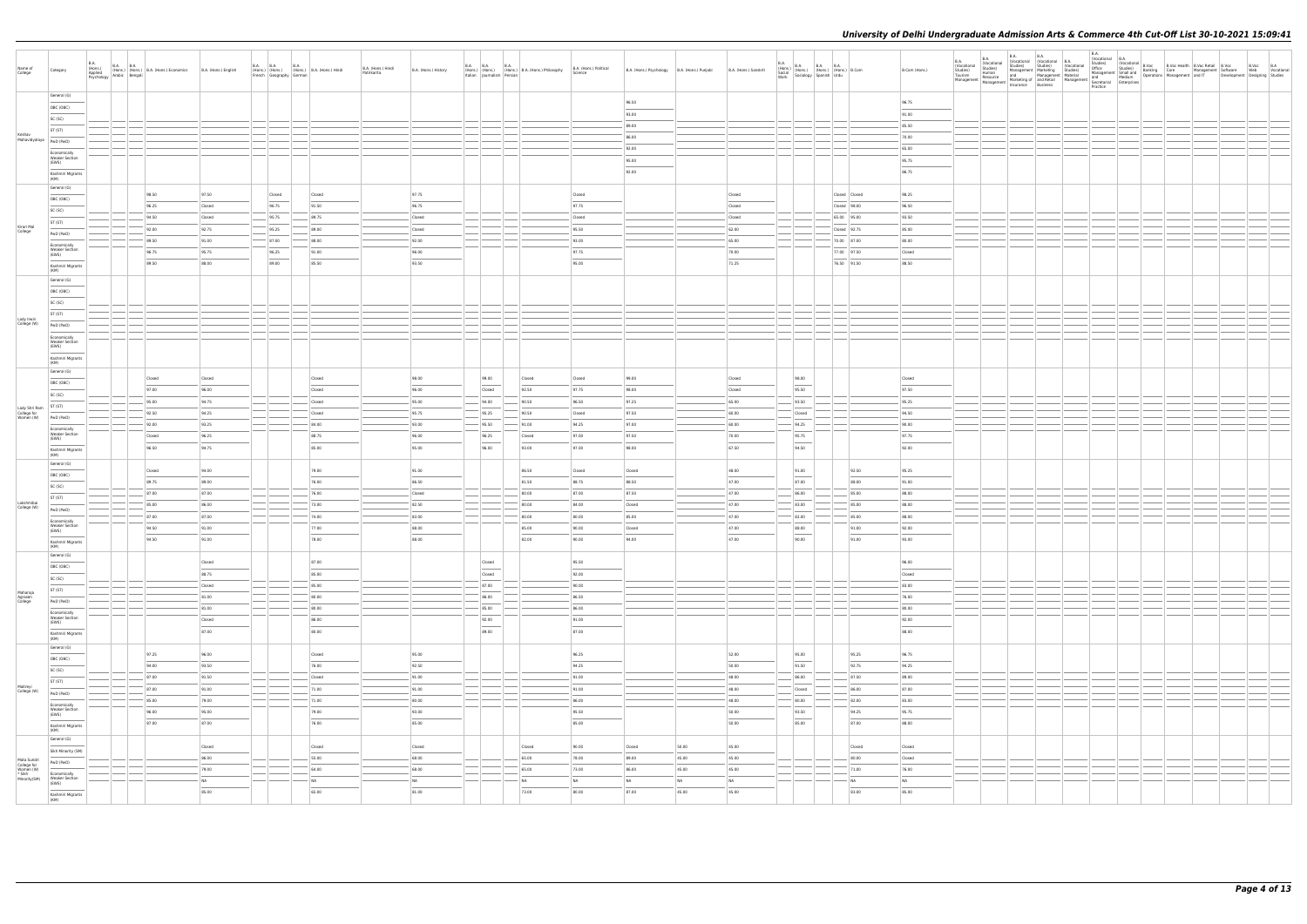| Name of<br>College                    | Category                                                                                                                                                                                                                                                                                                                                                                                                                                                                                        | <b>B.A.</b><br>(Hons.)<br>Applied<br>Psychology | $\begin{tabular}{ c c c c } \hline B.A. & B.A. & B.A. & (Hons.) & Economics \\ (Hons.) & (Hons.) & B.A. & (Hons.) & Economics \\ & Bengali & & \\ \hline \end{tabular}$ | B.A. (Hons.) English | <b>B.A. B.A.</b><br><b>B.A.</b><br>(Hons.) (Hons.) (Hons.) B.A. (Hons.) Hindi<br>French   Geography   German | B.A. (Hons.) Hindi<br>Patrikarita | B.A. (Hons.) History | <b>B.A. B.A. B.A.</b> | (Hons.) (Hons.) (Hons.) B.A. (Hons.) Philosophy<br>Italian Journalism Persian Persian | B.A. (Hons.) Political<br>B.A. (Hons.) Psychology   B.A. (Hons.) Punjabi<br>Science | B.A. (Hons.) Sanskrit | $\begin{array}{ll} \text{B.A.} \\ \text{(Hons.)} \\ \text{Social} \\ \text{Social} \\ \text{Work} \\ \text{Work} \end{array} \hspace{1mm} \begin{array}{ll} \text{B.A.} \\ \text{(Hons.)} \\ \text{(Hons.)} \\ \text{(Hons.)} \\ \text{Spanish} \\ \text{Urdu} \end{array} \hspace{1mm} \begin{array}{ll} \text{B.A.} \\ \text{B.A.} \\ \text{(Hons.)} \\ \text{Urdu} \end{array} \hspace{1mm} \begin{array}{ll} \text{B.A.} \\ \text{B.Com} \\ \text{B.Com} \end{array}$  |                | B.Com (Hons.)          | <b>B.A.</b><br>(Vocational<br>Studies)<br>Tourism<br>Management | <b>B.A.</b><br>Vocational<br>studies)<br>Human | <b>B.A.</b><br><b>B.A.</b><br>(Vocational (Vocational B.A.<br>Studies) Studies) (Voca<br>Management Marketing Studies)<br>Human<br>Resource and Management Material Management Indiand<br>Management Marketing of and<br>Resource Business Management Secretarial Enterprises<br>Practice Business | (Vocational | <b>B.A.</b><br>Practice |                          | B.A.<br>  Studies  Wocational B.A.<br>  Studies  B.Voc Health B.Voc Retail B.Voc & B.Voc B.A.<br>  Office Studies  B.Anking Care<br>  Management Software Wanagement and IT Development Designing Studies<br>  And Medium Operations Manageme                                                                                                                                                                                                                                                |  |
|---------------------------------------|-------------------------------------------------------------------------------------------------------------------------------------------------------------------------------------------------------------------------------------------------------------------------------------------------------------------------------------------------------------------------------------------------------------------------------------------------------------------------------------------------|-------------------------------------------------|-------------------------------------------------------------------------------------------------------------------------------------------------------------------------|----------------------|--------------------------------------------------------------------------------------------------------------|-----------------------------------|----------------------|-----------------------|---------------------------------------------------------------------------------------|-------------------------------------------------------------------------------------|-----------------------|----------------------------------------------------------------------------------------------------------------------------------------------------------------------------------------------------------------------------------------------------------------------------------------------------------------------------------------------------------------------------------------------------------------------------------------------------------------------------|----------------|------------------------|-----------------------------------------------------------------|------------------------------------------------|----------------------------------------------------------------------------------------------------------------------------------------------------------------------------------------------------------------------------------------------------------------------------------------------------|-------------|-------------------------|--------------------------|----------------------------------------------------------------------------------------------------------------------------------------------------------------------------------------------------------------------------------------------------------------------------------------------------------------------------------------------------------------------------------------------------------------------------------------------------------------------------------------------|--|
|                                       | General (G)                                                                                                                                                                                                                                                                                                                                                                                                                                                                                     |                                                 | Closed 98.75                                                                                                                                                            | Closed               | Closed<br>Closed                                                                                             |                                   | 99.00                |                       | 96.75                                                                                 | Closed                                                                              | Closed                | 98.00                                                                                                                                                                                                                                                                                                                                                                                                                                                                      |                |                        |                                                                 |                                                |                                                                                                                                                                                                                                                                                                    |             |                         |                          |                                                                                                                                                                                                                                                                                                                                                                                                                                                                                              |  |
|                                       | OBC (OBC)                                                                                                                                                                                                                                                                                                                                                                                                                                                                                       |                                                 | 65.00 96.50                                                                                                                                                             | 96.75                | 97.00<br>89.00                                                                                               |                                   | 97.75                |                       | Closed                                                                                | 98.00                                                                               | 70.00                 | Closed                                                                                                                                                                                                                                                                                                                                                                                                                                                                     |                |                        |                                                                 |                                                |                                                                                                                                                                                                                                                                                                    |             |                         |                          |                                                                                                                                                                                                                                                                                                                                                                                                                                                                                              |  |
|                                       | SC (SC)                                                                                                                                                                                                                                                                                                                                                                                                                                                                                         |                                                 | $- 62.00$ 95.00                                                                                                                                                         | Closed               | Closed<br>Closed                                                                                             |                                   | 95.75                |                       | Closed                                                                                | Closed                                                                              | 66.50                 | 93.25                                                                                                                                                                                                                                                                                                                                                                                                                                                                      |                |                        |                                                                 |                                                |                                                                                                                                                                                                                                                                                                    |             |                         |                          |                                                                                                                                                                                                                                                                                                                                                                                                                                                                                              |  |
| Miranda House<br>(W)                  | ST (ST)                                                                                                                                                                                                                                                                                                                                                                                                                                                                                         |                                                 | 61.00 Closed                                                                                                                                                            | Closed               | 83.50<br>Closed                                                                                              |                                   | 96.75                |                       | Closed                                                                                | 97.00                                                                               | 61.00                 | Closed                                                                                                                                                                                                                                                                                                                                                                                                                                                                     |                |                        |                                                                 |                                                |                                                                                                                                                                                                                                                                                                    |             |                         |                          |                                                                                                                                                                                                                                                                                                                                                                                                                                                                                              |  |
|                                       | PwD (PwD)<br>Economically                                                                                                                                                                                                                                                                                                                                                                                                                                                                       |                                                 | NA 92.25                                                                                                                                                                | Closed               | Closed<br>Closed                                                                                             |                                   | Closed               |                       | 89.00                                                                                 | Closed                                                                              | Closed                | 91.00                                                                                                                                                                                                                                                                                                                                                                                                                                                                      |                |                        |                                                                 |                                                |                                                                                                                                                                                                                                                                                                    |             |                         |                          |                                                                                                                                                                                                                                                                                                                                                                                                                                                                                              |  |
|                                       | <b>Weaker Section</b><br>(EWS)                                                                                                                                                                                                                                                                                                                                                                                                                                                                  |                                                 | 65.00 96.75                                                                                                                                                             | 96.50                | Closed<br>Closed                                                                                             |                                   | 97.00                |                       | Closed                                                                                | Closed                                                                              | 71.00                 | 95.25                                                                                                                                                                                                                                                                                                                                                                                                                                                                      |                |                        |                                                                 |                                                |                                                                                                                                                                                                                                                                                                    |             |                         |                          |                                                                                                                                                                                                                                                                                                                                                                                                                                                                                              |  |
|                                       | $\frac{1}{2} \left( \frac{1}{2} \right) \left( \frac{1}{2} \right) \left( \frac{1}{2} \right) \left( \frac{1}{2} \right) \left( \frac{1}{2} \right) \left( \frac{1}{2} \right) \left( \frac{1}{2} \right) \left( \frac{1}{2} \right) \left( \frac{1}{2} \right) \left( \frac{1}{2} \right) \left( \frac{1}{2} \right) \left( \frac{1}{2} \right) \left( \frac{1}{2} \right) \left( \frac{1}{2} \right) \left( \frac{1}{2} \right) \left( \frac{1}{2} \right) \left( \frac$<br>Kashmiri Migrants |                                                 | NA 93.00                                                                                                                                                                | Closed               | 84.25<br>Closed                                                                                              |                                   | 97.00                |                       | 89.75                                                                                 | Closed                                                                              | 68.00                 | 92.00                                                                                                                                                                                                                                                                                                                                                                                                                                                                      |                |                        |                                                                 |                                                |                                                                                                                                                                                                                                                                                                    |             |                         |                          |                                                                                                                                                                                                                                                                                                                                                                                                                                                                                              |  |
|                                       | (KM)<br>General (G)                                                                                                                                                                                                                                                                                                                                                                                                                                                                             |                                                 |                                                                                                                                                                         |                      |                                                                                                              |                                   |                      |                       |                                                                                       |                                                                                     |                       |                                                                                                                                                                                                                                                                                                                                                                                                                                                                            |                |                        |                                                                 |                                                |                                                                                                                                                                                                                                                                                                    |             |                         |                          |                                                                                                                                                                                                                                                                                                                                                                                                                                                                                              |  |
|                                       | OBC (OBC)                                                                                                                                                                                                                                                                                                                                                                                                                                                                                       |                                                 | Closed                                                                                                                                                                  | Closed               | Closed                                                                                                       |                                   | Closed               |                       |                                                                                       | Closed                                                                              | Closed                |                                                                                                                                                                                                                                                                                                                                                                                                                                                                            | Closed         | Closed                 |                                                                 |                                                |                                                                                                                                                                                                                                                                                                    |             |                         |                          |                                                                                                                                                                                                                                                                                                                                                                                                                                                                                              |  |
|                                       | SC (SC)                                                                                                                                                                                                                                                                                                                                                                                                                                                                                         |                                                 | 92.00                                                                                                                                                                   | Closed               | Closed                                                                                                       |                                   | Closed               |                       |                                                                                       | Closed                                                                              | 53.00                 |                                                                                                                                                                                                                                                                                                                                                                                                                                                                            | 94.00          | 95.00                  |                                                                 |                                                |                                                                                                                                                                                                                                                                                                    |             |                         |                          |                                                                                                                                                                                                                                                                                                                                                                                                                                                                                              |  |
|                                       | ST (ST)                                                                                                                                                                                                                                                                                                                                                                                                                                                                                         |                                                 | 85.00                                                                                                                                                                   | Closed               | Closed                                                                                                       |                                   | 87.00                |                       |                                                                                       | Closed                                                                              | 49.00                 |                                                                                                                                                                                                                                                                                                                                                                                                                                                                            | 90.75          | 91.75                  |                                                                 |                                                |                                                                                                                                                                                                                                                                                                    |             |                         |                          |                                                                                                                                                                                                                                                                                                                                                                                                                                                                                              |  |
| Motilal Nehru<br>College              | PwD (PwD)                                                                                                                                                                                                                                                                                                                                                                                                                                                                                       |                                                 | 85.00                                                                                                                                                                   | Closed               | Closed                                                                                                       |                                   | Closed               |                       |                                                                                       | 90.00                                                                               | 49.00                 |                                                                                                                                                                                                                                                                                                                                                                                                                                                                            | 84.50          | 86.75                  |                                                                 |                                                |                                                                                                                                                                                                                                                                                                    |             |                         |                          |                                                                                                                                                                                                                                                                                                                                                                                                                                                                                              |  |
|                                       | Economically                                                                                                                                                                                                                                                                                                                                                                                                                                                                                    |                                                 | 85.00                                                                                                                                                                   | 86.00                | 73.00                                                                                                        |                                   | 80.00                |                       |                                                                                       | 91.00                                                                               | 49.00                 |                                                                                                                                                                                                                                                                                                                                                                                                                                                                            | 87.75          | 89.75                  |                                                                 |                                                |                                                                                                                                                                                                                                                                                                    |             |                         |                          |                                                                                                                                                                                                                                                                                                                                                                                                                                                                                              |  |
|                                       | <b>Weaker Section</b><br>(EWS)                                                                                                                                                                                                                                                                                                                                                                                                                                                                  |                                                 | 95.00                                                                                                                                                                   | 93.00                | 82.00                                                                                                        |                                   | Closed               |                       |                                                                                       | Closed                                                                              | 53.00                 |                                                                                                                                                                                                                                                                                                                                                                                                                                                                            | Closed         | Closed                 |                                                                 |                                                |                                                                                                                                                                                                                                                                                                    |             |                         |                          |                                                                                                                                                                                                                                                                                                                                                                                                                                                                                              |  |
|                                       | Kashmiri Migrants<br>(KM)                                                                                                                                                                                                                                                                                                                                                                                                                                                                       |                                                 | 93.00                                                                                                                                                                   | 86.00                | 81.00                                                                                                        |                                   | Closed               |                       |                                                                                       | 91.00                                                                               | 51.00                 |                                                                                                                                                                                                                                                                                                                                                                                                                                                                            | 87.75          | 89.75                  |                                                                 |                                                |                                                                                                                                                                                                                                                                                                    |             |                         |                          |                                                                                                                                                                                                                                                                                                                                                                                                                                                                                              |  |
|                                       | General (G)                                                                                                                                                                                                                                                                                                                                                                                                                                                                                     |                                                 |                                                                                                                                                                         | Closed               | Closed                                                                                                       |                                   | Closed               |                       |                                                                                       | Closed                                                                              |                       |                                                                                                                                                                                                                                                                                                                                                                                                                                                                            | 92.50          | 94.00                  |                                                                 |                                                |                                                                                                                                                                                                                                                                                                    |             |                         |                          |                                                                                                                                                                                                                                                                                                                                                                                                                                                                                              |  |
|                                       | OBC (OBC)                                                                                                                                                                                                                                                                                                                                                                                                                                                                                       |                                                 |                                                                                                                                                                         | 88.00                | Closed                                                                                                       |                                   | Closed               |                       |                                                                                       | Closed                                                                              |                       |                                                                                                                                                                                                                                                                                                                                                                                                                                                                            | 88.50          | 89.00                  |                                                                 |                                                |                                                                                                                                                                                                                                                                                                    |             |                         |                          |                                                                                                                                                                                                                                                                                                                                                                                                                                                                                              |  |
|                                       | SC (SC)                                                                                                                                                                                                                                                                                                                                                                                                                                                                                         |                                                 |                                                                                                                                                                         | Closed               | Closed                                                                                                       |                                   | Closed               |                       |                                                                                       | Closed                                                                              |                       |                                                                                                                                                                                                                                                                                                                                                                                                                                                                            | Closed         | 85.50                  |                                                                 |                                                |                                                                                                                                                                                                                                                                                                    |             |                         |                          |                                                                                                                                                                                                                                                                                                                                                                                                                                                                                              |  |
| Motilal Nehru<br>College<br>(Evening) | ST (ST)                                                                                                                                                                                                                                                                                                                                                                                                                                                                                         |                                                 |                                                                                                                                                                         | 83.50                | 68.00                                                                                                        |                                   | Closed               |                       |                                                                                       | Closed                                                                              |                       |                                                                                                                                                                                                                                                                                                                                                                                                                                                                            | 82.00          | 85.00                  |                                                                 |                                                |                                                                                                                                                                                                                                                                                                    |             |                         |                          |                                                                                                                                                                                                                                                                                                                                                                                                                                                                                              |  |
|                                       | PwD (PwD)                                                                                                                                                                                                                                                                                                                                                                                                                                                                                       |                                                 |                                                                                                                                                                         | 72.50                | 59.00                                                                                                        |                                   | 59.00                |                       |                                                                                       | 62.00                                                                               |                       |                                                                                                                                                                                                                                                                                                                                                                                                                                                                            | 67.00          | 67.00                  |                                                                 |                                                |                                                                                                                                                                                                                                                                                                    |             |                         |                          |                                                                                                                                                                                                                                                                                                                                                                                                                                                                                              |  |
|                                       | Economically<br><b>Weaker Section</b><br>(EWS)                                                                                                                                                                                                                                                                                                                                                                                                                                                  |                                                 |                                                                                                                                                                         | 92.00                | 78.00                                                                                                        |                                   | Closed               |                       |                                                                                       | 91.00                                                                               |                       |                                                                                                                                                                                                                                                                                                                                                                                                                                                                            | 91.50          | 93.00                  |                                                                 |                                                |                                                                                                                                                                                                                                                                                                    |             |                         |                          |                                                                                                                                                                                                                                                                                                                                                                                                                                                                                              |  |
|                                       | Kashmiri Migrants                                                                                                                                                                                                                                                                                                                                                                                                                                                                               |                                                 |                                                                                                                                                                         | 83.00                | 69.50                                                                                                        |                                   | 80.00                |                       |                                                                                       | 83.00                                                                               |                       |                                                                                                                                                                                                                                                                                                                                                                                                                                                                            | 82.50          | 84.00                  |                                                                 |                                                |                                                                                                                                                                                                                                                                                                    |             |                         |                          |                                                                                                                                                                                                                                                                                                                                                                                                                                                                                              |  |
|                                       | (KM)<br>General (G)                                                                                                                                                                                                                                                                                                                                                                                                                                                                             |                                                 |                                                                                                                                                                         |                      |                                                                                                              |                                   |                      |                       |                                                                                       |                                                                                     |                       |                                                                                                                                                                                                                                                                                                                                                                                                                                                                            |                |                        |                                                                 |                                                |                                                                                                                                                                                                                                                                                                    |             |                         |                          |                                                                                                                                                                                                                                                                                                                                                                                                                                                                                              |  |
|                                       | OBC (OBC)                                                                                                                                                                                                                                                                                                                                                                                                                                                                                       |                                                 | Closed                                                                                                                                                                  | Closed               | 86.00                                                                                                        |                                   | Closed               |                       |                                                                                       | Closed                                                                              | Closed                |                                                                                                                                                                                                                                                                                                                                                                                                                                                                            | 93.50          | Closed                 |                                                                 |                                                |                                                                                                                                                                                                                                                                                                    |             |                         |                          |                                                                                                                                                                                                                                                                                                                                                                                                                                                                                              |  |
|                                       | SC (SC)                                                                                                                                                                                                                                                                                                                                                                                                                                                                                         |                                                 | 91.50                                                                                                                                                                   | Closed               | 82.00                                                                                                        |                                   | 87.75                |                       |                                                                                       | Closed                                                                              | 59.00                 |                                                                                                                                                                                                                                                                                                                                                                                                                                                                            | 87.50          | 90.00                  |                                                                 |                                                |                                                                                                                                                                                                                                                                                                    |             |                         |                          |                                                                                                                                                                                                                                                                                                                                                                                                                                                                                              |  |
|                                       | ST (ST)                                                                                                                                                                                                                                                                                                                                                                                                                                                                                         |                                                 | 82.00                                                                                                                                                                   | 85.00                | Closed                                                                                                       |                                   | Closed               |                       |                                                                                       | 89.00                                                                               | 58.00                 |                                                                                                                                                                                                                                                                                                                                                                                                                                                                            | 83.00          | 85.00                  |                                                                 |                                                |                                                                                                                                                                                                                                                                                                    |             |                         |                          |                                                                                                                                                                                                                                                                                                                                                                                                                                                                                              |  |
| P.G.D.A.V.<br>College                 | PwD (PwD)                                                                                                                                                                                                                                                                                                                                                                                                                                                                                       |                                                 | 80.00                                                                                                                                                                   | 81.00                | 70.00                                                                                                        |                                   | Closed               |                       |                                                                                       | 87.50                                                                               | 58.00                 |                                                                                                                                                                                                                                                                                                                                                                                                                                                                            | 80.00          | 82.00                  |                                                                 |                                                |                                                                                                                                                                                                                                                                                                    |             |                         |                          |                                                                                                                                                                                                                                                                                                                                                                                                                                                                                              |  |
|                                       | Economically<br><b>Weaker Section</b>                                                                                                                                                                                                                                                                                                                                                                                                                                                           |                                                 | 75.00                                                                                                                                                                   | 75.00                | 78.00                                                                                                        |                                   | 80.00                |                       |                                                                                       | 82.00                                                                               | 57.00                 |                                                                                                                                                                                                                                                                                                                                                                                                                                                                            | 81.00          | 82.00                  |                                                                 |                                                |                                                                                                                                                                                                                                                                                                    |             |                         |                          |                                                                                                                                                                                                                                                                                                                                                                                                                                                                                              |  |
|                                       | (EWS)                                                                                                                                                                                                                                                                                                                                                                                                                                                                                           |                                                 | Closed                                                                                                                                                                  | 89.00                | 80.00                                                                                                        |                                   | 90.25                |                       |                                                                                       | Closed                                                                              | 58.00                 |                                                                                                                                                                                                                                                                                                                                                                                                                                                                            | 90.00          | 89.50                  |                                                                 |                                                |                                                                                                                                                                                                                                                                                                    |             |                         |                          |                                                                                                                                                                                                                                                                                                                                                                                                                                                                                              |  |
|                                       | Kashmiri Migrants<br>(KM)                                                                                                                                                                                                                                                                                                                                                                                                                                                                       |                                                 | 88.00                                                                                                                                                                   | 85.00                | 78.00                                                                                                        |                                   | 83.00                |                       |                                                                                       | 85.75                                                                               | 56.00                 |                                                                                                                                                                                                                                                                                                                                                                                                                                                                            | 84.50          | 88.00                  |                                                                 |                                                |                                                                                                                                                                                                                                                                                                    |             |                         |                          |                                                                                                                                                                                                                                                                                                                                                                                                                                                                                              |  |
|                                       | General (G)                                                                                                                                                                                                                                                                                                                                                                                                                                                                                     |                                                 |                                                                                                                                                                         |                      | Closed                                                                                                       |                                   |                      |                       |                                                                                       | Closed                                                                              | 51.00                 |                                                                                                                                                                                                                                                                                                                                                                                                                                                                            | Closed         | 94.50                  |                                                                 |                                                |                                                                                                                                                                                                                                                                                                    |             |                         |                          |                                                                                                                                                                                                                                                                                                                                                                                                                                                                                              |  |
|                                       | OBC (OBC)                                                                                                                                                                                                                                                                                                                                                                                                                                                                                       |                                                 |                                                                                                                                                                         |                      | Closed                                                                                                       |                                   |                      |                       |                                                                                       | Closed                                                                              | 48.00                 |                                                                                                                                                                                                                                                                                                                                                                                                                                                                            | Closed         | Closed                 |                                                                 |                                                |                                                                                                                                                                                                                                                                                                    |             |                         |                          |                                                                                                                                                                                                                                                                                                                                                                                                                                                                                              |  |
|                                       | SC (SC)                                                                                                                                                                                                                                                                                                                                                                                                                                                                                         |                                                 |                                                                                                                                                                         |                      | Closed                                                                                                       |                                   |                      |                       |                                                                                       | Closed                                                                              | 45.00                 |                                                                                                                                                                                                                                                                                                                                                                                                                                                                            | Closed         | 77.75                  |                                                                 |                                                |                                                                                                                                                                                                                                                                                                    |             |                         |                          |                                                                                                                                                                                                                                                                                                                                                                                                                                                                                              |  |
| P.G.D.A.V.<br>College<br>(Evening)    | ST (ST)                                                                                                                                                                                                                                                                                                                                                                                                                                                                                         |                                                 |                                                                                                                                                                         |                      | Closed                                                                                                       |                                   |                      |                       |                                                                                       | Closed                                                                              | 45.00                 |                                                                                                                                                                                                                                                                                                                                                                                                                                                                            | Closed         | 67.50                  |                                                                 |                                                |                                                                                                                                                                                                                                                                                                    |             |                         |                          |                                                                                                                                                                                                                                                                                                                                                                                                                                                                                              |  |
|                                       | PwD (PwD)                                                                                                                                                                                                                                                                                                                                                                                                                                                                                       |                                                 |                                                                                                                                                                         |                      | Closed                                                                                                       |                                   |                      |                       |                                                                                       | 58.50                                                                               | 53.00                 |                                                                                                                                                                                                                                                                                                                                                                                                                                                                            | 70.00          | 69.00                  |                                                                 |                                                |                                                                                                                                                                                                                                                                                                    |             |                         |                          |                                                                                                                                                                                                                                                                                                                                                                                                                                                                                              |  |
|                                       | Economically<br><b>Weaker Section</b><br>(EWS)                                                                                                                                                                                                                                                                                                                                                                                                                                                  |                                                 |                                                                                                                                                                         |                      | Closed                                                                                                       |                                   |                      |                       |                                                                                       | Closed                                                                              | 49.00                 |                                                                                                                                                                                                                                                                                                                                                                                                                                                                            | Closed         | Closed                 |                                                                 |                                                |                                                                                                                                                                                                                                                                                                    |             |                         |                          |                                                                                                                                                                                                                                                                                                                                                                                                                                                                                              |  |
|                                       | Kashmiri Migrants                                                                                                                                                                                                                                                                                                                                                                                                                                                                               |                                                 |                                                                                                                                                                         |                      | 62.00                                                                                                        |                                   |                      |                       |                                                                                       | 72.00                                                                               | 57.00                 |                                                                                                                                                                                                                                                                                                                                                                                                                                                                            | 74.00          | 76.00                  |                                                                 |                                                |                                                                                                                                                                                                                                                                                                    |             |                         |                          |                                                                                                                                                                                                                                                                                                                                                                                                                                                                                              |  |
|                                       | (KM)<br>General (G)                                                                                                                                                                                                                                                                                                                                                                                                                                                                             |                                                 |                                                                                                                                                                         |                      |                                                                                                              |                                   |                      |                       |                                                                                       |                                                                                     |                       |                                                                                                                                                                                                                                                                                                                                                                                                                                                                            |                |                        |                                                                 |                                                |                                                                                                                                                                                                                                                                                                    |             |                         |                          |                                                                                                                                                                                                                                                                                                                                                                                                                                                                                              |  |
|                                       | OBC (OBC)                                                                                                                                                                                                                                                                                                                                                                                                                                                                                       |                                                 | Closed                                                                                                                                                                  | 94.00                | Closed                                                                                                       |                                   | 94.00                |                       |                                                                                       | Closed                                                                              | 71.00                 |                                                                                                                                                                                                                                                                                                                                                                                                                                                                            |                | 96.50                  |                                                                 |                                                |                                                                                                                                                                                                                                                                                                    |             |                         |                          |                                                                                                                                                                                                                                                                                                                                                                                                                                                                                              |  |
|                                       | SC (SC)                                                                                                                                                                                                                                                                                                                                                                                                                                                                                         |                                                 | Closed                                                                                                                                                                  | 89.50                | Closed                                                                                                       |                                   | Closed               |                       |                                                                                       | Closed                                                                              | 68.00                 |                                                                                                                                                                                                                                                                                                                                                                                                                                                                            |                | 89.00                  |                                                                 |                                                |                                                                                                                                                                                                                                                                                                    |             |                         |                          |                                                                                                                                                                                                                                                                                                                                                                                                                                                                                              |  |
| Rajdhani                              | ST (ST)                                                                                                                                                                                                                                                                                                                                                                                                                                                                                         |                                                 | Closed                                                                                                                                                                  | Closed               | Closed                                                                                                       |                                   | Closed               |                       |                                                                                       | 89.00                                                                               | 67.00                 |                                                                                                                                                                                                                                                                                                                                                                                                                                                                            |                | 84.00                  |                                                                 |                                                |                                                                                                                                                                                                                                                                                                    |             |                         |                          |                                                                                                                                                                                                                                                                                                                                                                                                                                                                                              |  |
| College                               | PwD (PwD)                                                                                                                                                                                                                                                                                                                                                                                                                                                                                       |                                                 | Closed                                                                                                                                                                  | 85.00                | 74.00                                                                                                        |                                   | Closed               |                       |                                                                                       | Closed                                                                              | 65.00                 | $\frac{1}{2} \left( \frac{1}{2} \right) \left( \frac{1}{2} \right) \left( \frac{1}{2} \right) \left( \frac{1}{2} \right) \left( \frac{1}{2} \right) \left( \frac{1}{2} \right) \left( \frac{1}{2} \right) \left( \frac{1}{2} \right) \left( \frac{1}{2} \right) \left( \frac{1}{2} \right) \left( \frac{1}{2} \right) \left( \frac{1}{2} \right) \left( \frac{1}{2} \right) \left( \frac{1}{2} \right) \left( \frac{1}{2} \right) \left( \frac{1}{2} \right) \left( \frac$ |                | 80.00                  |                                                                 |                                                |                                                                                                                                                                                                                                                                                                    |             |                         |                          |                                                                                                                                                                                                                                                                                                                                                                                                                                                                                              |  |
|                                       | Economically<br><b>Weaker Section</b>                                                                                                                                                                                                                                                                                                                                                                                                                                                           |                                                 | 79.00<br>91.00                                                                                                                                                          | 81.00<br>91.00       | Closed<br>80.00                                                                                              |                                   | Closed<br>90.00      |                       |                                                                                       | 85.00<br>92.00                                                                      | $-65.00$<br>68.00     |                                                                                                                                                                                                                                                                                                                                                                                                                                                                            |                | 80.00<br>92.00         |                                                                 |                                                |                                                                                                                                                                                                                                                                                                    |             |                         |                          |                                                                                                                                                                                                                                                                                                                                                                                                                                                                                              |  |
|                                       | (EWS)                                                                                                                                                                                                                                                                                                                                                                                                                                                                                           |                                                 | Closed                                                                                                                                                                  | 85.00                | 60.00                                                                                                        |                                   | $\sim$<br>72.00      |                       |                                                                                       | 80.00                                                                               | $\sim$<br>65.00       |                                                                                                                                                                                                                                                                                                                                                                                                                                                                            |                | $\frac{1}{2}$<br>83.00 |                                                                 |                                                |                                                                                                                                                                                                                                                                                                    |             |                         |                          |                                                                                                                                                                                                                                                                                                                                                                                                                                                                                              |  |
|                                       | Kashmiri Migrants<br>(KM)                                                                                                                                                                                                                                                                                                                                                                                                                                                                       |                                                 |                                                                                                                                                                         |                      |                                                                                                              |                                   |                      |                       |                                                                                       |                                                                                     |                       |                                                                                                                                                                                                                                                                                                                                                                                                                                                                            |                |                        |                                                                 |                                                |                                                                                                                                                                                                                                                                                                    |             |                         |                          |                                                                                                                                                                                                                                                                                                                                                                                                                                                                                              |  |
|                                       | General (G)                                                                                                                                                                                                                                                                                                                                                                                                                                                                                     |                                                 |                                                                                                                                                                         | 94.75                | Closed                                                                                                       | 84.00                             | Closed               |                       |                                                                                       | Closed                                                                              |                       |                                                                                                                                                                                                                                                                                                                                                                                                                                                                            | 95.50          | 96.50                  |                                                                 |                                                |                                                                                                                                                                                                                                                                                                    |             |                         |                          |                                                                                                                                                                                                                                                                                                                                                                                                                                                                                              |  |
|                                       | OBC (OBC)                                                                                                                                                                                                                                                                                                                                                                                                                                                                                       |                                                 |                                                                                                                                                                         | 89.25                | 78.00                                                                                                        | 81.00                             | Closed               |                       |                                                                                       | Closed                                                                              |                       |                                                                                                                                                                                                                                                                                                                                                                                                                                                                            | 91.75          | 93.25                  |                                                                 |                                                |                                                                                                                                                                                                                                                                                                    |             |                         |                          |                                                                                                                                                                                                                                                                                                                                                                                                                                                                                              |  |
|                                       | SC (SC)<br>ST (ST)                                                                                                                                                                                                                                                                                                                                                                                                                                                                              |                                                 |                                                                                                                                                                         | 87.00                | Closed                                                                                                       | 80.00                             | 85.25                |                       |                                                                                       | 89.00                                                                               |                       |                                                                                                                                                                                                                                                                                                                                                                                                                                                                            | Closed         | Closed                 |                                                                 |                                                |                                                                                                                                                                                                                                                                                                    |             |                         |                          |                                                                                                                                                                                                                                                                                                                                                                                                                                                                                              |  |
| Ram Lal Anand<br>College              | PwD (PwD)                                                                                                                                                                                                                                                                                                                                                                                                                                                                                       |                                                 |                                                                                                                                                                         | 85.50                | 74.00                                                                                                        | 77.00                             | 86.00                |                       |                                                                                       | 87.50                                                                               |                       |                                                                                                                                                                                                                                                                                                                                                                                                                                                                            | 80.75          | 81.75                  |                                                                 |                                                |                                                                                                                                                                                                                                                                                                    |             |                         |                          |                                                                                                                                                                                                                                                                                                                                                                                                                                                                                              |  |
|                                       | Economically                                                                                                                                                                                                                                                                                                                                                                                                                                                                                    |                                                 |                                                                                                                                                                         | 78.00                | 70.00                                                                                                        | 75.00                             | 76.00                |                       |                                                                                       | 77.00                                                                               |                       |                                                                                                                                                                                                                                                                                                                                                                                                                                                                            | 79.00          | 80.00                  |                                                                 |                                                |                                                                                                                                                                                                                                                                                                    |             |                         |                          |                                                                                                                                                                                                                                                                                                                                                                                                                                                                                              |  |
|                                       | <b>Weaker Section</b><br>(EWS)                                                                                                                                                                                                                                                                                                                                                                                                                                                                  |                                                 |                                                                                                                                                                         | Closed               | 77.00                                                                                                        | 80.00                             | 90.00                |                       |                                                                                       | Closed                                                                              |                       |                                                                                                                                                                                                                                                                                                                                                                                                                                                                            | 94.00          | Closed                 |                                                                 |                                                |                                                                                                                                                                                                                                                                                                    |             |                         |                          |                                                                                                                                                                                                                                                                                                                                                                                                                                                                                              |  |
|                                       | Kashmiri Migrants<br>(KM)                                                                                                                                                                                                                                                                                                                                                                                                                                                                       |                                                 |                                                                                                                                                                         | 88.00                | 76.00                                                                                                        | 79.00                             | 84.00                |                       |                                                                                       | 86.00                                                                               |                       |                                                                                                                                                                                                                                                                                                                                                                                                                                                                            | 87.00          | 88.00                  |                                                                 |                                                |                                                                                                                                                                                                                                                                                                    |             |                         |                          |                                                                                                                                                                                                                                                                                                                                                                                                                                                                                              |  |
|                                       | General (G)                                                                                                                                                                                                                                                                                                                                                                                                                                                                                     |                                                 |                                                                                                                                                                         |                      |                                                                                                              |                                   |                      |                       |                                                                                       |                                                                                     |                       |                                                                                                                                                                                                                                                                                                                                                                                                                                                                            |                |                        |                                                                 |                                                |                                                                                                                                                                                                                                                                                                    |             |                         |                          |                                                                                                                                                                                                                                                                                                                                                                                                                                                                                              |  |
|                                       | OBC (OBC)                                                                                                                                                                                                                                                                                                                                                                                                                                                                                       | Closed                                          | Closed                                                                                                                                                                  | 95.00                | Closed                                                                                                       |                                   |                      |                       | Closed                                                                                | Closed                                                                              |                       |                                                                                                                                                                                                                                                                                                                                                                                                                                                                            | Closed         | Closed                 |                                                                 |                                                |                                                                                                                                                                                                                                                                                                    |             |                         | Closed                   | 90.00                                                                                                                                                                                                                                                                                                                                                                                                                                                                                        |  |
|                                       | SC (SC)                                                                                                                                                                                                                                                                                                                                                                                                                                                                                         | 92.00                                           | 92.00                                                                                                                                                                   | 89.00                | 80.50                                                                                                        |                                   |                      |                       | 85.00                                                                                 | 92.00                                                                               |                       |                                                                                                                                                                                                                                                                                                                                                                                                                                                                            | 91.00          | 91.00                  |                                                                 |                                                |                                                                                                                                                                                                                                                                                                    |             |                         | 85.50                    | 85.50                                                                                                                                                                                                                                                                                                                                                                                                                                                                                        |  |
| Ramanujan                             | $ST(ST)$                                                                                                                                                                                                                                                                                                                                                                                                                                                                                        | 90.00                                           | 89.00                                                                                                                                                                   | 88.00                | Closed                                                                                                       |                                   |                      |                       | 85.00                                                                                 | 89.50                                                                               |                       |                                                                                                                                                                                                                                                                                                                                                                                                                                                                            | 85.50          | 85.00                  |                                                                 |                                                |                                                                                                                                                                                                                                                                                                    |             |                         | 85.00                    | 85.00                                                                                                                                                                                                                                                                                                                                                                                                                                                                                        |  |
| College                               | PwD (PwD)                                                                                                                                                                                                                                                                                                                                                                                                                                                                                       | 89.00                                           | 87.00                                                                                                                                                                   | 85.00                | 76.00                                                                                                        |                                   |                      |                       | 83.00                                                                                 | 87.50                                                                               |                       |                                                                                                                                                                                                                                                                                                                                                                                                                                                                            | 81.00          | 80.00                  |                                                                 |                                                |                                                                                                                                                                                                                                                                                                    |             |                         | 82.00                    | 82.00                                                                                                                                                                                                                                                                                                                                                                                                                                                                                        |  |
|                                       | Economically<br><b>Weaker Section</b>                                                                                                                                                                                                                                                                                                                                                                                                                                                           | 91.00<br>94.00                                  | 91.00                                                                                                                                                                   | 88.00                | 79.00                                                                                                        |                                   |                      |                       | 86.00                                                                                 | 89.00                                                                               |                       |                                                                                                                                                                                                                                                                                                                                                                                                                                                                            | 75.00          | 75.00                  |                                                                 |                                                |                                                                                                                                                                                                                                                                                                    |             |                         | 84.00                    | 84.00                                                                                                                                                                                                                                                                                                                                                                                                                                                                                        |  |
|                                       | (EWS)                                                                                                                                                                                                                                                                                                                                                                                                                                                                                           | 93.50                                           | 94.00<br>93.00                                                                                                                                                          | 89.50<br>90.00       | 78.50<br>82.00                                                                                               |                                   |                      |                       | 87.50<br>88.00                                                                        | 91.50<br>91.00                                                                      |                       |                                                                                                                                                                                                                                                                                                                                                                                                                                                                            | 93.75<br>85.00 | 94.25<br>85.00         |                                                                 |                                                |                                                                                                                                                                                                                                                                                                    |             |                         | 88.50<br>$\sim$<br>88.00 | 88.50<br>$\frac{1}{2} \left( \frac{1}{2} \right) \left( \frac{1}{2} \right) \left( \frac{1}{2} \right) \left( \frac{1}{2} \right) \left( \frac{1}{2} \right) \left( \frac{1}{2} \right) \left( \frac{1}{2} \right) \left( \frac{1}{2} \right) \left( \frac{1}{2} \right) \left( \frac{1}{2} \right) \left( \frac{1}{2} \right) \left( \frac{1}{2} \right) \left( \frac{1}{2} \right) \left( \frac{1}{2} \right) \left( \frac{1}{2} \right) \left( \frac{1}{2} \right) \left( \frac$<br>88.00 |  |
|                                       | Kashmiri Migrants<br>(KM)                                                                                                                                                                                                                                                                                                                                                                                                                                                                       |                                                 |                                                                                                                                                                         |                      |                                                                                                              |                                   |                      |                       |                                                                                       |                                                                                     |                       |                                                                                                                                                                                                                                                                                                                                                                                                                                                                            |                |                        |                                                                 |                                                |                                                                                                                                                                                                                                                                                                    |             |                         |                          |                                                                                                                                                                                                                                                                                                                                                                                                                                                                                              |  |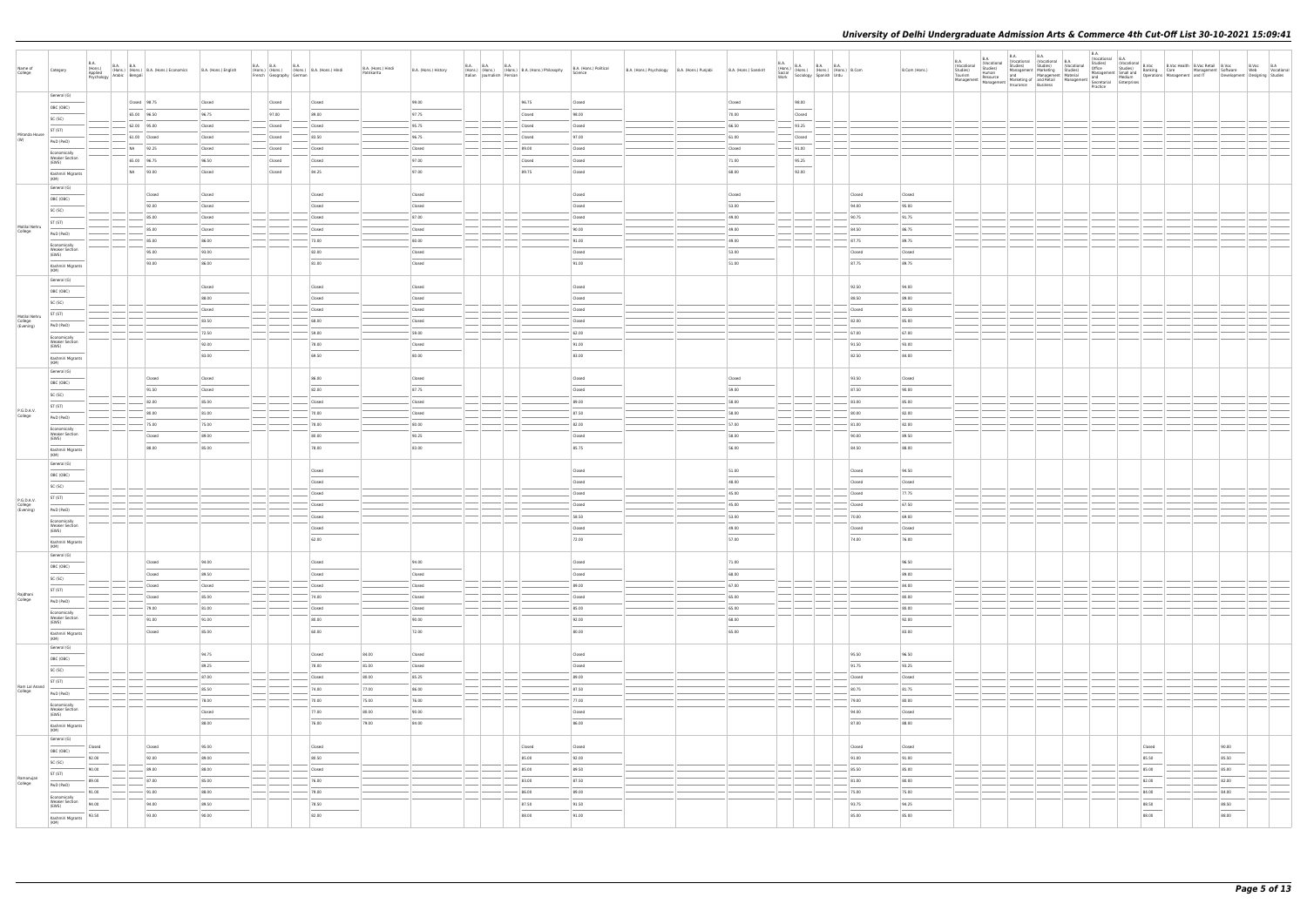| Name of<br>College                                                                                                                                                                     | Category                                                                                                                                                                                                                                                                                                                                                                                                                                                                                               | <b>B.A.</b> | B.A. (Hons.) B.A. B.A. (Hons.) B.A. (Hons.) Economics B.A. (Hons.) English Asplied (Hons.) Benglii Bengali |                  |                                                                                                                                                                                                                                                                                                                                                                                                                                                                                     | B.A. B.A. B.A. B.A. (Hons.)<br>(Hons.) (Hons.) (Hons.) B.A. (Hons.) Hindi<br>French Geography German | B.A. (Hons.) Hindi<br>Patrikarita | B.A. (Hons.) History | B.A. (Hons.) B.A. (Hons.) B.A. (Hons.) Philosophy<br>Italian Journalism Persian B.A. (Hons.) Philosophy | B.A. (Hons.) Political<br>Science | B.A. (Hons.) Psychology   B.A. (Hons.) Punjabi | B.A. (Hons.) Sanskrit | $\begin{array}{ll} \textsf{B.A.} \\ \textsf{(Hons.)} \\ \textsf{Social} \\ \textsf{Social} \\ \textsf{work} \end{array} \hspace{1em} \begin{array}{ll} \textsf{B.A.} \\ \textsf{(Hons.)} \\ \textsf{Stons.)} \end{array} \hspace{1em} \begin{array}{ll} \textsf{B.A.} \\ \textsf{Hons.)} \\ \textsf{(Hons.)} \end{array} \hspace{1em} \begin{array}{ll} \textsf{B.A.} \\ \textsf{(Hons.)} \\ \textsf{Urdu} \end{array} \hspace{1em} \begin{array}{ll} \textsf{B.Com} \\ \textsf{B. Comm.} \end{$ |       |                              | B.Com (Hons.)   | B.A.<br>(Vocational<br>Studies)<br>Tourism<br>Management | B.A.<br>(Vocational | <b>B.A.</b><br>B.A.<br>B.A. (Washinal Worsthousland, Constant (Vacational B.A. (Vacational Studies) (Vacational Studies) (Vacational Studies) (Vacational Studies) (Vacational Studies) (Vacational Studies) (Vacational Management Material Managem | B.A.<br>al Orocational B.A.<br>al Orocational B.Voc Health B.Voc Retail B.Voc B.Voc B.A.<br>10 Orocational Studies) Banking Care Management Software Web Vocational<br>Management Small and Boerations Management and IT Development D<br>Practice |  |  |  |
|----------------------------------------------------------------------------------------------------------------------------------------------------------------------------------------|--------------------------------------------------------------------------------------------------------------------------------------------------------------------------------------------------------------------------------------------------------------------------------------------------------------------------------------------------------------------------------------------------------------------------------------------------------------------------------------------------------|-------------|------------------------------------------------------------------------------------------------------------|------------------|-------------------------------------------------------------------------------------------------------------------------------------------------------------------------------------------------------------------------------------------------------------------------------------------------------------------------------------------------------------------------------------------------------------------------------------------------------------------------------------|------------------------------------------------------------------------------------------------------|-----------------------------------|----------------------|---------------------------------------------------------------------------------------------------------|-----------------------------------|------------------------------------------------|-----------------------|--------------------------------------------------------------------------------------------------------------------------------------------------------------------------------------------------------------------------------------------------------------------------------------------------------------------------------------------------------------------------------------------------------------------------------------------------------------------------------------------------|-------|------------------------------|-----------------|----------------------------------------------------------|---------------------|------------------------------------------------------------------------------------------------------------------------------------------------------------------------------------------------------------------------------------------------------|----------------------------------------------------------------------------------------------------------------------------------------------------------------------------------------------------------------------------------------------------|--|--|--|
|                                                                                                                                                                                        | General (G)                                                                                                                                                                                                                                                                                                                                                                                                                                                                                            |             | 98.50                                                                                                      | 97.25            |                                                                                                                                                                                                                                                                                                                                                                                                                                                                                     | 91.50                                                                                                |                                   | 97.75                |                                                                                                         | Closed                            |                                                | Closed                |                                                                                                                                                                                                                                                                                                                                                                                                                                                                                                  |       | Closed                       | 98.25           |                                                          |                     |                                                                                                                                                                                                                                                      |                                                                                                                                                                                                                                                    |  |  |  |
|                                                                                                                                                                                        | OBC (OBC)<br>SC (SC)                                                                                                                                                                                                                                                                                                                                                                                                                                                                                   |             | 96.50                                                                                                      | 95.75            |                                                                                                                                                                                                                                                                                                                                                                                                                                                                                     | 89.00                                                                                                |                                   | 96.50                |                                                                                                         | 98.25                             |                                                | 75.00                 |                                                                                                                                                                                                                                                                                                                                                                                                                                                                                                  |       | 97.25                        | 96.25           |                                                          |                     |                                                                                                                                                                                                                                                      |                                                                                                                                                                                                                                                    |  |  |  |
|                                                                                                                                                                                        | ST (ST)                                                                                                                                                                                                                                                                                                                                                                                                                                                                                                |             | 95.25                                                                                                      | 94.00            |                                                                                                                                                                                                                                                                                                                                                                                                                                                                                     | 86.00                                                                                                |                                   | 95.00                |                                                                                                         | 97.50                             |                                                | 73.00                 |                                                                                                                                                                                                                                                                                                                                                                                                                                                                                                  |       | 95.25                        | 94.00           |                                                          |                     |                                                                                                                                                                                                                                                      |                                                                                                                                                                                                                                                    |  |  |  |
| Ramjas College                                                                                                                                                                         | PwD (PwD)                                                                                                                                                                                                                                                                                                                                                                                                                                                                                              |             | 93.25                                                                                                      | 92.25            |                                                                                                                                                                                                                                                                                                                                                                                                                                                                                     | 82.00                                                                                                |                                   | 94.75                |                                                                                                         | 96.50                             |                                                | 64.00                 |                                                                                                                                                                                                                                                                                                                                                                                                                                                                                                  |       | 91.75                        | 89.00           |                                                          |                     |                                                                                                                                                                                                                                                      |                                                                                                                                                                                                                                                    |  |  |  |
|                                                                                                                                                                                        | Economically                                                                                                                                                                                                                                                                                                                                                                                                                                                                                           |             | 92.50                                                                                                      | 91.00            |                                                                                                                                                                                                                                                                                                                                                                                                                                                                                     | 86.00                                                                                                |                                   | 94.75                |                                                                                                         | 96.25                             |                                                | 69.00                 |                                                                                                                                                                                                                                                                                                                                                                                                                                                                                                  |       | 89.50                        | 85.00           |                                                          |                     |                                                                                                                                                                                                                                                      |                                                                                                                                                                                                                                                    |  |  |  |
|                                                                                                                                                                                        | <b>Weaker Section</b><br>(EWS)                                                                                                                                                                                                                                                                                                                                                                                                                                                                         |             | 96.75                                                                                                      | 96.25            |                                                                                                                                                                                                                                                                                                                                                                                                                                                                                     | 91.00                                                                                                |                                   | 97.00                |                                                                                                         | 98.50                             |                                                | 75.00                 |                                                                                                                                                                                                                                                                                                                                                                                                                                                                                                  |       | 97.25                        | 96.50           |                                                          |                     |                                                                                                                                                                                                                                                      |                                                                                                                                                                                                                                                    |  |  |  |
|                                                                                                                                                                                        | Kashmiri Migrants<br>(KM)                                                                                                                                                                                                                                                                                                                                                                                                                                                                              |             | 92.50                                                                                                      | 92.00            |                                                                                                                                                                                                                                                                                                                                                                                                                                                                                     | 82.00                                                                                                |                                   | 95.50                |                                                                                                         | 97.00                             |                                                | 73.00                 |                                                                                                                                                                                                                                                                                                                                                                                                                                                                                                  |       | 93.75                        | 88.75           |                                                          |                     |                                                                                                                                                                                                                                                      |                                                                                                                                                                                                                                                    |  |  |  |
|                                                                                                                                                                                        | General (G)                                                                                                                                                                                                                                                                                                                                                                                                                                                                                            |             |                                                                                                            |                  |                                                                                                                                                                                                                                                                                                                                                                                                                                                                                     |                                                                                                      |                                   |                      |                                                                                                         |                                   |                                                |                       |                                                                                                                                                                                                                                                                                                                                                                                                                                                                                                  |       |                              |                 |                                                          |                     |                                                                                                                                                                                                                                                      |                                                                                                                                                                                                                                                    |  |  |  |
|                                                                                                                                                                                        | OBC (OBC)                                                                                                                                                                                                                                                                                                                                                                                                                                                                                              |             | Closed                                                                                                     | 94.00            |                                                                                                                                                                                                                                                                                                                                                                                                                                                                                     | Closed                                                                                               |                                   | 93.00                |                                                                                                         | 95.00                             |                                                | Closed                |                                                                                                                                                                                                                                                                                                                                                                                                                                                                                                  |       | Closed 94.00                 | 95.50           |                                                          |                     |                                                                                                                                                                                                                                                      |                                                                                                                                                                                                                                                    |  |  |  |
|                                                                                                                                                                                        | SC (SC)                                                                                                                                                                                                                                                                                                                                                                                                                                                                                                |             | 90.00                                                                                                      | 90.00            |                                                                                                                                                                                                                                                                                                                                                                                                                                                                                     | Closed                                                                                               |                                   | Closed               |                                                                                                         | 91.00                             |                                                | 50.00                 |                                                                                                                                                                                                                                                                                                                                                                                                                                                                                                  |       | 54.00 89.75                  | 91.50           |                                                          |                     |                                                                                                                                                                                                                                                      |                                                                                                                                                                                                                                                    |  |  |  |
| Satyawati                                                                                                                                                                              | ST (ST)                                                                                                                                                                                                                                                                                                                                                                                                                                                                                                |             | 80.00<br>75.00                                                                                             | 87.00<br>86.00   |                                                                                                                                                                                                                                                                                                                                                                                                                                                                                     | Closed<br>70.00                                                                                      |                                   | Closed<br>84.50      |                                                                                                         | Closed<br>Closed                  |                                                | 45.00<br>45.00        |                                                                                                                                                                                                                                                                                                                                                                                                                                                                                                  |       | 48.00 Closed<br>47.00 Closed | Closed<br>74.00 |                                                          |                     |                                                                                                                                                                                                                                                      |                                                                                                                                                                                                                                                    |  |  |  |
| College                                                                                                                                                                                | PwD (PwD)                                                                                                                                                                                                                                                                                                                                                                                                                                                                                              |             | 65.00                                                                                                      | 74.00            |                                                                                                                                                                                                                                                                                                                                                                                                                                                                                     | Closed                                                                                               |                                   | 81.50                |                                                                                                         | 84.00                             |                                                | 45.00                 |                                                                                                                                                                                                                                                                                                                                                                                                                                                                                                  |       | 47.00 Closed                 | 66.00           |                                                          |                     |                                                                                                                                                                                                                                                      |                                                                                                                                                                                                                                                    |  |  |  |
|                                                                                                                                                                                        | Economically<br><b>Weaker Section</b>                                                                                                                                                                                                                                                                                                                                                                                                                                                                  |             | 94.00                                                                                                      | 92.00            |                                                                                                                                                                                                                                                                                                                                                                                                                                                                                     | Closed                                                                                               |                                   | Closed               |                                                                                                         | 91.00                             |                                                | 51.00                 |                                                                                                                                                                                                                                                                                                                                                                                                                                                                                                  |       | 55.00 92.50                  | 94.00           |                                                          |                     |                                                                                                                                                                                                                                                      |                                                                                                                                                                                                                                                    |  |  |  |
|                                                                                                                                                                                        | (EWS)<br>Kashmiri Migrants                                                                                                                                                                                                                                                                                                                                                                                                                                                                             |             | NA                                                                                                         | NA               |                                                                                                                                                                                                                                                                                                                                                                                                                                                                                     | <b>NA</b>                                                                                            |                                   | NA                   |                                                                                                         | <b>NA</b>                         |                                                | NA                    |                                                                                                                                                                                                                                                                                                                                                                                                                                                                                                  | NA NA |                              | <b>NA</b>       |                                                          |                     |                                                                                                                                                                                                                                                      |                                                                                                                                                                                                                                                    |  |  |  |
|                                                                                                                                                                                        | (KM)                                                                                                                                                                                                                                                                                                                                                                                                                                                                                                   |             |                                                                                                            |                  |                                                                                                                                                                                                                                                                                                                                                                                                                                                                                     |                                                                                                      |                                   |                      |                                                                                                         |                                   |                                                |                       |                                                                                                                                                                                                                                                                                                                                                                                                                                                                                                  |       |                              |                 |                                                          |                     |                                                                                                                                                                                                                                                      |                                                                                                                                                                                                                                                    |  |  |  |
|                                                                                                                                                                                        | General (G)                                                                                                                                                                                                                                                                                                                                                                                                                                                                                            |             | Closed                                                                                                     | Closed           |                                                                                                                                                                                                                                                                                                                                                                                                                                                                                     | 82.00                                                                                                |                                   | 89.50                |                                                                                                         | Closed                            |                                                |                       |                                                                                                                                                                                                                                                                                                                                                                                                                                                                                                  |       | Closed                       | 93.50           |                                                          |                     |                                                                                                                                                                                                                                                      |                                                                                                                                                                                                                                                    |  |  |  |
|                                                                                                                                                                                        | OBC (OBC)<br>SC (SC)                                                                                                                                                                                                                                                                                                                                                                                                                                                                                   |             | 88.00                                                                                                      | 83.50            |                                                                                                                                                                                                                                                                                                                                                                                                                                                                                     | 79.00                                                                                                |                                   | Closed               |                                                                                                         | Closed                            |                                                |                       |                                                                                                                                                                                                                                                                                                                                                                                                                                                                                                  |       | 86.50                        | 88.00           |                                                          |                     |                                                                                                                                                                                                                                                      |                                                                                                                                                                                                                                                    |  |  |  |
|                                                                                                                                                                                        | ST (ST)                                                                                                                                                                                                                                                                                                                                                                                                                                                                                                |             | 80.50                                                                                                      | 83.00            |                                                                                                                                                                                                                                                                                                                                                                                                                                                                                     | 76.00                                                                                                |                                   | 83.50                |                                                                                                         | Closed                            |                                                |                       |                                                                                                                                                                                                                                                                                                                                                                                                                                                                                                  |       | Closed                       | Closed          |                                                          |                     |                                                                                                                                                                                                                                                      |                                                                                                                                                                                                                                                    |  |  |  |
| Satyawati<br>College<br>(Evening)                                                                                                                                                      | PwD (PwD)                                                                                                                                                                                                                                                                                                                                                                                                                                                                                              |             | 71.00                                                                                                      | 78.50            |                                                                                                                                                                                                                                                                                                                                                                                                                                                                                     | 74.00                                                                                                |                                   | 81.00                |                                                                                                         | 82.00                             |                                                |                       |                                                                                                                                                                                                                                                                                                                                                                                                                                                                                                  |       | 70.00                        | 71.00           |                                                          |                     |                                                                                                                                                                                                                                                      |                                                                                                                                                                                                                                                    |  |  |  |
|                                                                                                                                                                                        | Economically                                                                                                                                                                                                                                                                                                                                                                                                                                                                                           |             | 60.00                                                                                                      | 60.00            |                                                                                                                                                                                                                                                                                                                                                                                                                                                                                     | Closed                                                                                               |                                   | 74.00                |                                                                                                         | 75.00                             |                                                |                       |                                                                                                                                                                                                                                                                                                                                                                                                                                                                                                  |       | 62.00                        | 65.00           |                                                          |                     |                                                                                                                                                                                                                                                      |                                                                                                                                                                                                                                                    |  |  |  |
|                                                                                                                                                                                        | <b>Weaker Section</b><br>(EWS)                                                                                                                                                                                                                                                                                                                                                                                                                                                                         |             | 91.00                                                                                                      | 87.00            |                                                                                                                                                                                                                                                                                                                                                                                                                                                                                     | 81.00                                                                                                |                                   | Closed               |                                                                                                         | 89.50                             |                                                |                       |                                                                                                                                                                                                                                                                                                                                                                                                                                                                                                  |       | 90.00                        | 91.00           |                                                          |                     |                                                                                                                                                                                                                                                      |                                                                                                                                                                                                                                                    |  |  |  |
|                                                                                                                                                                                        | Kashmiri Migrants<br>(KM)                                                                                                                                                                                                                                                                                                                                                                                                                                                                              |             | <b>NA</b>                                                                                                  | NA               |                                                                                                                                                                                                                                                                                                                                                                                                                                                                                     | NA                                                                                                   |                                   | NA                   |                                                                                                         | <b>NA</b>                         |                                                |                       |                                                                                                                                                                                                                                                                                                                                                                                                                                                                                                  |       | NA                           | <b>NA</b>       |                                                          |                     |                                                                                                                                                                                                                                                      |                                                                                                                                                                                                                                                    |  |  |  |
|                                                                                                                                                                                        | General (G)                                                                                                                                                                                                                                                                                                                                                                                                                                                                                            |             |                                                                                                            |                  |                                                                                                                                                                                                                                                                                                                                                                                                                                                                                     |                                                                                                      |                                   |                      |                                                                                                         |                                   |                                                |                       |                                                                                                                                                                                                                                                                                                                                                                                                                                                                                                  |       |                              |                 |                                                          |                     |                                                                                                                                                                                                                                                      |                                                                                                                                                                                                                                                    |  |  |  |
|                                                                                                                                                                                        | OBC (OBC)                                                                                                                                                                                                                                                                                                                                                                                                                                                                                              |             | 97.50                                                                                                      | 96.00            | 96.00                                                                                                                                                                                                                                                                                                                                                                                                                                                                               | 86.00                                                                                                |                                   | 95.00                |                                                                                                         | 96.50                             |                                                |                       |                                                                                                                                                                                                                                                                                                                                                                                                                                                                                                  |       | 96.50                        | 96.75           |                                                          |                     |                                                                                                                                                                                                                                                      |                                                                                                                                                                                                                                                    |  |  |  |
|                                                                                                                                                                                        | SC (SC)                                                                                                                                                                                                                                                                                                                                                                                                                                                                                                |             | 95.25<br>92.00                                                                                             | Closed<br>Closed | 95.00<br>$-$ 93.00                                                                                                                                                                                                                                                                                                                                                                                                                                                                  | Closed<br>Closed                                                                                     |                                   | Closed<br>Closed     |                                                                                                         | Closed<br>92.50                   |                                                |                       |                                                                                                                                                                                                                                                                                                                                                                                                                                                                                                  |       | Closed<br>90.25              | 94.00<br>90.50  |                                                          |                     |                                                                                                                                                                                                                                                      |                                                                                                                                                                                                                                                    |  |  |  |
| Shaheed                                                                                                                                                                                | ST (ST)                                                                                                                                                                                                                                                                                                                                                                                                                                                                                                |             | 90.00                                                                                                      | Closed           | 93.00                                                                                                                                                                                                                                                                                                                                                                                                                                                                               | 76.00                                                                                                |                                   | 90.00                |                                                                                                         | Closed                            |                                                |                       |                                                                                                                                                                                                                                                                                                                                                                                                                                                                                                  |       | 89.75                        | 88.50           |                                                          |                     |                                                                                                                                                                                                                                                      |                                                                                                                                                                                                                                                    |  |  |  |
| Bhagat Singh<br>College                                                                                                                                                                | PwD (PwD)                                                                                                                                                                                                                                                                                                                                                                                                                                                                                              |             | 81.00                                                                                                      | 80.00            | $- 81.00$                                                                                                                                                                                                                                                                                                                                                                                                                                                                           | 73.00                                                                                                |                                   | 77.00                |                                                                                                         | 80.00                             |                                                |                       |                                                                                                                                                                                                                                                                                                                                                                                                                                                                                                  |       | 80.00                        | 80.00           |                                                          |                     |                                                                                                                                                                                                                                                      |                                                                                                                                                                                                                                                    |  |  |  |
|                                                                                                                                                                                        | Economically<br><b>Weaker Section</b><br>(EWS)                                                                                                                                                                                                                                                                                                                                                                                                                                                         |             | 96.00                                                                                                      | 94.00            | Closed                                                                                                                                                                                                                                                                                                                                                                                                                                                                              | Closed                                                                                               |                                   | 93.50                |                                                                                                         | Closed                            |                                                |                       |                                                                                                                                                                                                                                                                                                                                                                                                                                                                                                  |       | 95.50                        | 95.50           |                                                          |                     |                                                                                                                                                                                                                                                      |                                                                                                                                                                                                                                                    |  |  |  |
|                                                                                                                                                                                        | Kashmiri Migrants                                                                                                                                                                                                                                                                                                                                                                                                                                                                                      |             | 87.50                                                                                                      | 86.00            | $\frac{1}{2} \left( \frac{1}{2} \right) \left( \frac{1}{2} \right) \left( \frac{1}{2} \right) \left( \frac{1}{2} \right) \left( \frac{1}{2} \right) \left( \frac{1}{2} \right) \left( \frac{1}{2} \right) \left( \frac{1}{2} \right) \left( \frac{1}{2} \right) \left( \frac{1}{2} \right) \left( \frac{1}{2} \right) \left( \frac{1}{2} \right) \left( \frac{1}{2} \right) \left( \frac{1}{2} \right) \left( \frac{1}{2} \right) \left( \frac{1}{2} \right) \left( \frac$<br>86.00 | 76.00                                                                                                |                                   | 85.00                |                                                                                                         | 86.50                             |                                                |                       |                                                                                                                                                                                                                                                                                                                                                                                                                                                                                                  |       | 86.50                        | 87.00           |                                                          |                     |                                                                                                                                                                                                                                                      |                                                                                                                                                                                                                                                    |  |  |  |
|                                                                                                                                                                                        | (KM)<br>General (G)                                                                                                                                                                                                                                                                                                                                                                                                                                                                                    |             |                                                                                                            |                  |                                                                                                                                                                                                                                                                                                                                                                                                                                                                                     |                                                                                                      |                                   |                      |                                                                                                         |                                   |                                                |                       |                                                                                                                                                                                                                                                                                                                                                                                                                                                                                                  |       |                              |                 |                                                          |                     |                                                                                                                                                                                                                                                      |                                                                                                                                                                                                                                                    |  |  |  |
|                                                                                                                                                                                        | OBC (OBC)                                                                                                                                                                                                                                                                                                                                                                                                                                                                                              |             |                                                                                                            |                  | 93.00<br>$\overline{\phantom{a}}$                                                                                                                                                                                                                                                                                                                                                                                                                                                   |                                                                                                      |                                   |                      |                                                                                                         | Closed                            |                                                |                       |                                                                                                                                                                                                                                                                                                                                                                                                                                                                                                  |       | 93.50                        | Closed          |                                                          |                     |                                                                                                                                                                                                                                                      |                                                                                                                                                                                                                                                    |  |  |  |
|                                                                                                                                                                                        | SC (SC)                                                                                                                                                                                                                                                                                                                                                                                                                                                                                                |             |                                                                                                            |                  | 89.50                                                                                                                                                                                                                                                                                                                                                                                                                                                                               |                                                                                                      |                                   |                      |                                                                                                         | 89.75                             |                                                |                       |                                                                                                                                                                                                                                                                                                                                                                                                                                                                                                  |       | 87.00                        | 91.00           |                                                          |                     |                                                                                                                                                                                                                                                      |                                                                                                                                                                                                                                                    |  |  |  |
| Shaheed                                                                                                                                                                                | ST (ST)                                                                                                                                                                                                                                                                                                                                                                                                                                                                                                |             |                                                                                                            |                  | Closed                                                                                                                                                                                                                                                                                                                                                                                                                                                                              |                                                                                                      |                                   |                      |                                                                                                         | Closed                            |                                                |                       |                                                                                                                                                                                                                                                                                                                                                                                                                                                                                                  |       | 82.00                        | 84.00           |                                                          |                     |                                                                                                                                                                                                                                                      |                                                                                                                                                                                                                                                    |  |  |  |
| Bhagat Singh<br>College<br>(Evening)                                                                                                                                                   | PwD (PwD)                                                                                                                                                                                                                                                                                                                                                                                                                                                                                              |             |                                                                                                            |                  | 85.00                                                                                                                                                                                                                                                                                                                                                                                                                                                                               |                                                                                                      |                                   |                      |                                                                                                         | Closed                            |                                                |                       |                                                                                                                                                                                                                                                                                                                                                                                                                                                                                                  |       | 78.00                        | 83.00           |                                                          |                     |                                                                                                                                                                                                                                                      |                                                                                                                                                                                                                                                    |  |  |  |
|                                                                                                                                                                                        | Economically<br><b>Weaker Section</b>                                                                                                                                                                                                                                                                                                                                                                                                                                                                  |             |                                                                                                            |                  | 68.00                                                                                                                                                                                                                                                                                                                                                                                                                                                                               |                                                                                                      |                                   |                      |                                                                                                         | Closed                            |                                                |                       |                                                                                                                                                                                                                                                                                                                                                                                                                                                                                                  |       | 66.00                        | 71.00           |                                                          |                     |                                                                                                                                                                                                                                                      |                                                                                                                                                                                                                                                    |  |  |  |
|                                                                                                                                                                                        | (EWS)                                                                                                                                                                                                                                                                                                                                                                                                                                                                                                  |             |                                                                                                            |                  | 91.50                                                                                                                                                                                                                                                                                                                                                                                                                                                                               |                                                                                                      |                                   |                      |                                                                                                         | Closed                            |                                                |                       |                                                                                                                                                                                                                                                                                                                                                                                                                                                                                                  |       | 91.50                        | Closed          |                                                          |                     |                                                                                                                                                                                                                                                      |                                                                                                                                                                                                                                                    |  |  |  |
|                                                                                                                                                                                        | Kashmiri Migrants<br>(KM)                                                                                                                                                                                                                                                                                                                                                                                                                                                                              |             |                                                                                                            |                  | 83.00                                                                                                                                                                                                                                                                                                                                                                                                                                                                               |                                                                                                      |                                   |                      |                                                                                                         | 83.50                             |                                                |                       |                                                                                                                                                                                                                                                                                                                                                                                                                                                                                                  |       | 83.50                        | 86.50           |                                                          |                     |                                                                                                                                                                                                                                                      |                                                                                                                                                                                                                                                    |  |  |  |
|                                                                                                                                                                                        | General (G)                                                                                                                                                                                                                                                                                                                                                                                                                                                                                            |             |                                                                                                            |                  |                                                                                                                                                                                                                                                                                                                                                                                                                                                                                     |                                                                                                      |                                   |                      |                                                                                                         |                                   | Closed                                         |                       |                                                                                                                                                                                                                                                                                                                                                                                                                                                                                                  |       |                              |                 |                                                          |                     |                                                                                                                                                                                                                                                      |                                                                                                                                                                                                                                                    |  |  |  |
|                                                                                                                                                                                        | OBC (OBC)                                                                                                                                                                                                                                                                                                                                                                                                                                                                                              |             |                                                                                                            |                  |                                                                                                                                                                                                                                                                                                                                                                                                                                                                                     |                                                                                                      |                                   |                      |                                                                                                         |                                   | 91.50                                          |                       |                                                                                                                                                                                                                                                                                                                                                                                                                                                                                                  |       |                              |                 |                                                          |                     |                                                                                                                                                                                                                                                      |                                                                                                                                                                                                                                                    |  |  |  |
|                                                                                                                                                                                        | SC (SC)                                                                                                                                                                                                                                                                                                                                                                                                                                                                                                |             |                                                                                                            |                  |                                                                                                                                                                                                                                                                                                                                                                                                                                                                                     |                                                                                                      |                                   |                      |                                                                                                         |                                   | Closed                                         |                       |                                                                                                                                                                                                                                                                                                                                                                                                                                                                                                  |       |                              |                 |                                                          |                     |                                                                                                                                                                                                                                                      |                                                                                                                                                                                                                                                    |  |  |  |
| $\begin{array}{l l} \texttt{small}\\ \texttt{RajgurU College} & \texttt{ST (ST)}\\ \texttt{of Applied} & \texttt{Science for}\\ \texttt{Women (W)} & \texttt{PWD (PWD)}\\ \end{array}$ |                                                                                                                                                                                                                                                                                                                                                                                                                                                                                                        |             |                                                                                                            |                  |                                                                                                                                                                                                                                                                                                                                                                                                                                                                                     |                                                                                                      |                                   |                      |                                                                                                         |                                   | 85.50                                          |                       |                                                                                                                                                                                                                                                                                                                                                                                                                                                                                                  |       |                              |                 |                                                          |                     |                                                                                                                                                                                                                                                      |                                                                                                                                                                                                                                                    |  |  |  |
|                                                                                                                                                                                        |                                                                                                                                                                                                                                                                                                                                                                                                                                                                                                        |             |                                                                                                            |                  |                                                                                                                                                                                                                                                                                                                                                                                                                                                                                     |                                                                                                      |                                   |                      |                                                                                                         |                                   | 84.00                                          |                       |                                                                                                                                                                                                                                                                                                                                                                                                                                                                                                  |       |                              |                 |                                                          |                     |                                                                                                                                                                                                                                                      |                                                                                                                                                                                                                                                    |  |  |  |
|                                                                                                                                                                                        | Economically<br>Weaker Section<br>(EWS)<br>$\sim$                                                                                                                                                                                                                                                                                                                                                                                                                                                      |             |                                                                                                            |                  |                                                                                                                                                                                                                                                                                                                                                                                                                                                                                     |                                                                                                      |                                   |                      |                                                                                                         |                                   | 93.00<br>$\overline{\phantom{a}}$              |                       |                                                                                                                                                                                                                                                                                                                                                                                                                                                                                                  |       |                              |                 |                                                          |                     |                                                                                                                                                                                                                                                      |                                                                                                                                                                                                                                                    |  |  |  |
|                                                                                                                                                                                        | Kashmiri Migrants<br>(KM)                                                                                                                                                                                                                                                                                                                                                                                                                                                                              |             |                                                                                                            |                  |                                                                                                                                                                                                                                                                                                                                                                                                                                                                                     |                                                                                                      |                                   |                      |                                                                                                         |                                   | 85.00                                          |                       |                                                                                                                                                                                                                                                                                                                                                                                                                                                                                                  |       |                              |                 |                                                          |                     |                                                                                                                                                                                                                                                      |                                                                                                                                                                                                                                                    |  |  |  |
|                                                                                                                                                                                        | General (G)                                                                                                                                                                                                                                                                                                                                                                                                                                                                                            |             |                                                                                                            |                  |                                                                                                                                                                                                                                                                                                                                                                                                                                                                                     |                                                                                                      |                                   |                      |                                                                                                         |                                   |                                                |                       |                                                                                                                                                                                                                                                                                                                                                                                                                                                                                                  |       |                              |                 |                                                          |                     |                                                                                                                                                                                                                                                      |                                                                                                                                                                                                                                                    |  |  |  |
|                                                                                                                                                                                        | $\overline{\phantom{a}}$<br>OBC (OBC)                                                                                                                                                                                                                                                                                                                                                                                                                                                                  |             |                                                                                                            |                  |                                                                                                                                                                                                                                                                                                                                                                                                                                                                                     |                                                                                                      |                                   |                      |                                                                                                         |                                   |                                                |                       |                                                                                                                                                                                                                                                                                                                                                                                                                                                                                                  |       |                              |                 |                                                          |                     |                                                                                                                                                                                                                                                      |                                                                                                                                                                                                                                                    |  |  |  |
|                                                                                                                                                                                        | SC (SC)                                                                                                                                                                                                                                                                                                                                                                                                                                                                                                |             |                                                                                                            |                  |                                                                                                                                                                                                                                                                                                                                                                                                                                                                                     |                                                                                                      |                                   |                      |                                                                                                         |                                   |                                                |                       |                                                                                                                                                                                                                                                                                                                                                                                                                                                                                                  |       |                              |                 |                                                          |                     |                                                                                                                                                                                                                                                      |                                                                                                                                                                                                                                                    |  |  |  |
|                                                                                                                                                                                        | ST (ST)                                                                                                                                                                                                                                                                                                                                                                                                                                                                                                |             |                                                                                                            |                  |                                                                                                                                                                                                                                                                                                                                                                                                                                                                                     |                                                                                                      |                                   |                      |                                                                                                         |                                   |                                                |                       |                                                                                                                                                                                                                                                                                                                                                                                                                                                                                                  |       |                              |                 |                                                          |                     |                                                                                                                                                                                                                                                      |                                                                                                                                                                                                                                                    |  |  |  |
| Shaheed<br>Sukhdev<br>College<br>Business<br>Studies                                                                                                                                   | PwD (PwD)                                                                                                                                                                                                                                                                                                                                                                                                                                                                                              |             |                                                                                                            |                  |                                                                                                                                                                                                                                                                                                                                                                                                                                                                                     |                                                                                                      |                                   |                      |                                                                                                         |                                   |                                                |                       |                                                                                                                                                                                                                                                                                                                                                                                                                                                                                                  |       |                              |                 |                                                          |                     |                                                                                                                                                                                                                                                      |                                                                                                                                                                                                                                                    |  |  |  |
|                                                                                                                                                                                        | Economically<br><b>Weaker Section</b>                                                                                                                                                                                                                                                                                                                                                                                                                                                                  |             |                                                                                                            |                  |                                                                                                                                                                                                                                                                                                                                                                                                                                                                                     |                                                                                                      |                                   |                      |                                                                                                         |                                   |                                                |                       |                                                                                                                                                                                                                                                                                                                                                                                                                                                                                                  |       |                              |                 |                                                          |                     |                                                                                                                                                                                                                                                      |                                                                                                                                                                                                                                                    |  |  |  |
|                                                                                                                                                                                        | (EWS)<br>Kashmiri Migrants                                                                                                                                                                                                                                                                                                                                                                                                                                                                             |             |                                                                                                            |                  |                                                                                                                                                                                                                                                                                                                                                                                                                                                                                     |                                                                                                      |                                   |                      |                                                                                                         |                                   |                                                |                       |                                                                                                                                                                                                                                                                                                                                                                                                                                                                                                  |       |                              |                 |                                                          |                     |                                                                                                                                                                                                                                                      |                                                                                                                                                                                                                                                    |  |  |  |
|                                                                                                                                                                                        | (KM)                                                                                                                                                                                                                                                                                                                                                                                                                                                                                                   |             |                                                                                                            |                  |                                                                                                                                                                                                                                                                                                                                                                                                                                                                                     |                                                                                                      |                                   |                      |                                                                                                         |                                   |                                                |                       |                                                                                                                                                                                                                                                                                                                                                                                                                                                                                                  |       |                              |                 |                                                          |                     |                                                                                                                                                                                                                                                      |                                                                                                                                                                                                                                                    |  |  |  |
|                                                                                                                                                                                        | General (G)<br>$\frac{1}{2} \left( \frac{1}{2} \right) \left( \frac{1}{2} \right) \left( \frac{1}{2} \right) \left( \frac{1}{2} \right) \left( \frac{1}{2} \right) \left( \frac{1}{2} \right) \left( \frac{1}{2} \right) \left( \frac{1}{2} \right) \left( \frac{1}{2} \right) \left( \frac{1}{2} \right) \left( \frac{1}{2} \right) \left( \frac{1}{2} \right) \left( \frac{1}{2} \right) \left( \frac{1}{2} \right) \left( \frac{1}{2} \right) \left( \frac{1}{2} \right) \left( \frac$<br>OBC (OBC) |             | 96.75                                                                                                      | 95.00            | Closed                                                                                                                                                                                                                                                                                                                                                                                                                                                                              | Closed                                                                                               |                                   | Closed               |                                                                                                         | 95.00                             |                                                | Closed                |                                                                                                                                                                                                                                                                                                                                                                                                                                                                                                  |       | 95.00                        | 96.75           |                                                          |                     |                                                                                                                                                                                                                                                      |                                                                                                                                                                                                                                                    |  |  |  |
|                                                                                                                                                                                        | SC (SC)                                                                                                                                                                                                                                                                                                                                                                                                                                                                                                |             | 92.75                                                                                                      | 90.00            | $\sim$<br>Closed                                                                                                                                                                                                                                                                                                                                                                                                                                                                    | $\overline{\phantom{a}}$<br>80.00                                                                    |                                   | 89.50                |                                                                                                         | Closed                            |                                                | 60.00                 |                                                                                                                                                                                                                                                                                                                                                                                                                                                                                                  |       | 91.00                        | 92.00           |                                                          |                     |                                                                                                                                                                                                                                                      |                                                                                                                                                                                                                                                    |  |  |  |
|                                                                                                                                                                                        | $\frac{1}{2} \left( \frac{1}{2} \right) \left( \frac{1}{2} \right) \left( \frac{1}{2} \right) \left( \frac{1}{2} \right) \left( \frac{1}{2} \right) \left( \frac{1}{2} \right) \left( \frac{1}{2} \right) \left( \frac{1}{2} \right) \left( \frac{1}{2} \right) \left( \frac{1}{2} \right) \left( \frac{1}{2} \right) \left( \frac{1}{2} \right) \left( \frac{1}{2} \right) \left( \frac{1}{2} \right) \left( \frac{1}{2} \right) \left( \frac{1}{2} \right) \left( \frac$<br>ST (ST)                  |             | 88.00                                                                                                      | 89.50            | 88.50                                                                                                                                                                                                                                                                                                                                                                                                                                                                               | 79.00                                                                                                |                                   | 87.50                |                                                                                                         | Closed                            |                                                | 55.00                 |                                                                                                                                                                                                                                                                                                                                                                                                                                                                                                  |       | 86.00                        | 85.50           |                                                          |                     |                                                                                                                                                                                                                                                      |                                                                                                                                                                                                                                                    |  |  |  |
| Shivaji College                                                                                                                                                                        | PwD (PwD)                                                                                                                                                                                                                                                                                                                                                                                                                                                                                              |             | 83.00                                                                                                      | 88.00            | Closed                                                                                                                                                                                                                                                                                                                                                                                                                                                                              | 71.00                                                                                                |                                   | 83.00                |                                                                                                         | Closed                            |                                                | 55.00                 |                                                                                                                                                                                                                                                                                                                                                                                                                                                                                                  |       | 78.00                        | 79.00           |                                                          |                     |                                                                                                                                                                                                                                                      |                                                                                                                                                                                                                                                    |  |  |  |
|                                                                                                                                                                                        | Economically                                                                                                                                                                                                                                                                                                                                                                                                                                                                                           |             | 72.00                                                                                                      | 75.00            | $\frac{1}{20.00}$                                                                                                                                                                                                                                                                                                                                                                                                                                                                   | Closed                                                                                               |                                   | 72.00                |                                                                                                         | 82.00                             |                                                | 50.00                 |                                                                                                                                                                                                                                                                                                                                                                                                                                                                                                  |       | 68.00                        | 65.00           |                                                          |                     |                                                                                                                                                                                                                                                      |                                                                                                                                                                                                                                                    |  |  |  |
|                                                                                                                                                                                        | <b>Weaker Section</b><br>(EWS)                                                                                                                                                                                                                                                                                                                                                                                                                                                                         |             | 94.50                                                                                                      | 92.00            | 91.50                                                                                                                                                                                                                                                                                                                                                                                                                                                                               | 80.00                                                                                                |                                   | 90.00                |                                                                                                         | 93.75                             |                                                | 60.00                 |                                                                                                                                                                                                                                                                                                                                                                                                                                                                                                  |       | 93.00                        | 94.00           |                                                          |                     |                                                                                                                                                                                                                                                      |                                                                                                                                                                                                                                                    |  |  |  |
|                                                                                                                                                                                        | Kashmiri Migrants<br>(KM)                                                                                                                                                                                                                                                                                                                                                                                                                                                                              |             | 87.50                                                                                                      | 86.00            | 86.00                                                                                                                                                                                                                                                                                                                                                                                                                                                                               | 77.00                                                                                                |                                   | 84.00                |                                                                                                         | 86.00                             |                                                | 61.00                 |                                                                                                                                                                                                                                                                                                                                                                                                                                                                                                  |       | 86.00                        | 87.50           |                                                          |                     |                                                                                                                                                                                                                                                      |                                                                                                                                                                                                                                                    |  |  |  |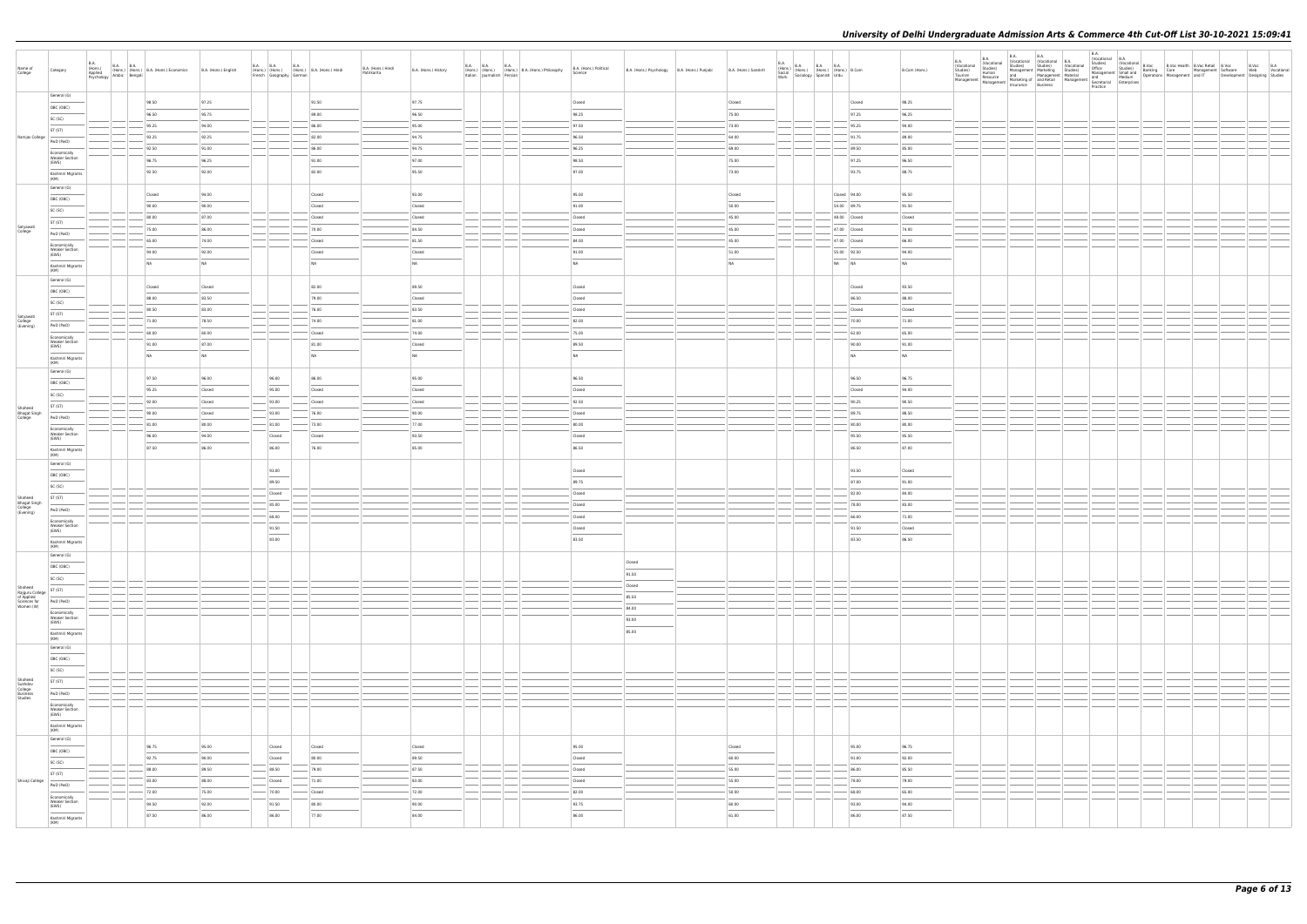| Name of<br>College                                                                                                                                                                                                                                                                          | Category                                            | B.A.<br>(Hons.)<br>Applied<br>Psychology | B.A. B.A. (Hons.) B.A. (Hons.) Economics B.A. (Hons.) English<br>av Arabic Bengali Responses B.A. (Hons.) English |           |                                                                                                                                                                                                                                                                                                                                                                                                                                                                            |                                                                                                                                                                                                                                                                                                                                                                                                                                                                                      | B.A. (Hons.) B.A. (Hons.) B.A. (Hons.) Hindi<br>French Geography German B.A. (Hons.) Hindi<br>French Geography German | B.A. (Hons.) Hindi<br>Patrikarita | B.A. (Hons.) History | Italian Journalism Persian | B.A. B.A. B.A. B.A. (Hons.) B.A. (Hons.) Philosophy | B.A. (Hons.) Political<br>Science | B.A. (Hons.) Psychology B.A. (Hons.) Punjabi |                                   | B.A. (Hons.) Sanskrit | B.A.<br>(Hons.)<br>Social<br>Work | i.) B.A. B.A. B.A. (Hons.)<br>(Hons.) (Hons.) (Hons.) B.Com<br>Sociology Spanish Urdu |        | B.Com (Hons.) | B.A.<br>(Vocational<br>$\begin{tabular}{l c c c c c c c c} \hline \textbf{g},\textbf{A} & \textbf{B.A} & \textbf{S.M} & \textbf{O} & \textbf{O} & \textbf{O} & \textbf{O} & \textbf{O} & \textbf{O} & \textbf{O} & \textbf{O} & \textbf{O} & \textbf{O} & \textbf{O} & \textbf{O} & \textbf{O} & \textbf{O} & \textbf{O} & \textbf{O} & \textbf{O} & \textbf{O} & \textbf{O} & \textbf{O} & \textbf{O} & \textbf{O} & \textbf{O} & \textbf$ | B.A. | <b>B.A.</b> |  |  | Development Designing Studies | B.Voc B.A<br>Web Vocational |
|---------------------------------------------------------------------------------------------------------------------------------------------------------------------------------------------------------------------------------------------------------------------------------------------|-----------------------------------------------------|------------------------------------------|-------------------------------------------------------------------------------------------------------------------|-----------|----------------------------------------------------------------------------------------------------------------------------------------------------------------------------------------------------------------------------------------------------------------------------------------------------------------------------------------------------------------------------------------------------------------------------------------------------------------------------|--------------------------------------------------------------------------------------------------------------------------------------------------------------------------------------------------------------------------------------------------------------------------------------------------------------------------------------------------------------------------------------------------------------------------------------------------------------------------------------|-----------------------------------------------------------------------------------------------------------------------|-----------------------------------|----------------------|----------------------------|-----------------------------------------------------|-----------------------------------|----------------------------------------------|-----------------------------------|-----------------------|-----------------------------------|---------------------------------------------------------------------------------------|--------|---------------|---------------------------------------------------------------------------------------------------------------------------------------------------------------------------------------------------------------------------------------------------------------------------------------------------------------------------------------------------------------------------------------------------------------------------------------------|------|-------------|--|--|-------------------------------|-----------------------------|
|                                                                                                                                                                                                                                                                                             | General (G)                                         |                                          | Closed                                                                                                            |           |                                                                                                                                                                                                                                                                                                                                                                                                                                                                            |                                                                                                                                                                                                                                                                                                                                                                                                                                                                                      |                                                                                                                       |                                   |                      |                            |                                                     |                                   |                                              |                                   |                       |                                   |                                                                                       |        | Closed        |                                                                                                                                                                                                                                                                                                                                                                                                                                             |      |             |  |  |                               |                             |
|                                                                                                                                                                                                                                                                                             | OBC (OBC)                                           |                                          | 97.75                                                                                                             |           |                                                                                                                                                                                                                                                                                                                                                                                                                                                                            |                                                                                                                                                                                                                                                                                                                                                                                                                                                                                      |                                                                                                                       |                                   |                      |                            |                                                     |                                   |                                              |                                   |                       |                                   |                                                                                       |        | 97.50         |                                                                                                                                                                                                                                                                                                                                                                                                                                             |      |             |  |  |                               |                             |
|                                                                                                                                                                                                                                                                                             | SC (SC)                                             |                                          |                                                                                                                   |           |                                                                                                                                                                                                                                                                                                                                                                                                                                                                            |                                                                                                                                                                                                                                                                                                                                                                                                                                                                                      |                                                                                                                       |                                   |                      |                            |                                                     |                                   |                                              |                                   |                       |                                   |                                                                                       |        |               |                                                                                                                                                                                                                                                                                                                                                                                                                                             |      |             |  |  |                               |                             |
|                                                                                                                                                                                                                                                                                             | ST (ST)                                             |                                          | 96.50                                                                                                             |           |                                                                                                                                                                                                                                                                                                                                                                                                                                                                            |                                                                                                                                                                                                                                                                                                                                                                                                                                                                                      |                                                                                                                       |                                   |                      |                            |                                                     |                                   |                                              |                                   |                       |                                   |                                                                                       |        | 95.25         |                                                                                                                                                                                                                                                                                                                                                                                                                                             |      |             |  |  |                               |                             |
| Shri Ram<br>College of<br>Commerce                                                                                                                                                                                                                                                          | PwD (PwD)                                           |                                          | 94.75                                                                                                             |           |                                                                                                                                                                                                                                                                                                                                                                                                                                                                            |                                                                                                                                                                                                                                                                                                                                                                                                                                                                                      |                                                                                                                       |                                   |                      |                            |                                                     |                                   |                                              |                                   |                       |                                   |                                                                                       |        | 91.50         |                                                                                                                                                                                                                                                                                                                                                                                                                                             |      |             |  |  |                               |                             |
|                                                                                                                                                                                                                                                                                             | Economically                                        |                                          | 94.25                                                                                                             |           |                                                                                                                                                                                                                                                                                                                                                                                                                                                                            |                                                                                                                                                                                                                                                                                                                                                                                                                                                                                      |                                                                                                                       |                                   |                      |                            |                                                     |                                   |                                              |                                   |                       |                                   |                                                                                       |        | 83.00         |                                                                                                                                                                                                                                                                                                                                                                                                                                             |      |             |  |  |                               |                             |
|                                                                                                                                                                                                                                                                                             | <b>Weaker Section</b><br>(EWS)                      |                                          | 98.15                                                                                                             |           |                                                                                                                                                                                                                                                                                                                                                                                                                                                                            |                                                                                                                                                                                                                                                                                                                                                                                                                                                                                      |                                                                                                                       |                                   |                      |                            |                                                     |                                   |                                              |                                   |                       |                                   |                                                                                       |        | 97.75         |                                                                                                                                                                                                                                                                                                                                                                                                                                             |      |             |  |  |                               |                             |
|                                                                                                                                                                                                                                                                                             | Kashmiri Migrants<br>(KM)                           |                                          | 93.75                                                                                                             |           |                                                                                                                                                                                                                                                                                                                                                                                                                                                                            |                                                                                                                                                                                                                                                                                                                                                                                                                                                                                      |                                                                                                                       |                                   |                      |                            |                                                     |                                   |                                              |                                   |                       |                                   |                                                                                       |        | 89.00         |                                                                                                                                                                                                                                                                                                                                                                                                                                             |      |             |  |  |                               |                             |
|                                                                                                                                                                                                                                                                                             | General (G)                                         |                                          |                                                                                                                   |           |                                                                                                                                                                                                                                                                                                                                                                                                                                                                            |                                                                                                                                                                                                                                                                                                                                                                                                                                                                                      |                                                                                                                       |                                   |                      |                            |                                                     |                                   |                                              |                                   |                       |                                   |                                                                                       |        |               |                                                                                                                                                                                                                                                                                                                                                                                                                                             |      |             |  |  |                               |                             |
|                                                                                                                                                                                                                                                                                             | OBC (OBC)                                           |                                          | Closed                                                                                                            | Closed    |                                                                                                                                                                                                                                                                                                                                                                                                                                                                            |                                                                                                                                                                                                                                                                                                                                                                                                                                                                                      | 85.50                                                                                                                 |                                   | Closed               |                            |                                                     | 94.50                             |                                              |                                   |                       |                                   |                                                                                       | 93.75  | 95.00         |                                                                                                                                                                                                                                                                                                                                                                                                                                             |      |             |  |  |                               |                             |
|                                                                                                                                                                                                                                                                                             | SC (SC)                                             |                                          | 90.00                                                                                                             | 88.75     |                                                                                                                                                                                                                                                                                                                                                                                                                                                                            |                                                                                                                                                                                                                                                                                                                                                                                                                                                                                      | 79.25                                                                                                                 |                                   | Closed               |                            |                                                     | Closed                            |                                              |                                   |                       |                                   |                                                                                       | 89.25  | 89.50         |                                                                                                                                                                                                                                                                                                                                                                                                                                             |      |             |  |  |                               |                             |
|                                                                                                                                                                                                                                                                                             | ST (ST)                                             |                                          | 83.75                                                                                                             | 86.75     |                                                                                                                                                                                                                                                                                                                                                                                                                                                                            |                                                                                                                                                                                                                                                                                                                                                                                                                                                                                      | Closed                                                                                                                |                                   | Closed               |                            |                                                     | Closed                            |                                              |                                   |                       |                                   |                                                                                       | 85.00  | 85.50         |                                                                                                                                                                                                                                                                                                                                                                                                                                             |      |             |  |  |                               |                             |
| Shyam Lal<br>College                                                                                                                                                                                                                                                                        | PwD (PwD)                                           |                                          | 82.50                                                                                                             | 85.00     |                                                                                                                                                                                                                                                                                                                                                                                                                                                                            |                                                                                                                                                                                                                                                                                                                                                                                                                                                                                      | 72.00                                                                                                                 |                                   | Closed               |                            |                                                     | 86.75                             |                                              |                                   |                       |                                   |                                                                                       | 83.50  | 80.00         |                                                                                                                                                                                                                                                                                                                                                                                                                                             |      |             |  |  |                               |                             |
|                                                                                                                                                                                                                                                                                             | Economically                                        |                                          | 75.00                                                                                                             | 77.75     | $\frac{1}{2}$                                                                                                                                                                                                                                                                                                                                                                                                                                                              |                                                                                                                                                                                                                                                                                                                                                                                                                                                                                      | Closed                                                                                                                |                                   | 77.75                |                            |                                                     | 77.50                             |                                              |                                   |                       |                                   |                                                                                       | 75.00  | 75.00         |                                                                                                                                                                                                                                                                                                                                                                                                                                             |      |             |  |  |                               |                             |
|                                                                                                                                                                                                                                                                                             | <b>Weaker Section</b><br>(EWS)                      |                                          | 94.75                                                                                                             | 92.25     |                                                                                                                                                                                                                                                                                                                                                                                                                                                                            |                                                                                                                                                                                                                                                                                                                                                                                                                                                                                      | 84.50                                                                                                                 |                                   | 89.00                |                            |                                                     | 93.25                             |                                              |                                   |                       |                                   |                                                                                       | 93.25  | 94.00         |                                                                                                                                                                                                                                                                                                                                                                                                                                             |      |             |  |  |                               |                             |
|                                                                                                                                                                                                                                                                                             | Kashmiri Migrants                                   |                                          | 86.00                                                                                                             | 83.00     |                                                                                                                                                                                                                                                                                                                                                                                                                                                                            |                                                                                                                                                                                                                                                                                                                                                                                                                                                                                      | 75.50                                                                                                                 |                                   | 81.00                |                            |                                                     | 84.50                             |                                              |                                   |                       |                                   |                                                                                       | 83.75  | 85.00         |                                                                                                                                                                                                                                                                                                                                                                                                                                             |      |             |  |  |                               |                             |
|                                                                                                                                                                                                                                                                                             | (KM)<br>General (G)                                 |                                          |                                                                                                                   |           |                                                                                                                                                                                                                                                                                                                                                                                                                                                                            |                                                                                                                                                                                                                                                                                                                                                                                                                                                                                      |                                                                                                                       |                                   |                      |                            |                                                     |                                   |                                              |                                   |                       |                                   |                                                                                       |        |               |                                                                                                                                                                                                                                                                                                                                                                                                                                             |      |             |  |  |                               |                             |
|                                                                                                                                                                                                                                                                                             | OBC (OBC)                                           |                                          | 94.00                                                                                                             |           |                                                                                                                                                                                                                                                                                                                                                                                                                                                                            |                                                                                                                                                                                                                                                                                                                                                                                                                                                                                      | 82.00                                                                                                                 |                                   |                      |                            |                                                     | 91.00                             |                                              |                                   |                       |                                   |                                                                                       | 92.00  | 93.50         |                                                                                                                                                                                                                                                                                                                                                                                                                                             |      |             |  |  |                               |                             |
|                                                                                                                                                                                                                                                                                             | SC (SC)                                             |                                          | 87.00                                                                                                             |           |                                                                                                                                                                                                                                                                                                                                                                                                                                                                            |                                                                                                                                                                                                                                                                                                                                                                                                                                                                                      | 78.00                                                                                                                 |                                   |                      |                            |                                                     | 87.00                             |                                              |                                   |                       |                                   |                                                                                       | 86.00  | 87.00         |                                                                                                                                                                                                                                                                                                                                                                                                                                             |      |             |  |  |                               |                             |
|                                                                                                                                                                                                                                                                                             | ST (ST)                                             |                                          | 81.00                                                                                                             |           |                                                                                                                                                                                                                                                                                                                                                                                                                                                                            |                                                                                                                                                                                                                                                                                                                                                                                                                                                                                      | 74.00                                                                                                                 |                                   |                      |                            |                                                     | 84.00                             |                                              |                                   |                       |                                   |                                                                                       | 79.50  | Closed        |                                                                                                                                                                                                                                                                                                                                                                                                                                             |      |             |  |  |                               |                             |
| Shyam Lal<br>College<br>(Evening)                                                                                                                                                                                                                                                           | PwD (PwD)                                           |                                          | 80.00                                                                                                             |           |                                                                                                                                                                                                                                                                                                                                                                                                                                                                            |                                                                                                                                                                                                                                                                                                                                                                                                                                                                                      | 70.00                                                                                                                 |                                   |                      |                            |                                                     | 83.00                             |                                              |                                   |                       |                                   |                                                                                       | 78.00  | 78.00         |                                                                                                                                                                                                                                                                                                                                                                                                                                             |      |             |  |  |                               |                             |
|                                                                                                                                                                                                                                                                                             | Economically                                        |                                          | 70.00                                                                                                             |           |                                                                                                                                                                                                                                                                                                                                                                                                                                                                            |                                                                                                                                                                                                                                                                                                                                                                                                                                                                                      | 70.00                                                                                                                 |                                   |                      |                            |                                                     | 80.00                             |                                              |                                   |                       |                                   |                                                                                       | 70.00  | 70.00         |                                                                                                                                                                                                                                                                                                                                                                                                                                             |      |             |  |  |                               |                             |
|                                                                                                                                                                                                                                                                                             | <b>Weaker Section</b><br>(EWS)                      |                                          | 92.00                                                                                                             |           |                                                                                                                                                                                                                                                                                                                                                                                                                                                                            |                                                                                                                                                                                                                                                                                                                                                                                                                                                                                      | 80.00                                                                                                                 |                                   |                      |                            |                                                     | 89.00                             |                                              |                                   |                       |                                   |                                                                                       | 91.00  | 92.00         |                                                                                                                                                                                                                                                                                                                                                                                                                                             |      |             |  |  |                               |                             |
|                                                                                                                                                                                                                                                                                             | Kashmiri Migrants                                   |                                          | 80.00                                                                                                             |           |                                                                                                                                                                                                                                                                                                                                                                                                                                                                            |                                                                                                                                                                                                                                                                                                                                                                                                                                                                                      | 70.00                                                                                                                 |                                   |                      |                            |                                                     | 80.00                             |                                              |                                   |                       |                                   |                                                                                       | 75.00  | 75.00         |                                                                                                                                                                                                                                                                                                                                                                                                                                             |      |             |  |  |                               |                             |
|                                                                                                                                                                                                                                                                                             | (KM)                                                |                                          |                                                                                                                   |           |                                                                                                                                                                                                                                                                                                                                                                                                                                                                            |                                                                                                                                                                                                                                                                                                                                                                                                                                                                                      |                                                                                                                       |                                   |                      |                            |                                                     |                                   |                                              |                                   |                       |                                   |                                                                                       |        |               |                                                                                                                                                                                                                                                                                                                                                                                                                                             |      |             |  |  |                               |                             |
|                                                                                                                                                                                                                                                                                             | General (G)<br>OBC (OBC)                            | Closed                                   | Closed                                                                                                            | Closed    |                                                                                                                                                                                                                                                                                                                                                                                                                                                                            | Closed                                                                                                                                                                                                                                                                                                                                                                                                                                                                               | Closed                                                                                                                |                                   | Closed               |                            | Closed                                              | 92.00                             |                                              |                                   | 46.00                 |                                   |                                                                                       | 92.00  | 94.00         |                                                                                                                                                                                                                                                                                                                                                                                                                                             |      |             |  |  |                               |                             |
|                                                                                                                                                                                                                                                                                             |                                                     | ___<br>89.00                             | 85.00                                                                                                             | Closed    |                                                                                                                                                                                                                                                                                                                                                                                                                                                                            | $\frac{1}{2} \left( \frac{1}{2} \right) \left( \frac{1}{2} \right) \left( \frac{1}{2} \right) \left( \frac{1}{2} \right) \left( \frac{1}{2} \right) \left( \frac{1}{2} \right) \left( \frac{1}{2} \right) \left( \frac{1}{2} \right) \left( \frac{1}{2} \right) \left( \frac{1}{2} \right) \left( \frac{1}{2} \right) \left( \frac{1}{2} \right) \left( \frac{1}{2} \right) \left( \frac{1}{2} \right) \left( \frac{1}{2} \right) \left( \frac{1}{2} \right) \left( \frac$<br>Closed | 75.00                                                                                                                 |                                   | 87.00                |                            | 79.50                                               | 88.00                             |                                              |                                   | 45.00                 |                                   |                                                                                       | 86.00  | 87.00         |                                                                                                                                                                                                                                                                                                                                                                                                                                             |      |             |  |  |                               |                             |
|                                                                                                                                                                                                                                                                                             | SC (SC)                                             | 87.50                                    | 84.00                                                                                                             | Closed    |                                                                                                                                                                                                                                                                                                                                                                                                                                                                            | 84.00                                                                                                                                                                                                                                                                                                                                                                                                                                                                                | 74.00                                                                                                                 |                                   | 88.00                |                            | 76.00                                               | 86.00                             |                                              |                                   | 45.00                 |                                   |                                                                                       | 85.00  | 86.00         |                                                                                                                                                                                                                                                                                                                                                                                                                                             |      |             |  |  |                               |                             |
| Shyama Prasad<br>Mukherji<br>College For<br>Women (W)<br>PwD (PwL<br>PwD (PwL                                                                                                                                                                                                               |                                                     | 83.00                                    | 82.00                                                                                                             | 84.00     |                                                                                                                                                                                                                                                                                                                                                                                                                                                                            | Closed                                                                                                                                                                                                                                                                                                                                                                                                                                                                               | 70.00                                                                                                                 |                                   | 86.00                |                            | 72.00                                               | 83.00                             |                                              |                                   | 45.00                 |                                   |                                                                                       | 83.00  | 83.00         |                                                                                                                                                                                                                                                                                                                                                                                                                                             |      |             |  |  |                               |                             |
|                                                                                                                                                                                                                                                                                             | PwD (PwD)                                           | 83.00                                    | 80.00                                                                                                             | 81.00     |                                                                                                                                                                                                                                                                                                                                                                                                                                                                            | $-$ 80.00                                                                                                                                                                                                                                                                                                                                                                                                                                                                            | $-73.00$                                                                                                              |                                   | 84.00                |                            | 70.00                                               | 81.00                             |                                              |                                   | 45.00                 |                                   |                                                                                       | 82.00  | 82.00         |                                                                                                                                                                                                                                                                                                                                                                                                                                             |      |             |  |  |                               |                             |
|                                                                                                                                                                                                                                                                                             | Economically<br><b>Weaker Section</b><br>(EWS)      | 90.00                                    | 91.00                                                                                                             | 89.00     |                                                                                                                                                                                                                                                                                                                                                                                                                                                                            | Closed                                                                                                                                                                                                                                                                                                                                                                                                                                                                               | 75.00                                                                                                                 |                                   | 87.00                |                            | 79.50                                               | 88.00                             |                                              |                                   | 45.00                 |                                   |                                                                                       | 89.00  | 90.00         |                                                                                                                                                                                                                                                                                                                                                                                                                                             |      |             |  |  |                               |                             |
|                                                                                                                                                                                                                                                                                             | Kashmiri Migrants                                   | 89.00                                    | 82.00                                                                                                             | 81.00     |                                                                                                                                                                                                                                                                                                                                                                                                                                                                            | 80.00                                                                                                                                                                                                                                                                                                                                                                                                                                                                                | 70.00                                                                                                                 |                                   | 83.00                |                            | 70.00                                               | 83.00                             |                                              |                                   | 45.00                 |                                   |                                                                                       | 83.00  | 83.00         |                                                                                                                                                                                                                                                                                                                                                                                                                                             |      |             |  |  |                               |                             |
|                                                                                                                                                                                                                                                                                             | (KM)                                                |                                          |                                                                                                                   |           |                                                                                                                                                                                                                                                                                                                                                                                                                                                                            |                                                                                                                                                                                                                                                                                                                                                                                                                                                                                      |                                                                                                                       |                                   |                      |                            |                                                     |                                   |                                              |                                   |                       |                                   |                                                                                       |        |               |                                                                                                                                                                                                                                                                                                                                                                                                                                             |      |             |  |  |                               |                             |
|                                                                                                                                                                                                                                                                                             | General (G)                                         |                                          |                                                                                                                   | Closed    |                                                                                                                                                                                                                                                                                                                                                                                                                                                                            |                                                                                                                                                                                                                                                                                                                                                                                                                                                                                      | Closed                                                                                                                |                                   |                      |                            |                                                     | Closed                            |                                              |                                   |                       |                                   |                                                                                       | 93.50  | 95.00         |                                                                                                                                                                                                                                                                                                                                                                                                                                             |      |             |  |  |                               |                             |
|                                                                                                                                                                                                                                                                                             | OBC (OBC)                                           |                                          |                                                                                                                   | 88.00     |                                                                                                                                                                                                                                                                                                                                                                                                                                                                            |                                                                                                                                                                                                                                                                                                                                                                                                                                                                                      | Closed                                                                                                                |                                   |                      |                            |                                                     | 91.00                             |                                              |                                   |                       |                                   |                                                                                       | 89.00  | 91.75         |                                                                                                                                                                                                                                                                                                                                                                                                                                             |      |             |  |  |                               |                             |
|                                                                                                                                                                                                                                                                                             | SC (SC)                                             |                                          |                                                                                                                   | Closed    |                                                                                                                                                                                                                                                                                                                                                                                                                                                                            |                                                                                                                                                                                                                                                                                                                                                                                                                                                                                      | 77.75                                                                                                                 |                                   |                      |                            |                                                     | 87.00                             |                                              |                                   |                       |                                   |                                                                                       | 84.00  | 85.00         |                                                                                                                                                                                                                                                                                                                                                                                                                                             |      |             |  |  |                               |                             |
| Sri Aurobindo<br>College (Day)                                                                                                                                                                                                                                                              | ST (ST)                                             |                                          |                                                                                                                   | 84.00     |                                                                                                                                                                                                                                                                                                                                                                                                                                                                            |                                                                                                                                                                                                                                                                                                                                                                                                                                                                                      | 73.00                                                                                                                 |                                   |                      |                            |                                                     | Closed                            |                                              |                                   |                       |                                   |                                                                                       | 81.50  | 81.50         |                                                                                                                                                                                                                                                                                                                                                                                                                                             |      |             |  |  |                               |                             |
|                                                                                                                                                                                                                                                                                             | PwD (PwD)                                           |                                          |                                                                                                                   | Closed    |                                                                                                                                                                                                                                                                                                                                                                                                                                                                            |                                                                                                                                                                                                                                                                                                                                                                                                                                                                                      | $-73.00$                                                                                                              |                                   |                      |                            |                                                     | 82.00                             |                                              |                                   |                       |                                   |                                                                                       | 72.00  | 78.00         |                                                                                                                                                                                                                                                                                                                                                                                                                                             |      |             |  |  |                               |                             |
|                                                                                                                                                                                                                                                                                             | Economically<br><b>Weaker Section</b><br>(EWS)      |                                          |                                                                                                                   | 91.00     |                                                                                                                                                                                                                                                                                                                                                                                                                                                                            |                                                                                                                                                                                                                                                                                                                                                                                                                                                                                      | 79.00                                                                                                                 |                                   |                      |                            |                                                     | 91.00                             |                                              |                                   |                       |                                   |                                                                                       | 91.50  | 93.00         |                                                                                                                                                                                                                                                                                                                                                                                                                                             |      |             |  |  |                               |                             |
|                                                                                                                                                                                                                                                                                             |                                                     |                                          |                                                                                                                   | 85.00     |                                                                                                                                                                                                                                                                                                                                                                                                                                                                            |                                                                                                                                                                                                                                                                                                                                                                                                                                                                                      | 74.00                                                                                                                 |                                   |                      |                            |                                                     | 85.00                             |                                              |                                   |                       |                                   |                                                                                       | 84.00  | 86.00         |                                                                                                                                                                                                                                                                                                                                                                                                                                             |      |             |  |  |                               |                             |
|                                                                                                                                                                                                                                                                                             | Kashmiri Migrants<br>(KM)                           |                                          |                                                                                                                   |           |                                                                                                                                                                                                                                                                                                                                                                                                                                                                            |                                                                                                                                                                                                                                                                                                                                                                                                                                                                                      |                                                                                                                       |                                   |                      |                            |                                                     |                                   |                                              |                                   |                       |                                   |                                                                                       |        |               |                                                                                                                                                                                                                                                                                                                                                                                                                                             |      |             |  |  |                               |                             |
|                                                                                                                                                                                                                                                                                             | General (G)                                         | Closed                                   | Closed                                                                                                            | Closed    |                                                                                                                                                                                                                                                                                                                                                                                                                                                                            |                                                                                                                                                                                                                                                                                                                                                                                                                                                                                      | Closed                                                                                                                |                                   |                      |                            |                                                     |                                   |                                              |                                   |                       |                                   |                                                                                       | Closed | Closed        |                                                                                                                                                                                                                                                                                                                                                                                                                                             |      |             |  |  |                               |                             |
|                                                                                                                                                                                                                                                                                             | OBC (OBC)                                           | 89.25                                    | 88.50                                                                                                             | 86.00     |                                                                                                                                                                                                                                                                                                                                                                                                                                                                            |                                                                                                                                                                                                                                                                                                                                                                                                                                                                                      | Closed                                                                                                                |                                   |                      |                            |                                                     |                                   |                                              |                                   |                       |                                   |                                                                                       | 86.50  | 88.50         |                                                                                                                                                                                                                                                                                                                                                                                                                                             |      |             |  |  |                               |                             |
|                                                                                                                                                                                                                                                                                             | SC (SC)                                             | 87.25                                    | 85.00                                                                                                             | 85.00     |                                                                                                                                                                                                                                                                                                                                                                                                                                                                            |                                                                                                                                                                                                                                                                                                                                                                                                                                                                                      | 72.75                                                                                                                 |                                   |                      |                            |                                                     |                                   |                                              |                                   |                       |                                   |                                                                                       | 82.00  | 85.50         |                                                                                                                                                                                                                                                                                                                                                                                                                                             |      |             |  |  |                               |                             |
| Sri Aurobindo<br>College<br>(Evening)                                                                                                                                                                                                                                                       | ST (ST)                                             | 86.25                                    | 85.00                                                                                                             | 85.00     | $\frac{1}{2} \left( \frac{1}{2} \right) \left( \frac{1}{2} \right) \left( \frac{1}{2} \right) \left( \frac{1}{2} \right) \left( \frac{1}{2} \right) \left( \frac{1}{2} \right) \left( \frac{1}{2} \right) \left( \frac{1}{2} \right) \left( \frac{1}{2} \right) \left( \frac{1}{2} \right) \left( \frac{1}{2} \right) \left( \frac{1}{2} \right) \left( \frac{1}{2} \right) \left( \frac{1}{2} \right) \left( \frac{1}{2} \right) \left( \frac{1}{2} \right) \left( \frac$ |                                                                                                                                                                                                                                                                                                                                                                                                                                                                                      | 72.00                                                                                                                 |                                   |                      |                            |                                                     |                                   |                                              |                                   |                       |                                   |                                                                                       | 79.00  | 82.50         |                                                                                                                                                                                                                                                                                                                                                                                                                                             |      |             |  |  |                               |                             |
|                                                                                                                                                                                                                                                                                             | PwD (PwD)                                           | 82.25                                    | 82.00                                                                                                             | 81.00     | $\hspace{0.1cm} -\hspace{0.1cm}$                                                                                                                                                                                                                                                                                                                                                                                                                                           |                                                                                                                                                                                                                                                                                                                                                                                                                                                                                      | $-67.00$                                                                                                              |                                   |                      |                            |                                                     |                                   |                                              |                                   |                       |                                   |                                                                                       | 81.00  | 82.50         |                                                                                                                                                                                                                                                                                                                                                                                                                                             |      |             |  |  |                               |                             |
|                                                                                                                                                                                                                                                                                             | Economically<br><b>Weaker Section</b>               | 89.75                                    | 91.00                                                                                                             | 87.00     |                                                                                                                                                                                                                                                                                                                                                                                                                                                                            |                                                                                                                                                                                                                                                                                                                                                                                                                                                                                      | Closed                                                                                                                |                                   |                      |                            |                                                     |                                   |                                              |                                   |                       |                                   |                                                                                       | 88.50  | 91.50         |                                                                                                                                                                                                                                                                                                                                                                                                                                             |      |             |  |  |                               |                             |
|                                                                                                                                                                                                                                                                                             | (EWS)<br>$\sim$                                     | 87.25                                    | 87.00                                                                                                             | 86.00     |                                                                                                                                                                                                                                                                                                                                                                                                                                                                            |                                                                                                                                                                                                                                                                                                                                                                                                                                                                                      | 72.00                                                                                                                 |                                   |                      |                            |                                                     |                                   |                                              |                                   |                       |                                   |                                                                                       | 87.00  | 87.50         |                                                                                                                                                                                                                                                                                                                                                                                                                                             |      |             |  |  |                               |                             |
|                                                                                                                                                                                                                                                                                             | Kashmiri Migrants<br>(KM)                           |                                          |                                                                                                                   |           |                                                                                                                                                                                                                                                                                                                                                                                                                                                                            |                                                                                                                                                                                                                                                                                                                                                                                                                                                                                      |                                                                                                                       |                                   |                      |                            |                                                     |                                   |                                              |                                   |                       |                                   |                                                                                       |        |               |                                                                                                                                                                                                                                                                                                                                                                                                                                             |      |             |  |  |                               |                             |
|                                                                                                                                                                                                                                                                                             | General (G)                                         |                                          | 97.75                                                                                                             |           |                                                                                                                                                                                                                                                                                                                                                                                                                                                                            |                                                                                                                                                                                                                                                                                                                                                                                                                                                                                      |                                                                                                                       |                                   |                      |                            |                                                     |                                   |                                              | 60.00                             |                       |                                   |                                                                                       | 96.75  | 97.75         |                                                                                                                                                                                                                                                                                                                                                                                                                                             |      |             |  |  |                               |                             |
|                                                                                                                                                                                                                                                                                             | Sikh Minority (SM)                                  |                                          | 94.25                                                                                                             |           |                                                                                                                                                                                                                                                                                                                                                                                                                                                                            |                                                                                                                                                                                                                                                                                                                                                                                                                                                                                      |                                                                                                                       |                                   |                      |                            |                                                     |                                   |                                              | 56.00                             |                       |                                   |                                                                                       | 91.50  | 93.00         |                                                                                                                                                                                                                                                                                                                                                                                                                                             |      |             |  |  |                               |                             |
|                                                                                                                                                                                                                                                                                             |                                                     |                                          | 70.00                                                                                                             |           |                                                                                                                                                                                                                                                                                                                                                                                                                                                                            |                                                                                                                                                                                                                                                                                                                                                                                                                                                                                      |                                                                                                                       |                                   |                      |                            |                                                     |                                   |                                              | 56.00                             |                       |                                   |                                                                                       | Closed | 72.00         |                                                                                                                                                                                                                                                                                                                                                                                                                                             |      |             |  |  |                               |                             |
| Sri Guru Gobind<br>Singh College<br>of Commerce<br>* Sikh<br>Minority(SM)<br>$\begin{array}{r} \n\hline\n\text{FWD (PWD)}\n\end{array}$<br>$\begin{array}{r} \n\hline\n\text{Economically} \n\end{array}$<br>Minority(SM)<br>$\begin{array}{r} \n\hline\n\text{Economically} \n\end{array}$ | Economically<br>Weaker Section<br>(EWS)             |                                          | NA                                                                                                                |           |                                                                                                                                                                                                                                                                                                                                                                                                                                                                            |                                                                                                                                                                                                                                                                                                                                                                                                                                                                                      |                                                                                                                       |                                   |                      |                            |                                                     |                                   |                                              | NA                                |                       |                                   |                                                                                       | NA     | <b>NA</b>     |                                                                                                                                                                                                                                                                                                                                                                                                                                             |      |             |  |  |                               |                             |
|                                                                                                                                                                                                                                                                                             | $\overline{\phantom{a}}$                            |                                          | 88.00                                                                                                             |           |                                                                                                                                                                                                                                                                                                                                                                                                                                                                            |                                                                                                                                                                                                                                                                                                                                                                                                                                                                                      |                                                                                                                       |                                   |                      |                            |                                                     |                                   |                                              | $\overline{\phantom{a}}$<br>54.00 |                       |                                   |                                                                                       | 87.25  | 88.00         |                                                                                                                                                                                                                                                                                                                                                                                                                                             |      |             |  |  |                               |                             |
|                                                                                                                                                                                                                                                                                             | Kashmiri Migrants<br>(KM)                           |                                          |                                                                                                                   |           |                                                                                                                                                                                                                                                                                                                                                                                                                                                                            |                                                                                                                                                                                                                                                                                                                                                                                                                                                                                      |                                                                                                                       |                                   |                      |                            |                                                     |                                   |                                              |                                   |                       |                                   |                                                                                       |        |               |                                                                                                                                                                                                                                                                                                                                                                                                                                             |      |             |  |  |                               |                             |
|                                                                                                                                                                                                                                                                                             | General (G)                                         |                                          |                                                                                                                   | 97.00     |                                                                                                                                                                                                                                                                                                                                                                                                                                                                            |                                                                                                                                                                                                                                                                                                                                                                                                                                                                                      | Closed                                                                                                                | 78.00                             | Closed               |                            |                                                     | Closed                            |                                              | 63.00                             |                       |                                   |                                                                                       | 95.50  | 96.50         |                                                                                                                                                                                                                                                                                                                                                                                                                                             |      |             |  |  |                               |                             |
|                                                                                                                                                                                                                                                                                             | Sikh Minority (SM)                                  |                                          |                                                                                                                   | 91.00     |                                                                                                                                                                                                                                                                                                                                                                                                                                                                            |                                                                                                                                                                                                                                                                                                                                                                                                                                                                                      | 60.00                                                                                                                 | 55.00                             | 75.00                |                            |                                                     | 82.50                             |                                              | 47.00                             |                       |                                   |                                                                                       | 90.00  | 92.00         |                                                                                                                                                                                                                                                                                                                                                                                                                                             |      |             |  |  |                               |                             |
| Sri Guru Nanak<br>Dev Khalsa<br>College<br>* Sikh<br>Minority(SM)                                                                                                                                                                                                                           | PwD (PwD)                                           |                                          |                                                                                                                   | 73.00     |                                                                                                                                                                                                                                                                                                                                                                                                                                                                            |                                                                                                                                                                                                                                                                                                                                                                                                                                                                                      | 66.00                                                                                                                 | 65.00                             | Closed               |                            |                                                     | Closed                            |                                              | 50.00                             |                       |                                   |                                                                                       | 74.00  | 74.00         |                                                                                                                                                                                                                                                                                                                                                                                                                                             |      |             |  |  |                               |                             |
|                                                                                                                                                                                                                                                                                             | Economically                                        |                                          |                                                                                                                   | <b>NA</b> |                                                                                                                                                                                                                                                                                                                                                                                                                                                                            |                                                                                                                                                                                                                                                                                                                                                                                                                                                                                      | <b>NA</b>                                                                                                             | NA                                | <b>NA</b>            |                            |                                                     | NA                                |                                              | NA                                |                       |                                   |                                                                                       | NA     | <b>NA</b>     |                                                                                                                                                                                                                                                                                                                                                                                                                                             |      |             |  |  |                               |                             |
|                                                                                                                                                                                                                                                                                             | Weaker Section<br>(EWS)<br>$\frac{1}{2}$            |                                          |                                                                                                                   |           |                                                                                                                                                                                                                                                                                                                                                                                                                                                                            |                                                                                                                                                                                                                                                                                                                                                                                                                                                                                      |                                                                                                                       |                                   |                      |                            |                                                     | 79.00                             |                                              |                                   |                       |                                   |                                                                                       |        |               |                                                                                                                                                                                                                                                                                                                                                                                                                                             |      |             |  |  |                               |                             |
|                                                                                                                                                                                                                                                                                             | Kashmiri Migrants<br>(KM)                           |                                          |                                                                                                                   | 87.00     |                                                                                                                                                                                                                                                                                                                                                                                                                                                                            |                                                                                                                                                                                                                                                                                                                                                                                                                                                                                      | 70.00                                                                                                                 | 68.00                             | 80.00                |                            |                                                     |                                   |                                              | 53.00                             |                       |                                   |                                                                                       | 85.50  | 86.50         |                                                                                                                                                                                                                                                                                                                                                                                                                                             |      |             |  |  |                               |                             |
|                                                                                                                                                                                                                                                                                             | General (G)                                         |                                          |                                                                                                                   |           |                                                                                                                                                                                                                                                                                                                                                                                                                                                                            |                                                                                                                                                                                                                                                                                                                                                                                                                                                                                      |                                                                                                                       |                                   |                      |                            |                                                     |                                   |                                              |                                   |                       |                                   |                                                                                       |        |               |                                                                                                                                                                                                                                                                                                                                                                                                                                             |      |             |  |  |                               |                             |
|                                                                                                                                                                                                                                                                                             | Sikh Minority (SM)                                  |                                          | Closed                                                                                                            | 96.50     |                                                                                                                                                                                                                                                                                                                                                                                                                                                                            |                                                                                                                                                                                                                                                                                                                                                                                                                                                                                      | 86.50                                                                                                                 |                                   | Closed               |                            |                                                     | 97.25                             |                                              | Closed                            |                       |                                   |                                                                                       | 97.00  | Closed        |                                                                                                                                                                                                                                                                                                                                                                                                                                             |      |             |  |  |                               |                             |
|                                                                                                                                                                                                                                                                                             | PwD (PwD)                                           |                                          | Closed                                                                                                            | 90.00     |                                                                                                                                                                                                                                                                                                                                                                                                                                                                            |                                                                                                                                                                                                                                                                                                                                                                                                                                                                                      | 45.00                                                                                                                 |                                   | 85.00                |                            |                                                     | 90.00                             |                                              | 55.00                             |                       |                                   |                                                                                       | 90.50  | 92.50         |                                                                                                                                                                                                                                                                                                                                                                                                                                             |      |             |  |  |                               |                             |
| Sri Guru Tegh<br>Bahadur Khalsa<br>College<br>* Sikh<br>Minority(SM)                                                                                                                                                                                                                        | Economically                                        |                                          | Closed                                                                                                            | Closed    |                                                                                                                                                                                                                                                                                                                                                                                                                                                                            |                                                                                                                                                                                                                                                                                                                                                                                                                                                                                      | 85.50                                                                                                                 |                                   | 86.00                |                            |                                                     | Closed                            |                                              | 45.00                             |                       |                                   |                                                                                       | Closed | 81.00         |                                                                                                                                                                                                                                                                                                                                                                                                                                             |      |             |  |  |                               |                             |
|                                                                                                                                                                                                                                                                                             | Weaker Section<br>(EWS)<br>$\overline{\phantom{a}}$ |                                          | NA                                                                                                                | <b>NA</b> |                                                                                                                                                                                                                                                                                                                                                                                                                                                                            |                                                                                                                                                                                                                                                                                                                                                                                                                                                                                      | NA                                                                                                                    |                                   | N <sub>A</sub>       |                            |                                                     | NA                                |                                              | NA                                |                       |                                   |                                                                                       | NA     | NA            |                                                                                                                                                                                                                                                                                                                                                                                                                                             |      |             |  |  |                               |                             |
|                                                                                                                                                                                                                                                                                             | Kashmiri Migrants<br>(KM)                           |                                          | 87.50                                                                                                             | 86.50     |                                                                                                                                                                                                                                                                                                                                                                                                                                                                            |                                                                                                                                                                                                                                                                                                                                                                                                                                                                                      | 76.50                                                                                                                 |                                   | 86.00                |                            |                                                     | 87.25                             |                                              | 58.75                             |                       |                                   |                                                                                       | 87.00  | 87.25         |                                                                                                                                                                                                                                                                                                                                                                                                                                             |      |             |  |  |                               |                             |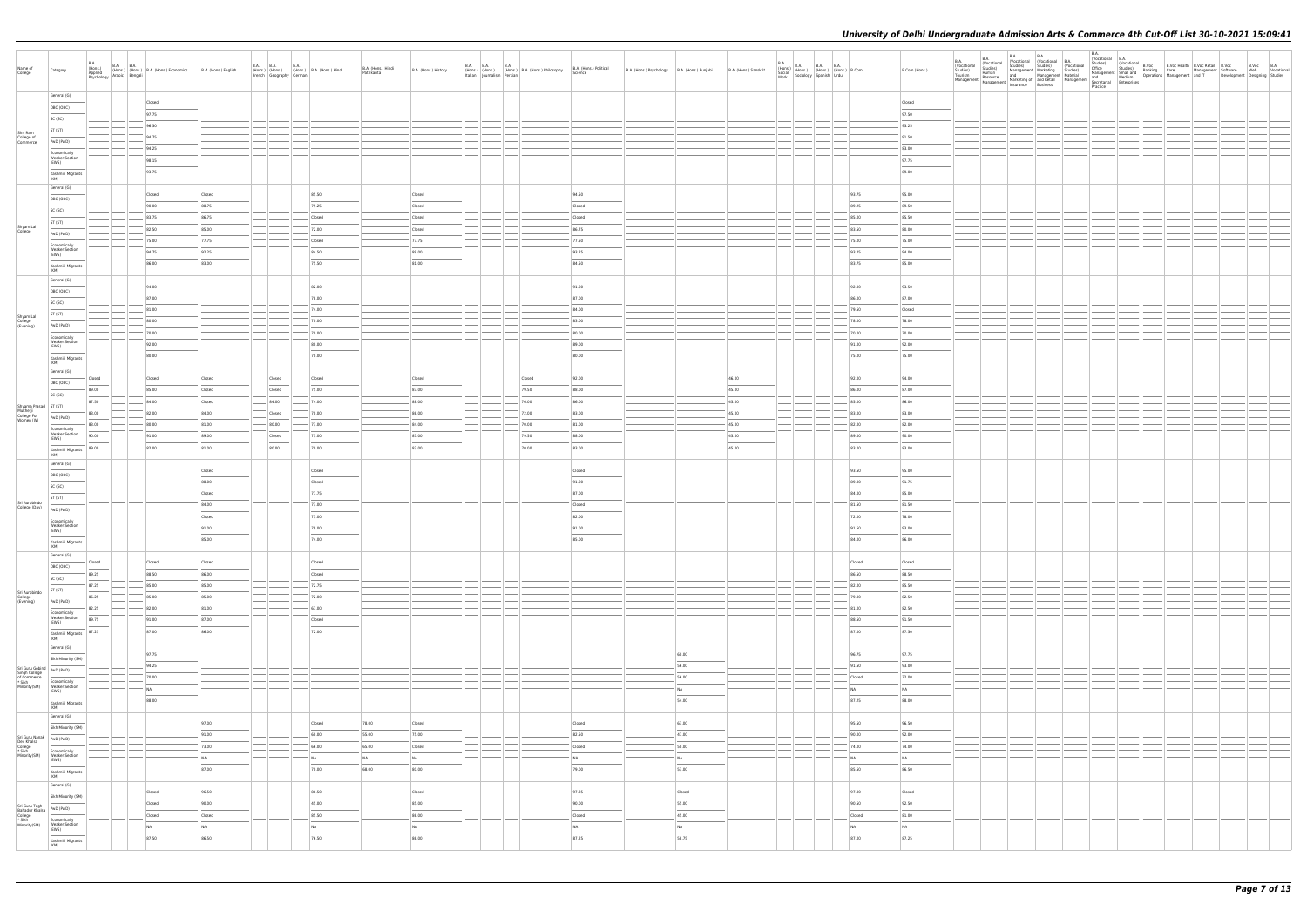| Name of<br>College                         | Category                                       | <b>B.A.</b><br>B.A. (Hons.) B.A. B.A. (Hons.) (B.A. (Hons.) Economics (Hons.) (Hons.) B.A. (Hons.) Economics Psychology Arabic Bengali |        | B.A. (Hons.) English | <b>B.A. B.A.</b><br><b>B.A.</b><br>(Hons.) (Hons.) (Hons.) B.A. (Hons.) Hindi<br>French Geography German |        | B.A. (Hons.) Hindi<br>Patrikarita | B.A. (Hons.) History | <b>B.A. B.A.</b> | <b>B.A.</b>   | (Hons.) (Hons.) (Hons.) B.A. (Hons.) Philosophy<br>Italian Journalism Persian | B.A. (Hons.) Political<br>Science | B.A. (Hons.) Psychology B.A. (Hons.) Punjabi | B.A. (Hons.) Sanskrit | $\begin{array}{ l l } \hline \text{B.A.} \\ \text{(Hons.)} \\ \text{Social} \\ \hline \text{Work} \end{array} \hspace{1mm} \begin{array}{ l } \hline \text{B.A.} \\ \text{(Hons.)} \\ \hline \text{(Hons.)} \end{array} \hspace{1mm} \begin{array}{ l } \hline \text{B.A.} \\ \text{(Hons.)} \\ \hline \text{(Hons.)} \end{array} \hspace{1mm} \begin{array}{ l } \hline \text{B.A.} \\ \text{(Hons.)} \\ \hline \text{Urdu} \end{array} \hspace{1mm} \begin{array}{ l } \hline$ |               | B.Com (Hons.) | B.A.<br>(Vocational<br>Studies)<br>Tourism<br>Management | <b>B.A.</b><br>(Vocational<br>Studies)<br>Human<br>Resource | Management   Management   Management   Musical Business | B.A. |  |  | t Software Web Vocational<br>Development Designing Studies | B.Voc B.A |  |
|--------------------------------------------|------------------------------------------------|----------------------------------------------------------------------------------------------------------------------------------------|--------|----------------------|----------------------------------------------------------------------------------------------------------|--------|-----------------------------------|----------------------|------------------|---------------|-------------------------------------------------------------------------------|-----------------------------------|----------------------------------------------|-----------------------|----------------------------------------------------------------------------------------------------------------------------------------------------------------------------------------------------------------------------------------------------------------------------------------------------------------------------------------------------------------------------------------------------------------------------------------------------------------------------------|---------------|---------------|----------------------------------------------------------|-------------------------------------------------------------|---------------------------------------------------------|------|--|--|------------------------------------------------------------|-----------|--|
|                                            | General (G)                                    |                                                                                                                                        | Closed | 97.25                |                                                                                                          | 90.25  |                                   | 97.25                |                  |               |                                                                               | Closed                            |                                              | Closed                | 96.50                                                                                                                                                                                                                                                                                                                                                                                                                                                                            | 98.25         | Closed        |                                                          |                                                             |                                                         |      |  |  |                                                            |           |  |
|                                            | OBC (OBC)                                      |                                                                                                                                        | 96.25  | 95.00                |                                                                                                          | 88.25  |                                   | 96.00                |                  |               |                                                                               | 97.50                             |                                              | Closed                | 95.50                                                                                                                                                                                                                                                                                                                                                                                                                                                                            | 96.50         | Closed        |                                                          |                                                             |                                                         |      |  |  |                                                            |           |  |
|                                            | SC (SC)                                        |                                                                                                                                        | 94.50  | Closed               |                                                                                                          | 84.50  |                                   | 94.00                |                  |               |                                                                               | Closed                            |                                              | 65.00                 | 93.00                                                                                                                                                                                                                                                                                                                                                                                                                                                                            | 94.25         | 93.75         |                                                          |                                                             |                                                         |      |  |  |                                                            |           |  |
| Venketeswara                               | ST (ST)                                        |                                                                                                                                        | 92.25  | Closed               |                                                                                                          | 83.00  |                                   | Closed               |                  |               |                                                                               | 95.75                             |                                              | 60.00                 | 93.50                                                                                                                                                                                                                                                                                                                                                                                                                                                                            | 91.00         | 86.00         |                                                          |                                                             |                                                         |      |  |  |                                                            |           |  |
| College                                    | PwD (PwD)                                      |                                                                                                                                        | 89.50  | 89.50                |                                                                                                          | 82.50  |                                   | 92.25                |                  |               |                                                                               | 94.50                             |                                              | 60.00                 | 87.50                                                                                                                                                                                                                                                                                                                                                                                                                                                                            | 88.00         | 81.00         |                                                          |                                                             |                                                         |      |  |  |                                                            |           |  |
|                                            | Economically<br><b>Weaker Section</b>          |                                                                                                                                        | 96.50  | 95.75                |                                                                                                          | 89.25  |                                   | 95.50                |                  |               |                                                                               | 97.25                             |                                              | 68.00                 | 95.50                                                                                                                                                                                                                                                                                                                                                                                                                                                                            | 97.00         | 96.75         |                                                          |                                                             |                                                         |      |  |  |                                                            |           |  |
|                                            | (EWS)                                          |                                                                                                                                        | 91.50  | 92.00                |                                                                                                          | 82.00  |                                   | 92.00                |                  |               |                                                                               | 95.00                             |                                              | 65.00                 | 90.00                                                                                                                                                                                                                                                                                                                                                                                                                                                                            | 92.00         | 88.00         |                                                          |                                                             |                                                         |      |  |  |                                                            |           |  |
|                                            | Kashmiri Migrants<br>(KM)                      |                                                                                                                                        |        |                      |                                                                                                          |        |                                   |                      |                  |               |                                                                               |                                   |                                              |                       |                                                                                                                                                                                                                                                                                                                                                                                                                                                                                  |               |               |                                                          |                                                             |                                                         |      |  |  |                                                            |           |  |
|                                            | General (G)                                    |                                                                                                                                        |        | 90.00                | Closed                                                                                                   | 83.00  |                                   | 89.00                |                  |               |                                                                               |                                   |                                              |                       |                                                                                                                                                                                                                                                                                                                                                                                                                                                                                  | Closed        | Closed        |                                                          |                                                             |                                                         |      |  |  |                                                            |           |  |
|                                            | OBC (OBC)                                      |                                                                                                                                        |        | 87.00                | Closed                                                                                                   | 77.00  |                                   | 86.00                |                  |               |                                                                               |                                   |                                              |                       |                                                                                                                                                                                                                                                                                                                                                                                                                                                                                  | 85.50         | Closed        |                                                          |                                                             |                                                         |      |  |  |                                                            |           |  |
|                                            | SC (SC)                                        |                                                                                                                                        |        | 82.00                | Closed                                                                                                   | 73.50  |                                   | 82.00                |                  |               |                                                                               |                                   |                                              |                       |                                                                                                                                                                                                                                                                                                                                                                                                                                                                                  | 77.50         | 81.50         |                                                          |                                                             |                                                         |      |  |  |                                                            |           |  |
| Swami<br>Shardhanand                       | ST (ST)                                        |                                                                                                                                        |        | 80.00                | Closed                                                                                                   | 70.00  |                                   | 81.00                |                  |               |                                                                               |                                   |                                              |                       |                                                                                                                                                                                                                                                                                                                                                                                                                                                                                  | 70.00         | 72.00         |                                                          |                                                             |                                                         |      |  |  |                                                            |           |  |
| College                                    | PwD (PwD)                                      |                                                                                                                                        |        | 77.00                | 75.00                                                                                                    | 67.00  |                                   | 80.00                |                  |               |                                                                               |                                   |                                              |                       |                                                                                                                                                                                                                                                                                                                                                                                                                                                                                  | 60.00         | 66.00         |                                                          |                                                             |                                                         |      |  |  |                                                            |           |  |
|                                            | Economically<br><b>Weaker Section</b><br>(EWS) |                                                                                                                                        |        | 87.00                | Closed                                                                                                   | 81.00  |                                   | 87.00                |                  |               |                                                                               |                                   |                                              |                       |                                                                                                                                                                                                                                                                                                                                                                                                                                                                                  | Closed        | Closed        |                                                          |                                                             |                                                         |      |  |  |                                                            |           |  |
|                                            | Kashmiri Migrants                              |                                                                                                                                        |        | 83.00                | 77.00                                                                                                    | 67.00  |                                   | 80.00                |                  |               |                                                                               |                                   |                                              |                       |                                                                                                                                                                                                                                                                                                                                                                                                                                                                                  | 70.00         | 74.00         |                                                          |                                                             |                                                         |      |  |  |                                                            |           |  |
|                                            | (KM)                                           |                                                                                                                                        |        |                      |                                                                                                          |        |                                   |                      |                  |               |                                                                               |                                   |                                              |                       |                                                                                                                                                                                                                                                                                                                                                                                                                                                                                  |               |               |                                                          |                                                             |                                                         |      |  |  |                                                            |           |  |
|                                            | General (G)                                    | 96.00                                                                                                                                  |        | Closed               |                                                                                                          | 83.00  |                                   | 90.50                |                  |               |                                                                               | Closed                            |                                              | 50.00                 |                                                                                                                                                                                                                                                                                                                                                                                                                                                                                  | 92.00         | 93.50         |                                                          |                                                             |                                                         |      |  |  |                                                            |           |  |
|                                            | OBC (OBC)                                      | 90.00                                                                                                                                  |        | 89.00                |                                                                                                          | 80.00  |                                   | 88.00                |                  |               |                                                                               | 89.00                             |                                              | 48.00                 |                                                                                                                                                                                                                                                                                                                                                                                                                                                                                  | 86.00         | 87.00         |                                                          |                                                             |                                                         |      |  |  |                                                            |           |  |
|                                            | SC (SC)                                        | 89.00                                                                                                                                  |        | 89.00                |                                                                                                          | 80.00  |                                   | 85.00                |                  |               |                                                                               | 88.00                             |                                              | 45.00                 |                                                                                                                                                                                                                                                                                                                                                                                                                                                                                  | 83.00         | 83.00         |                                                          |                                                             |                                                         |      |  |  |                                                            |           |  |
| Vivekananda<br>College (W)                 | ST (ST)<br>PwD (PwD)                           | 89.00                                                                                                                                  |        | 88.00                |                                                                                                          | 75.00  |                                   | 83.00                |                  |               |                                                                               | 88.00                             |                                              | 45.00                 |                                                                                                                                                                                                                                                                                                                                                                                                                                                                                  | 76.00         | 78.00         |                                                          |                                                             |                                                         |      |  |  |                                                            |           |  |
|                                            |                                                | 85.00                                                                                                                                  |        | 75.00                |                                                                                                          | 75.00  |                                   | 80.00                |                  |               |                                                                               | 81.00                             |                                              | 45.00                 |                                                                                                                                                                                                                                                                                                                                                                                                                                                                                  | 76.00         | 78.00         |                                                          |                                                             |                                                         |      |  |  |                                                            |           |  |
|                                            | Economically<br>Weaker Section<br>(EWS)        | 92.00                                                                                                                                  |        | 89.00                |                                                                                                          | 80.00  |                                   | 89.00                |                  |               |                                                                               | 90.00                             |                                              | 50.00                 |                                                                                                                                                                                                                                                                                                                                                                                                                                                                                  | 88.00         | 89.00         |                                                          |                                                             |                                                         |      |  |  |                                                            |           |  |
|                                            | Kashmiri Migrants                              | 89.00                                                                                                                                  |        | 88.00                |                                                                                                          | 75.00  |                                   | 81.50                |                  |               |                                                                               | 83.75                             |                                              | 45.00                 |                                                                                                                                                                                                                                                                                                                                                                                                                                                                                  | 83.00         | 84.25         |                                                          |                                                             |                                                         |      |  |  |                                                            |           |  |
|                                            | (KM)<br>General (G)                            |                                                                                                                                        |        |                      |                                                                                                          |        |                                   |                      |                  |               |                                                                               |                                   |                                              |                       |                                                                                                                                                                                                                                                                                                                                                                                                                                                                                  |               |               |                                                          |                                                             |                                                         |      |  |  |                                                            |           |  |
|                                            | OBC (OBC)                                      | Closed 60.00 97.25                                                                                                                     |        | Closed               |                                                                                                          | Closed |                                   | 95.00                |                  | Closed Closed |                                                                               | Closed                            | Closed                                       | Closed                |                                                                                                                                                                                                                                                                                                                                                                                                                                                                                  | Closed 94.00  | 94.00         |                                                          |                                                             |                                                         |      |  |  |                                                            |           |  |
|                                            | SC (SC)                                        | Closed 50.00 Closed                                                                                                                    |        | 91.50                |                                                                                                          | Closed |                                   | 91.50                |                  | 62.00 88.00   |                                                                               | 93.50                             | Closed                                       | 62.00                 |                                                                                                                                                                                                                                                                                                                                                                                                                                                                                  | 71.00 Closed  | 90.00         |                                                          |                                                             |                                                         |      |  |  |                                                            |           |  |
|                                            | ST (ST)                                        | Closed 48.00 Closed                                                                                                                    |        | 88.50                |                                                                                                          | Closed |                                   | 85.50                |                  | 54.00 83.00   |                                                                               | 89.00                             | 90.75                                        | Closed                |                                                                                                                                                                                                                                                                                                                                                                                                                                                                                  | 47.00 85.00   | 84.00         |                                                          |                                                             |                                                         |      |  |  |                                                            |           |  |
| Zakir Husain<br>Delhi College              | PwD (PwD)                                      | 52.00 45.00 81.00                                                                                                                      |        | 87.50                |                                                                                                          | Closed |                                   | Closed               |                  | 50.00 Closed  |                                                                               | 89.00                             | 90.00                                        | 54.00                 |                                                                                                                                                                                                                                                                                                                                                                                                                                                                                  | 47.00 80.00   | 77.00         |                                                          |                                                             |                                                         |      |  |  |                                                            |           |  |
|                                            | Economically                                   | 52.00 45.00 89.00                                                                                                                      |        | 75.00                |                                                                                                          | Closed |                                   | 75.00                |                  | 50.00 80.00   |                                                                               | 85.00                             | 85.00                                        | 52.00                 |                                                                                                                                                                                                                                                                                                                                                                                                                                                                                  | 45.00 75.00   | 75.00         |                                                          |                                                             |                                                         |      |  |  |                                                            |           |  |
|                                            | <b>Weaker Section</b><br>(EWS)                 | 69.00 56.00 94.50                                                                                                                      |        | 91.00                |                                                                                                          | 79.00  |                                   | 92.00                |                  | 60.00 88.00   |                                                                               | 91.50                             | 92.00                                        | 63.00                 |                                                                                                                                                                                                                                                                                                                                                                                                                                                                                  | 67.00 90.00   | 90.00         |                                                          |                                                             |                                                         |      |  |  |                                                            |           |  |
|                                            | Kashmiri Migrants                              | 67.00 53.00 88.00                                                                                                                      |        | 87.00                |                                                                                                          | 78.00  |                                   | 88.00                |                  | 58.00 86.00   |                                                                               | 90.00                             | 92.00                                        | 60.00                 |                                                                                                                                                                                                                                                                                                                                                                                                                                                                                  | 70.00 88.00   | 88.00         |                                                          |                                                             |                                                         |      |  |  |                                                            |           |  |
|                                            | (KM)<br>General (G)                            |                                                                                                                                        |        |                      |                                                                                                          |        |                                   |                      |                  |               |                                                                               |                                   |                                              |                       |                                                                                                                                                                                                                                                                                                                                                                                                                                                                                  |               |               |                                                          |                                                             |                                                         |      |  |  |                                                            |           |  |
|                                            | OBC (OBC)                                      |                                                                                                                                        |        | Closed               |                                                                                                          | Closed |                                   | Closed               |                  | Closed        |                                                                               | Closed                            |                                              | Closed                |                                                                                                                                                                                                                                                                                                                                                                                                                                                                                  | Closed Closed | Closed        |                                                          |                                                             |                                                         |      |  |  |                                                            |           |  |
|                                            | SC (SC)                                        |                                                                                                                                        |        | Closed               |                                                                                                          | Closed |                                   | Closed               |                  | Closed        |                                                                               | Closed                            |                                              | Closed                |                                                                                                                                                                                                                                                                                                                                                                                                                                                                                  | 48.00 Closed  | Closed        |                                                          |                                                             |                                                         |      |  |  |                                                            |           |  |
|                                            | ST (ST)                                        |                                                                                                                                        |        | Closed               |                                                                                                          | Closed |                                   | Closed               |                  | 45.00         |                                                                               | Closed                            |                                              | 45.00                 |                                                                                                                                                                                                                                                                                                                                                                                                                                                                                  | 45.00 Closed  | Closed        |                                                          |                                                             |                                                         |      |  |  |                                                            |           |  |
| Zakir Husain<br>Delhi College<br>(Evening) | PwD (PwD)                                      |                                                                                                                                        |        | Closed               |                                                                                                          | 62.00  |                                   | Closed               |                  | 45.00         |                                                                               | Closed                            |                                              | 45.00                 |                                                                                                                                                                                                                                                                                                                                                                                                                                                                                  | 45.00 71.00   | 71.00         |                                                          |                                                             |                                                         |      |  |  |                                                            |           |  |
|                                            | Economically                                   |                                                                                                                                        |        | Closed               |                                                                                                          | Closed |                                   | Closed               |                  | 45.00         |                                                                               | Closed                            |                                              | 45.00                 |                                                                                                                                                                                                                                                                                                                                                                                                                                                                                  | 45.00 60.00   | 62.00         |                                                          |                                                             |                                                         |      |  |  |                                                            |           |  |
|                                            | <b>Weaker Section</b><br>(EWS)                 |                                                                                                                                        |        | Closed               |                                                                                                          | Closed |                                   | Closed               |                  | Closed        |                                                                               | Closed                            |                                              | Closed                |                                                                                                                                                                                                                                                                                                                                                                                                                                                                                  | 46.00 88.00   | 91.50         |                                                          |                                                             |                                                         |      |  |  |                                                            |           |  |
|                                            | Kashmiri Migrants<br>(KM)                      |                                                                                                                                        |        | Closed               |                                                                                                          | 72.00  |                                   | 81.00                |                  | 54.00         |                                                                               | 82.00                             |                                              | 50.00                 |                                                                                                                                                                                                                                                                                                                                                                                                                                                                                  | 54.00 83.50   | 85.00         |                                                          |                                                             |                                                         |      |  |  |                                                            |           |  |
|                                            |                                                |                                                                                                                                        |        |                      |                                                                                                          |        |                                   |                      |                  |               |                                                                               |                                   |                                              |                       |                                                                                                                                                                                                                                                                                                                                                                                                                                                                                  |               |               |                                                          |                                                             |                                                         |      |  |  |                                                            |           |  |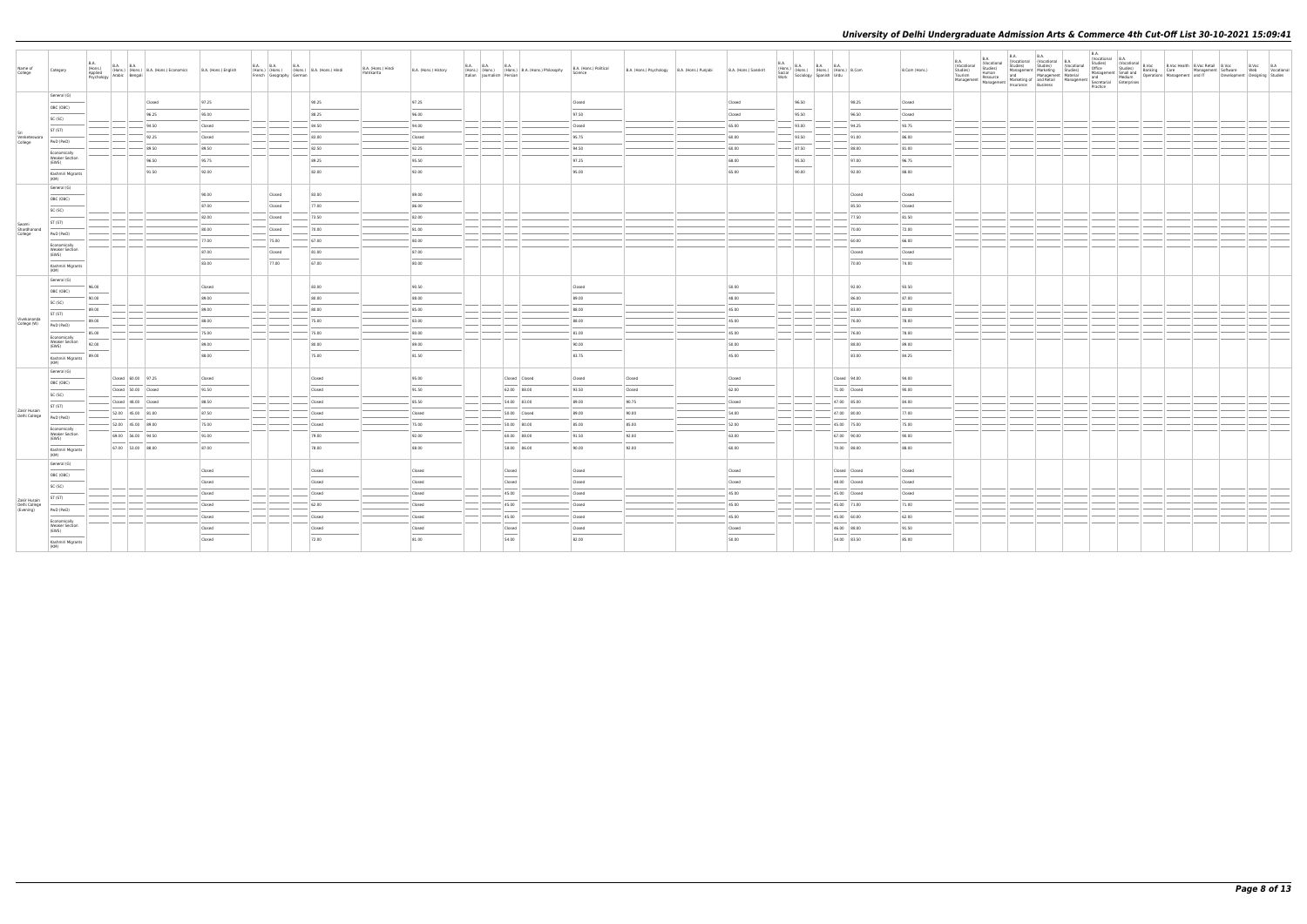# **Arts & Commerce Courses 4th Cut-Off Remarks**

| Name of<br>College                                                                                                                    |  |                                                                                                                                                                                    |                                                                                                                                                                                                                                                                                                                                                                                   | B.A. (Hons.) B.A. (Hons.) B.A. (Hons.) B.A. (Hons.) B.A. (Hons.) B.A. (Hons.) B.A. (Hons.) (Hons.) B.A. (Hons.) (Hons.) B.A. (Hons.) B.A. (Hons.) B.A. (Hons.) B.A. (Hons.) B.A. (Hons.) B.A. (Hons.) B.A. (Hons.) B.A. (Hons.             | German Hindi                                                                                                                                                                                                                                |                                                                                                                                                                                                                                                            | <b>B.A.</b><br>Hindi                                                                              | History Italian                                                                                                                                                                                                                                            | B.A. (Hons.) B.A. (Hons.) $\begin{vmatrix} 6.4 & 6.4 \\ 1 & 1 \end{vmatrix}$ B.A. (Hons.) B.A. (Hons.) $\begin{vmatrix} 6.4 & 6.4 \\ 1 & 1 \end{vmatrix}$ (Hons.) $\begin{vmatrix} 6.4 & 6.4 \\ 1 & 1 \end{vmatrix}$ (Hons.) $\begin{vmatrix} 6.4 & 6.4 \\ 1 & 1 \end{vmatrix}$ (Hons.) $\begin{vmatrix} 6.4 & 6.4 \\ 1 & 1 \end{$ | Journalism Persian                                        | B.A. (Hons.)<br>Philosophy | B.A. (Hons.)<br>Political<br>Science                                                                                                                                                                                                                       |                                                                                     | $B.A.$ (Hons.) $\begin{bmatrix} 1 & 0 & 0 \\ 0 & 0 & 0 \\ 0 & 0 & 0 \end{bmatrix}$<br>Psychology Punjabi | B.A. (Hons.) (Hons.)<br>Sanskrit Social                   | <b>B.A.</b>                                                                                       | <b>B.A.</b><br>(Hons.)<br>Sociology                       | B.A. (Hons.) $\Big $ B.A. (Hons.) $\Big $ B.Com<br>Spanish<br>Urdu                                                                                                                                                                            |                                                                                                                  | B.Com<br>(Hons.)                                                                                                                                                                                                                                                                                                                                                                | <b>B.A.</b><br>(Vocational<br>Studies)<br>Tourism                                                                                                                                                                                                                                                                   | B.A.<br>Vocational<br>Studies)<br>Human                                                                           | <b>B.A.</b><br>Studies)<br>and                                                                                                                                                                                                                                                                                                                                                                                                                                                                                                                                                                                                                                                                                | <b>B.A.</b><br>(Vocational (Vocational B.A.<br>Studies)<br>Management Marketing Studies)<br>Management Material | (Vocational                          | <b>B.A.</b><br>(Vocational B.A.<br>Studies)<br>Office                                                                                                                                                                                                                                                                                                                                                                                                                                                                                                                                   | $\left  \begin{array}{c} 0.75 \\ (Vocational \\ 0.11 \end{array} \right $ B.Voc<br>Studies)                                                                                 | B.Voc Health   B.Voc Retail   B.Voc<br>Umce B.Voc Web Vocation:<br>Management Small and Deprations Management and IT Development Designing Studies<br>and Medium Operations Management and IT Development Designing Studies |  | B.Voc Web Vocational |  |
|---------------------------------------------------------------------------------------------------------------------------------------|--|------------------------------------------------------------------------------------------------------------------------------------------------------------------------------------|-----------------------------------------------------------------------------------------------------------------------------------------------------------------------------------------------------------------------------------------------------------------------------------------------------------------------------------------------------------------------------------|--------------------------------------------------------------------------------------------------------------------------------------------------------------------------------------------------------------------------------------------|---------------------------------------------------------------------------------------------------------------------------------------------------------------------------------------------------------------------------------------------|------------------------------------------------------------------------------------------------------------------------------------------------------------------------------------------------------------------------------------------------------------|---------------------------------------------------------------------------------------------------|------------------------------------------------------------------------------------------------------------------------------------------------------------------------------------------------------------------------------------------------------------|------------------------------------------------------------------------------------------------------------------------------------------------------------------------------------------------------------------------------------------------------------------------------------------------------------------------------------|-----------------------------------------------------------|----------------------------|------------------------------------------------------------------------------------------------------------------------------------------------------------------------------------------------------------------------------------------------------------|-------------------------------------------------------------------------------------|----------------------------------------------------------------------------------------------------------|-----------------------------------------------------------|---------------------------------------------------------------------------------------------------|-----------------------------------------------------------|-----------------------------------------------------------------------------------------------------------------------------------------------------------------------------------------------------------------------------------------------|------------------------------------------------------------------------------------------------------------------|---------------------------------------------------------------------------------------------------------------------------------------------------------------------------------------------------------------------------------------------------------------------------------------------------------------------------------------------------------------------------------|---------------------------------------------------------------------------------------------------------------------------------------------------------------------------------------------------------------------------------------------------------------------------------------------------------------------|-------------------------------------------------------------------------------------------------------------------|---------------------------------------------------------------------------------------------------------------------------------------------------------------------------------------------------------------------------------------------------------------------------------------------------------------------------------------------------------------------------------------------------------------------------------------------------------------------------------------------------------------------------------------------------------------------------------------------------------------------------------------------------------------------------------------------------------------|-----------------------------------------------------------------------------------------------------------------|--------------------------------------|-----------------------------------------------------------------------------------------------------------------------------------------------------------------------------------------------------------------------------------------------------------------------------------------------------------------------------------------------------------------------------------------------------------------------------------------------------------------------------------------------------------------------------------------------------------------------------------------|-----------------------------------------------------------------------------------------------------------------------------------------------------------------------------|-----------------------------------------------------------------------------------------------------------------------------------------------------------------------------------------------------------------------------|--|----------------------|--|
| Acharya                                                                                                                               |  |                                                                                                                                                                                    |                                                                                                                                                                                                                                                                                                                                                                                   |                                                                                                                                                                                                                                            |                                                                                                                                                                                                                                             |                                                                                                                                                                                                                                                            | Patrikarita                                                                                       |                                                                                                                                                                                                                                                            |                                                                                                                                                                                                                                                                                                                                    |                                                           |                            |                                                                                                                                                                                                                                                            |                                                                                     |                                                                                                          |                                                           | Work                                                                                              |                                                           |                                                                                                                                                                                                                                               |                                                                                                                  |                                                                                                                                                                                                                                                                                                                                                                                 | Management   Management                                                                                                                                                                                                                                                                                             | Resource                                                                                                          | Insurance Business                                                                                                                                                                                                                                                                                                                                                                                                                                                                                                                                                                                                                                                                                            |                                                                                                                 |                                      | $\mid$ Marketing of $\mid$ and Retail $\mid$ Management $\mid$ Secretarial $\mid$ Enterprises<br>Practice                                                                                                                                                                                                                                                                                                                                                                                                                                                                               | Medium                                                                                                                                                                      |                                                                                                                                                                                                                             |  |                      |  |
| Narendra Dev<br>College                                                                                                               |  |                                                                                                                                                                                    |                                                                                                                                                                                                                                                                                                                                                                                   |                                                                                                                                                                                                                                            |                                                                                                                                                                                                                                             |                                                                                                                                                                                                                                                            |                                                                                                   |                                                                                                                                                                                                                                                            |                                                                                                                                                                                                                                                                                                                                    |                                                           |                            |                                                                                                                                                                                                                                                            |                                                                                     |                                                                                                          |                                                           |                                                                                                   |                                                           |                                                                                                                                                                                                                                               |                                                                                                                  |                                                                                                                                                                                                                                                                                                                                                                                 |                                                                                                                                                                                                                                                                                                                     |                                                                                                                   |                                                                                                                                                                                                                                                                                                                                                                                                                                                                                                                                                                                                                                                                                                               |                                                                                                                 |                                      |                                                                                                                                                                                                                                                                                                                                                                                                                                                                                                                                                                                         |                                                                                                                                                                             |                                                                                                                                                                                                                             |  |                      |  |
| Aditi<br>Mahavidyalaya<br>(W)                                                                                                         |  |                                                                                                                                                                                    |                                                                                                                                                                                                                                                                                                                                                                                   |                                                                                                                                                                                                                                            |                                                                                                                                                                                                                                             |                                                                                                                                                                                                                                                            |                                                                                                   |                                                                                                                                                                                                                                                            |                                                                                                                                                                                                                                                                                                                                    |                                                           |                            |                                                                                                                                                                                                                                                            |                                                                                     |                                                                                                          |                                                           |                                                                                                   |                                                           |                                                                                                                                                                                                                                               |                                                                                                                  |                                                                                                                                                                                                                                                                                                                                                                                 |                                                                                                                                                                                                                                                                                                                     |                                                                                                                   |                                                                                                                                                                                                                                                                                                                                                                                                                                                                                                                                                                                                                                                                                                               |                                                                                                                 |                                      |                                                                                                                                                                                                                                                                                                                                                                                                                                                                                                                                                                                         |                                                                                                                                                                             |                                                                                                                                                                                                                             |  |                      |  |
| Aryabhatta<br>College                                                                                                                 |  |                                                                                                                                                                                    |                                                                                                                                                                                                                                                                                                                                                                                   |                                                                                                                                                                                                                                            |                                                                                                                                                                                                                                             | 1% less for<br>women<br>candidates                                                                                                                                                                                                                         |                                                                                                   | 1% less for<br>women<br>candidates                                                                                                                                                                                                                         |                                                                                                                                                                                                                                                                                                                                    |                                                           |                            | 1% less for<br>women<br>candidates                                                                                                                                                                                                                         |                                                                                     |                                                                                                          |                                                           |                                                                                                   |                                                           |                                                                                                                                                                                                                                               | 1% less for<br>women<br>candidates                                                                               |                                                                                                                                                                                                                                                                                                                                                                                 |                                                                                                                                                                                                                                                                                                                     |                                                                                                                   |                                                                                                                                                                                                                                                                                                                                                                                                                                                                                                                                                                                                                                                                                                               |                                                                                                                 |                                      |                                                                                                                                                                                                                                                                                                                                                                                                                                                                                                                                                                                         |                                                                                                                                                                             |                                                                                                                                                                                                                             |  |                      |  |
| Atma Ram<br>Sanatan<br>Dharma College                                                                                                 |  | a) 1%<br>concession<br>to Girl<br>Candidates<br>in the<br>aggregate<br>only. b)<br>Applicants<br>the<br>cut-off.                                                                   | a) 1%<br>concession<br>to Girl<br>Candidates<br>in the<br>aggregate<br>only. b)<br>Applicants<br>who were who were<br>eligible for eligible for<br>admission in   admission in<br>the<br>First/Second First/Second<br>and/or Third   and/or Third<br>Cut-off will Cut-off will<br>not be given   not be given<br>admission in   admission in<br>the Fourth the Fourth<br>cut-off. |                                                                                                                                                                                                                                            |                                                                                                                                                                                                                                             | a) 1%<br>concession<br>to Girl<br>Candidates<br>in the<br>aggregate<br>only, b)<br>Applicants<br>who were<br>eligible for<br>admission in<br>the<br>First/Second<br>and/or Third<br>Cut-off will<br>not be given<br>admission in<br>the Fourth<br>cut-off. |                                                                                                   | a) 1%<br>concession<br>to Girl<br>Candidates<br>in the<br>aggregate<br>only. b)<br>Applicants<br>who were<br>eligible for<br>admission in<br>the<br>First/Second<br>and/or Third<br>Cut-off will<br>not be given<br>admission in<br>the Fourth<br>cut-off. |                                                                                                                                                                                                                                                                                                                                    |                                                           |                            | a) 1%<br>concession<br>to Girl<br>Candidates<br>in the<br>aggregate<br>only. b)<br>Applicants<br>who were<br>eligible for<br>admission in<br>the<br>First/Second<br>and/or Third<br>Cut-off will<br>not be given<br>admission in<br>the Fourth<br>cut-off. |                                                                                     |                                                                                                          |                                                           |                                                                                                   |                                                           |                                                                                                                                                                                                                                               | a) 1%<br>concession<br>to Girl<br>Candidates<br>in the<br>aggregate<br>only. b)<br>Applicants<br>the<br>cut-off. | a) 1%<br>concession<br>to Girl<br>Candidates<br>in the<br>aggregate<br>only. b)<br>Applicants<br>who were who were<br>eligible for eligible for<br>admission in   admission in<br>the<br>First/Second First/Second<br>and/or Third and/or Third<br>Cut-off will Cut-off will<br>not be given   not be given<br>admission in   admission in<br>the Fourth the Fourth<br>cut-off. |                                                                                                                                                                                                                                                                                                                     |                                                                                                                   |                                                                                                                                                                                                                                                                                                                                                                                                                                                                                                                                                                                                                                                                                                               |                                                                                                                 |                                      |                                                                                                                                                                                                                                                                                                                                                                                                                                                                                                                                                                                         |                                                                                                                                                                             |                                                                                                                                                                                                                             |  |                      |  |
| Bhagini<br>Nivedita<br>College (W)                                                                                                    |  |                                                                                                                                                                                    |                                                                                                                                                                                                                                                                                                                                                                                   |                                                                                                                                                                                                                                            |                                                                                                                                                                                                                                             |                                                                                                                                                                                                                                                            |                                                                                                   |                                                                                                                                                                                                                                                            |                                                                                                                                                                                                                                                                                                                                    |                                                           |                            |                                                                                                                                                                                                                                                            |                                                                                     |                                                                                                          |                                                           |                                                                                                   |                                                           |                                                                                                                                                                                                                                               |                                                                                                                  |                                                                                                                                                                                                                                                                                                                                                                                 |                                                                                                                                                                                                                                                                                                                     |                                                                                                                   |                                                                                                                                                                                                                                                                                                                                                                                                                                                                                                                                                                                                                                                                                                               |                                                                                                                 |                                      |                                                                                                                                                                                                                                                                                                                                                                                                                                                                                                                                                                                         |                                                                                                                                                                             |                                                                                                                                                                                                                             |  |                      |  |
| <b>Bharati College</b><br>(W)                                                                                                         |  |                                                                                                                                                                                    | Other<br>relaxations<br>as per<br>University of<br>Delhi.                                                                                                                                                                                                                                                                                                                         |                                                                                                                                                                                                                                            |                                                                                                                                                                                                                                             | Other<br>relaxations<br>as per<br>University of<br>Delhi.                                                                                                                                                                                                  |                                                                                                   | Other<br>relaxations<br>as per<br>University of<br>Delhi.                                                                                                                                                                                                  |                                                                                                                                                                                                                                                                                                                                    | Other<br>relaxations<br>as per<br>University<br>of Delhi. |                            | Other<br>as per<br>Delhi.                                                                                                                                                                                                                                  | Other<br>relaxations relaxations<br>as per<br>University of University<br>of Delhi. |                                                                                                          | Other<br>relaxations<br>as per<br>University of<br>Delhi. |                                                                                                   | Other<br>relaxations<br>as per<br>University<br>of Delhi. |                                                                                                                                                                                                                                               | Other<br>relaxations<br>as per<br>Delhi.                                                                         | Other<br>relaxations<br>as per<br>University of   University of<br>Delhi.                                                                                                                                                                                                                                                                                                       |                                                                                                                                                                                                                                                                                                                     |                                                                                                                   |                                                                                                                                                                                                                                                                                                                                                                                                                                                                                                                                                                                                                                                                                                               |                                                                                                                 |                                      |                                                                                                                                                                                                                                                                                                                                                                                                                                                                                                                                                                                         |                                                                                                                                                                             |                                                                                                                                                                                                                             |  |                      |  |
| Bhaskaracharya<br>College of<br>Applied<br>Sciences                                                                                   |  |                                                                                                                                                                                    |                                                                                                                                                                                                                                                                                                                                                                                   |                                                                                                                                                                                                                                            |                                                                                                                                                                                                                                             |                                                                                                                                                                                                                                                            |                                                                                                   |                                                                                                                                                                                                                                                            |                                                                                                                                                                                                                                                                                                                                    |                                                           |                            |                                                                                                                                                                                                                                                            |                                                                                     |                                                                                                          |                                                           |                                                                                                   |                                                           |                                                                                                                                                                                                                                               |                                                                                                                  |                                                                                                                                                                                                                                                                                                                                                                                 |                                                                                                                                                                                                                                                                                                                     |                                                                                                                   |                                                                                                                                                                                                                                                                                                                                                                                                                                                                                                                                                                                                                                                                                                               |                                                                                                                 |                                      |                                                                                                                                                                                                                                                                                                                                                                                                                                                                                                                                                                                         |                                                                                                                                                                             |                                                                                                                                                                                                                             |  |                      |  |
| College of<br>Vocational<br>Studies                                                                                                   |  | % General %<br>OBC % SC %<br>ST % PWD %<br>Kashmiri<br>Migrant %<br><b>EWS Closed</b><br>Closed<br>Closed 74<br>Less than<br>74.50 70<br>Less than 71<br>86 Less than<br>87 Closed | % General %<br>OBC % SC %<br>ST % PWD %<br>Kashmiri<br>Migrant %<br>EWS 95.75<br>Less than 96<br>91 Less than<br>91.50 88.25<br>Less than<br>88.50 87.50<br>Less than 88<br>87 Less than<br>88 91.50<br>Less than<br>92.50 Closed                                                                                                                                                 |                                                                                                                                                                                                                                            |                                                                                                                                                                                                                                             | % General %<br>OBC % SC %<br>ST % PWD %<br>Kashmiri<br>Migrant %<br>EWS Closed<br>77.50 Less<br>than 78<br>Closed 71<br>Less than 72<br>72 Less than<br>73 74 Less<br>than 75<br>78.25 Less<br>than 78.50                                                  |                                                                                                   | % General %<br>OBC % SC %<br>ST % PWD %<br>Kashmiri<br>Migrant %<br><b>EWS Closed</b><br>Closed 85<br>Less than 86<br>83 Less than<br>84 83 Less<br>than 84 84<br>Less than 85<br>Closed                                                                   |                                                                                                                                                                                                                                                                                                                                    |                                                           |                            |                                                                                                                                                                                                                                                            |                                                                                     |                                                                                                          |                                                           |                                                                                                   |                                                           |                                                                                                                                                                                                                                               |                                                                                                                  | Kashmiri<br><b>EWS Closed</b><br>Closed<br>87 Closed                                                                                                                                                                                                                                                                                                                            | % General %<br>ST % PWD %   Migrant %   Kashmiri<br><b>EWS Closed</b><br>Migrant % 81.50 Less   EWS Closed<br>Closed 74.75   than 80.50   83.50 80<br>Less than 75 78 Less than Less than 81<br>70.50 Less 79 80 Less 81 Less than<br>than 71.50 than 80.50 82 83.50<br>86 Less than   81.50 Less   Less than<br>84 | Migrant %<br>than 82 Closed 83<br>79.50 Less   Less than<br>than 82.50 84.50 87.75<br>83 Less than   Less than 88 | OBC % SC %   % General %   % General %   % General %   0BC % SC %   0BC % SC %   0BC % SC %   0BC % SC %   0BC % SC %   0BC % SC %   0BC % SC %   0BC % SC %   0BC % SC %   0BC % SC %   0BC % SC %   0BC % SC %   0BC % SC %<br>% General % ST % PWD % 06C % SC % 08C % SC % 06C % SC % 06C % SC % 06C % SC % 06C % SC % 06C % SC % 06C % SC % 06C % SC % 06C % SC % 06C % SC % 06C % SC % 06C % SC % 06C % SC % 06C % SC % 06C % SC % 06C % SC % 06C % SC % 0<br>OBC % SC %   Kashmiri   ST % PWD %   ST % PWD %   ST % PWD %   Kashmiri   Kashmiri   Kashmiri   Kashmiri   Kashmiri   Kashmiri   Kashmiri   Kashmiri   Kashmiri   Kashmiri   Kashmiri   Kashmiri   Kashmiri   Kashmiri   Kashm<br>Kashmiri |                                                                                                                 | Less than   Less than 82   Less than | % General %   % General %  <br>Kashmiri   Migrant %   Migrant %<br>Migrant %   Migrant %   EWS Closed   EWS Closed<br>EWS Closed   EWS Closed   Closed 77.50   Closed 77<br>Closed 84 Less than Less than Less than<br>Closed 76.50 84.5 81.50 78.50 75.50 77.50 74.50<br>Less than<br>77.50 77 80 Less than 76.50 76 75.50 74.50<br>Less than 78   81 Closed 83   Less than 77   Less than<br>78.50 Less   Less than 84   77.50 Less   75.50 76.50  <br>than 79.50 86.75 Less than 78.50 Less than<br>Closed   than 87   82 Less than   77.50 82.50<br>82.50 Eless than 83 2 Less than | % General<br>% OBC %<br>SC % ST %<br>PWD %<br>Kashmiri<br>Migrant %<br>EWS<br>Closed<br>Closed<br>77.50 Less<br>than 78 76<br>Less than<br>77 76.75<br>Less than<br>77.5078 |                                                                                                                                                                                                                             |  |                      |  |
| Daulat Ram<br>College (W)                                                                                                             |  |                                                                                                                                                                                    |                                                                                                                                                                                                                                                                                                                                                                                   |                                                                                                                                                                                                                                            |                                                                                                                                                                                                                                             |                                                                                                                                                                                                                                                            |                                                                                                   |                                                                                                                                                                                                                                                            |                                                                                                                                                                                                                                                                                                                                    |                                                           |                            |                                                                                                                                                                                                                                                            |                                                                                     |                                                                                                          |                                                           |                                                                                                   |                                                           |                                                                                                                                                                                                                                               |                                                                                                                  |                                                                                                                                                                                                                                                                                                                                                                                 |                                                                                                                                                                                                                                                                                                                     |                                                                                                                   |                                                                                                                                                                                                                                                                                                                                                                                                                                                                                                                                                                                                                                                                                                               |                                                                                                                 |                                      |                                                                                                                                                                                                                                                                                                                                                                                                                                                                                                                                                                                         |                                                                                                                                                                             |                                                                                                                                                                                                                             |  |                      |  |
| Deen Dayal<br>Upadhyaya<br>  College                                                                                                  |  |                                                                                                                                                                                    | Upto 1%<br>concession<br>for Girl<br>Candidates.                                                                                                                                                                                                                                                                                                                                  |                                                                                                                                                                                                                                            |                                                                                                                                                                                                                                             |                                                                                                                                                                                                                                                            |                                                                                                   |                                                                                                                                                                                                                                                            |                                                                                                                                                                                                                                                                                                                                    |                                                           |                            |                                                                                                                                                                                                                                                            |                                                                                     |                                                                                                          |                                                           |                                                                                                   |                                                           |                                                                                                                                                                                                                                               |                                                                                                                  | Upto 1%<br>concession<br>for Girl<br>Candidates.                                                                                                                                                                                                                                                                                                                                |                                                                                                                                                                                                                                                                                                                     |                                                                                                                   |                                                                                                                                                                                                                                                                                                                                                                                                                                                                                                                                                                                                                                                                                                               |                                                                                                                 |                                      |                                                                                                                                                                                                                                                                                                                                                                                                                                                                                                                                                                                         |                                                                                                                                                                             |                                                                                                                                                                                                                             |  |                      |  |
| Delhi College of<br>Arts and<br>Commerce                                                                                              |  |                                                                                                                                                                                    |                                                                                                                                                                                                                                                                                                                                                                                   |                                                                                                                                                                                                                                            |                                                                                                                                                                                                                                             |                                                                                                                                                                                                                                                            |                                                                                                   |                                                                                                                                                                                                                                                            |                                                                                                                                                                                                                                                                                                                                    |                                                           |                            |                                                                                                                                                                                                                                                            |                                                                                     |                                                                                                          |                                                           |                                                                                                   |                                                           |                                                                                                                                                                                                                                               |                                                                                                                  |                                                                                                                                                                                                                                                                                                                                                                                 |                                                                                                                                                                                                                                                                                                                     |                                                                                                                   |                                                                                                                                                                                                                                                                                                                                                                                                                                                                                                                                                                                                                                                                                                               |                                                                                                                 |                                      |                                                                                                                                                                                                                                                                                                                                                                                                                                                                                                                                                                                         |                                                                                                                                                                             |                                                                                                                                                                                                                             |  |                      |  |
| Department of<br>Germanic and<br>Romance<br>Studies                                                                                   |  |                                                                                                                                                                                    |                                                                                                                                                                                                                                                                                                                                                                                   | In case, an<br>applicant<br>has not<br>studied a<br>language at<br>qualifying<br>exam and<br>is seeking<br>admission<br>to Honours<br>in that<br>language,<br>deduction<br>of 5% will<br>be imposed<br>on â∏Best<br>Fourâ∏∏<br>percentage. | In case, an<br>applicant<br>has not<br>studied a<br>language at<br>qualifying<br>exam and<br>is seeking<br>admission<br>to Honours<br>in that<br>language,<br>deduction<br>of 5% will<br>be imposed<br>on â∏∏Best<br>Fourâ∏∏<br>percentage. |                                                                                                                                                                                                                                                            |                                                                                                   |                                                                                                                                                                                                                                                            | In case, an<br>applicant<br>has not<br>studied a<br>language at<br>qualifying<br>exam and<br>is seeking<br>admission<br>to Honours<br>in that<br>language,<br>deduction<br>of 5% will<br>be imposed<br>on â∏]Best<br>Fourâ∏∏<br>percentage.                                                                                        |                                                           |                            |                                                                                                                                                                                                                                                            |                                                                                     |                                                                                                          |                                                           |                                                                                                   |                                                           | In case, an<br>applicant<br>has not<br>studied a<br>language at<br>qualifying<br>exam and<br>is seeking<br>admission<br>to Honours<br>in that<br>language,<br>deduction<br>of 5% will<br>be imposed<br>∣ on â∏∏Best<br>Fourâ∏∏<br>percentage. |                                                                                                                  |                                                                                                                                                                                                                                                                                                                                                                                 |                                                                                                                                                                                                                                                                                                                     |                                                                                                                   |                                                                                                                                                                                                                                                                                                                                                                                                                                                                                                                                                                                                                                                                                                               |                                                                                                                 |                                      |                                                                                                                                                                                                                                                                                                                                                                                                                                                                                                                                                                                         |                                                                                                                                                                             |                                                                                                                                                                                                                             |  |                      |  |
| Deshbandhu<br>College                                                                                                                 |  |                                                                                                                                                                                    |                                                                                                                                                                                                                                                                                                                                                                                   |                                                                                                                                                                                                                                            |                                                                                                                                                                                                                                             |                                                                                                                                                                                                                                                            |                                                                                                   |                                                                                                                                                                                                                                                            |                                                                                                                                                                                                                                                                                                                                    |                                                           |                            |                                                                                                                                                                                                                                                            |                                                                                     |                                                                                                          |                                                           |                                                                                                   |                                                           |                                                                                                                                                                                                                                               |                                                                                                                  |                                                                                                                                                                                                                                                                                                                                                                                 |                                                                                                                                                                                                                                                                                                                     |                                                                                                                   |                                                                                                                                                                                                                                                                                                                                                                                                                                                                                                                                                                                                                                                                                                               |                                                                                                                 |                                      |                                                                                                                                                                                                                                                                                                                                                                                                                                                                                                                                                                                         |                                                                                                                                                                             |                                                                                                                                                                                                                             |  |                      |  |
| Less 1% for<br>Girls fir all<br>Dr. Bhim Rao<br>Categories,<br>Ambedkar<br>but not<br>College<br>below the<br>minimum<br>eligibility. |  | Less 1% for<br>Girls fir all<br>Categories,<br>but not<br>below the<br>minimum<br>eligibility.                                                                                     |                                                                                                                                                                                                                                                                                                                                                                                   | Less 1%<br>for Girls fir<br>all<br>Categories,<br>but not<br>below the<br>minimum<br>eligibility.                                                                                                                                          |                                                                                                                                                                                                                                             | Less 1% for<br>Girls fir all<br>Categories,<br>but not<br>below the<br>minimum<br>eligibility.                                                                                                                                                             | Less 1%<br>for Girls fir<br>all<br>Categories,<br>but not<br>below the<br>minimum<br>eligibility. | Less 1% for<br>Girls fir all<br>Categories,<br>but not<br>below the<br>minimum<br>eligibility.                                                                                                                                                             |                                                                                                                                                                                                                                                                                                                                    |                                                           |                            |                                                                                                                                                                                                                                                            |                                                                                     |                                                                                                          |                                                           | Less 1%<br>for Girls fir<br>all<br>Categories,<br>but not<br>below the<br>minimum<br>eligibility. |                                                           |                                                                                                                                                                                                                                               | Categories,<br>but not<br>below the<br>minimum<br>eligibility.                                                   | Less 1% for Less 1% for<br>Girls fir all Girls fir all<br>Categories,<br>but not<br>below the<br>minimum<br>eligibility.                                                                                                                                                                                                                                                        |                                                                                                                                                                                                                                                                                                                     |                                                                                                                   |                                                                                                                                                                                                                                                                                                                                                                                                                                                                                                                                                                                                                                                                                                               |                                                                                                                 |                                      |                                                                                                                                                                                                                                                                                                                                                                                                                                                                                                                                                                                         |                                                                                                                                                                             |                                                                                                                                                                                                                             |  |                      |  |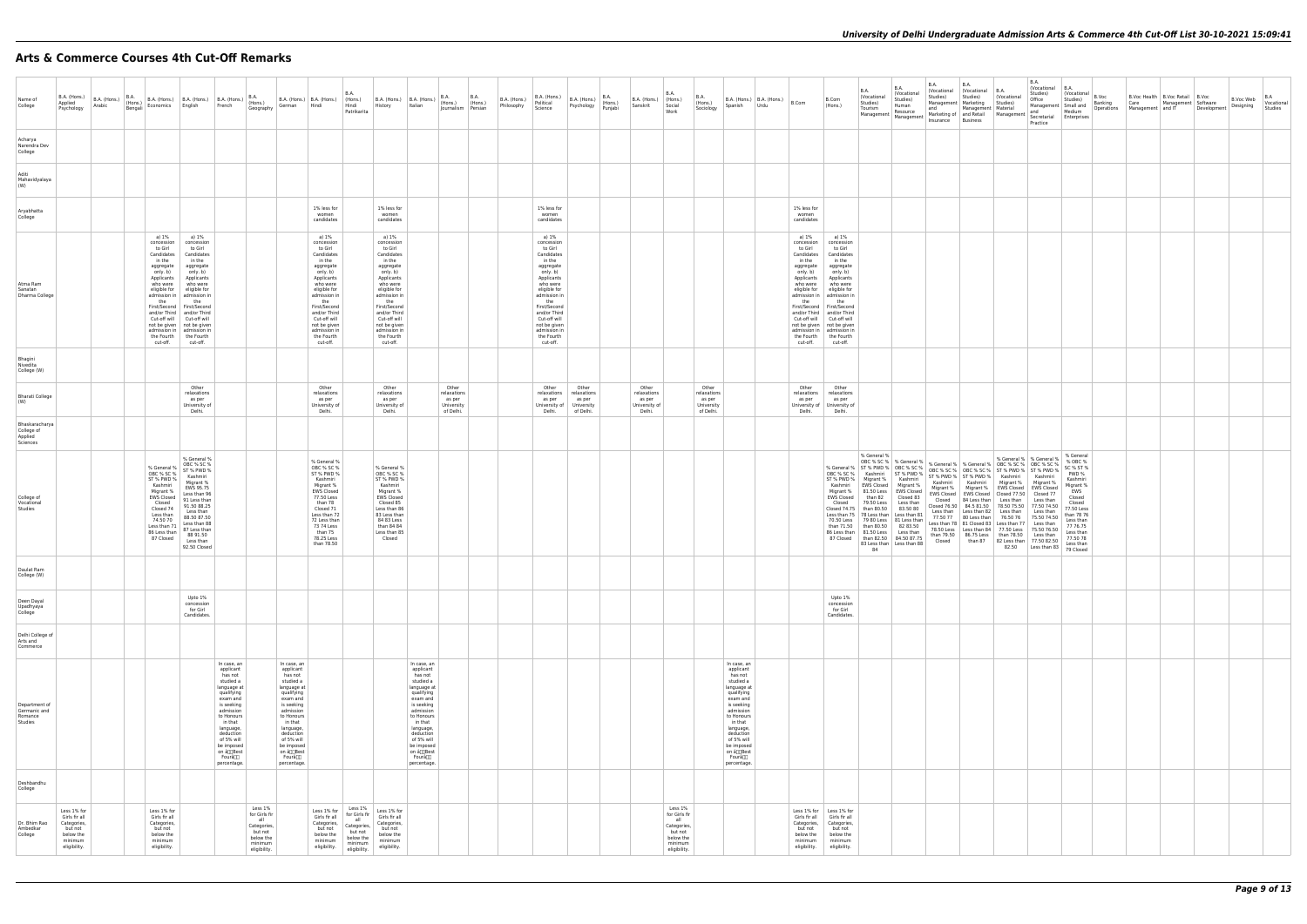| Name of<br>College                        | B.A. (Hons.)<br>Applied Arabic Bengali |  |                     | B.A. (Hons.) B.A. (Hons.) B.A. (Hons.) B.A. (Hons.) B.A. (Hons.) Arabic (Hons.) Eengali Economics English French (Hons.) Geography                                                                                                                                                                                                                                                                                                                                                                           |                                                                         |                                                                                                                                                                                                                                                                                      | B.A.<br>Patrikarita | B.A. (Hons.) B.A. (Hons.) $\begin{vmatrix} 6.0 & 1 \\ 1 & 6.0 \end{vmatrix}$ B.A. (Hons.) B.A. (Hons.) B.A. (Hons.) $\begin{vmatrix} 6.0 & 1 \\ 1 & 6.0 \end{vmatrix}$ (Hons.) $\begin{vmatrix} 6.0 & 1 \\ 1 & 6.0 \end{vmatrix}$ (Hons.) $\begin{vmatrix} 6.0 & 1 \\ 1 & 6.0 \end{vmatrix}$<br>German Hindi Hindi History Italian |                                                                    | <b>B.A. B.A.</b><br>Journalism Persian | B.A. (Hons.)<br>Philosophy                                                               | B.A. (Hons.)<br>Political<br>Science                                                                                                                                                                                                                                                                                                                                                                                                                     | B.A. (Hons.) $\left  \begin{array}{c} 0.75 \\ \text{(Hons.}) \end{array} \right $<br>Psychology Punjabi   |    | B.A. (Hons.) (Hons.)<br>Sanskrit                                                                                                                                                                                                                                                      | B.A.<br>Social<br>Work | <b>B.A.</b><br>(Hons.)<br>Sociology                                | Spanish | B.A. (Hons.) B.A. (Hons.) B.Com<br>Urdu         |                                                                              | B.Com<br>(Hons.)                                                                                                                                                                                                                                                                                                                                                                                                                                                  | <b>B.A.</b><br>(Vocational<br>Studies)<br>Tourism | <b>B.A.</b><br>(Vocational<br>Studies)<br>Human | <b>B.A.</b><br>Studies)<br>and<br>Management Management Markeuny or Management Management Management Markeuny or Management | <b>B.A.</b><br>(Vocational (Vocational B.A.<br>Studies)<br>Management Marketing Studies)<br>Management Material | Vocational<br>Marketing of and Retail Management   Becretarial   Marketing of   and Retail Management   Secretarial   Marketing Secretarial | <b>B.A.</b><br>(Vocational B.A.<br>Studies)<br>Office<br>Practice | Vocational B.Voc<br>Studies)<br>Medium | Banking | B.Voc Health   B.Voc Retail   B.Voc<br>Care Management Software<br>Management Small and Banking<br>- Management Small and Deprations Management and IT Development | B.Voc Web Vocational<br>Designing Vyconome |  |
|-------------------------------------------|----------------------------------------|--|---------------------|--------------------------------------------------------------------------------------------------------------------------------------------------------------------------------------------------------------------------------------------------------------------------------------------------------------------------------------------------------------------------------------------------------------------------------------------------------------------------------------------------------------|-------------------------------------------------------------------------|--------------------------------------------------------------------------------------------------------------------------------------------------------------------------------------------------------------------------------------------------------------------------------------|---------------------|------------------------------------------------------------------------------------------------------------------------------------------------------------------------------------------------------------------------------------------------------------------------------------------------------------------------------------|--------------------------------------------------------------------|----------------------------------------|------------------------------------------------------------------------------------------|----------------------------------------------------------------------------------------------------------------------------------------------------------------------------------------------------------------------------------------------------------------------------------------------------------------------------------------------------------------------------------------------------------------------------------------------------------|-----------------------------------------------------------------------------------------------------------|----|---------------------------------------------------------------------------------------------------------------------------------------------------------------------------------------------------------------------------------------------------------------------------------------|------------------------|--------------------------------------------------------------------|---------|-------------------------------------------------|------------------------------------------------------------------------------|-------------------------------------------------------------------------------------------------------------------------------------------------------------------------------------------------------------------------------------------------------------------------------------------------------------------------------------------------------------------------------------------------------------------------------------------------------------------|---------------------------------------------------|-------------------------------------------------|-----------------------------------------------------------------------------------------------------------------------------|-----------------------------------------------------------------------------------------------------------------|---------------------------------------------------------------------------------------------------------------------------------------------|-------------------------------------------------------------------|----------------------------------------|---------|--------------------------------------------------------------------------------------------------------------------------------------------------------------------|--------------------------------------------|--|
| Dyal Singh<br>College                     |                                        |  | $1\%$               | 1%<br>relaxation for relaxation for<br>Girls Girls<br>Candidates Candidates                                                                                                                                                                                                                                                                                                                                                                                                                                  | 1%<br>relaxation<br>for Girls<br>Candidates                             | 1%<br>relaxation for<br>Girls<br>Candidates                                                                                                                                                                                                                                          |                     | 1%<br>relaxation<br>for Girls<br>Candidates                                                                                                                                                                                                                                                                                        |                                                                    |                                        | 1%<br>Girls                                                                              | 1%<br>relaxation for relaxation for<br>Girls<br>Candidates Candidates                                                                                                                                                                                                                                                                                                                                                                                    |                                                                                                           | 1% | 1%<br>relaxation relaxation<br>for Girls for Girls<br>Candidates Candidates                                                                                                                                                                                                           |                        |                                                                    |         | 1%<br>for Girls                                 | 1%<br>Girls<br>Candidates Candidates                                         | 1%<br>relaxation relaxation for relaxation for<br>Girls<br>Candidates                                                                                                                                                                                                                                                                                                                                                                                             |                                                   |                                                 |                                                                                                                             |                                                                                                                 |                                                                                                                                             |                                                                   |                                        |         |                                                                                                                                                                    |                                            |  |
| Dyal Singh<br>College<br>(Evening)        |                                        |  |                     | 1%<br>relaxation<br>will be given<br>to all Girl<br>Candidates<br>in all<br>courses.                                                                                                                                                                                                                                                                                                                                                                                                                         |                                                                         |                                                                                                                                                                                                                                                                                      |                     | 1%<br>relaxation<br>will be given<br>to all Girl<br>Candidates<br>in all<br>courses.                                                                                                                                                                                                                                               |                                                                    |                                        |                                                                                          | 1%<br>relaxation<br>will be given<br>to all Girl<br>Candidates<br>in all<br>courses.                                                                                                                                                                                                                                                                                                                                                                     |                                                                                                           |    |                                                                                                                                                                                                                                                                                       |                        |                                                                    |         |                                                 | $1\%$<br>relaxation<br>Candidates<br>in all<br>courses.                      | 1%<br>relaxation<br>will be given   will be given<br>to all Girl to all Girl<br>Candidates<br>in all<br>courses.                                                                                                                                                                                                                                                                                                                                                  |                                                   |                                                 |                                                                                                                             |                                                                                                                 |                                                                                                                                             |                                                                   |                                        |         |                                                                                                                                                                    |                                            |  |
| Gargi College<br>(W)                      |                                        |  | â∏¢<br>given<br>the | â∏¢<br>Applicants Applicants<br>who were who were<br>eligible for eligible for<br>admission in admission in<br>the first the first<br>three cut-offs   three cut-offs<br>will not be will not be<br>given<br>admission in   admission in<br>the fourth the fourth<br>cut-off. â[]¢   cut-off. â[]¢<br>Late arrivals   Late arrivals<br>outside of outside of<br>the<br>prescribed prescribed<br>duration of duration of<br>each cut-off each cut-off<br>will not be will not be<br>entertained. entertained. |                                                                         | â∏¢<br>Applicants<br>who were<br>eligible for<br>admission in<br>the first<br>three cut-offs<br>will not be<br>given<br>admission in<br>the fourth<br>cut-off. â∏¢<br>Late arrivals<br>outside of<br>the<br>prescribed<br>duration of<br>each cut-off<br>will not be<br>entertained. |                     | â∏¢<br>Applicants<br>who were<br>eligible for<br>admission in<br>the first<br>three cut-<br>offs will not<br>be given<br>admission in<br>the fourth<br>cut-off. â∏¢<br>Late arrivals<br>outside of<br>the<br>prescribed<br>duration of<br>each cut-off<br>will not be<br>entertained.                                              |                                                                    |                                        | â∏¢<br>Applicants<br>who were<br>eligible for<br>the first<br>given<br>the<br>prescribed | â∏¢<br>Applicants<br>who were<br>eligible for<br>admission in   admission in<br>the first<br>three cut-offs   three cut-offs<br>will not be will not be<br>given<br>admission in   admission in<br>the fourth the fourth<br>cut-off. â[]¢   cut-off. â[]¢<br>Late arrivals   Late arrivals<br>outside of outside of<br>the<br>prescribed<br>duration of duration of<br>each cut-off each cut-off<br>will not be will not be<br>entertained. entertained. |                                                                                                           |    | â∏¢<br>Applicants<br>who were<br>eligible for<br>admission in<br>the first<br>three cut-<br>offs will not<br>be given<br>admission in<br>the fourth<br>cut-off. â∏¢<br>Late arrivals<br>outside of<br>the<br>prescribed<br>duration of<br>each cut-off<br>will not be<br>entertained. |                        |                                                                    |         |                                                 | â∏¢<br>Applicants<br>eligible for<br>the first<br>given<br>the<br>prescribed | â∏¢<br>Applicants<br>who were who were<br>eligible for<br>admission in   admission in<br>the first<br>three cut-offs   three cut-offs<br>will not be will not be<br>given<br>admission in   admission in<br>the fourth the fourth<br>cut-off. â[]¢   cut-off. â[]¢<br>Late arrivals   Late arrivals<br>outside of outside of<br>the<br>prescribed<br>duration of duration of<br>each cut-off each cut-off<br>will not be will not be<br>entertained. entertained. |                                                   |                                                 |                                                                                                                             |                                                                                                                 |                                                                                                                                             |                                                                   |                                        |         |                                                                                                                                                                    |                                            |  |
| Hansraj College                           |                                        |  |                     |                                                                                                                                                                                                                                                                                                                                                                                                                                                                                                              |                                                                         |                                                                                                                                                                                                                                                                                      |                     |                                                                                                                                                                                                                                                                                                                                    |                                                                    |                                        |                                                                                          |                                                                                                                                                                                                                                                                                                                                                                                                                                                          |                                                                                                           |    |                                                                                                                                                                                                                                                                                       |                        |                                                                    |         |                                                 |                                                                              |                                                                                                                                                                                                                                                                                                                                                                                                                                                                   |                                                   |                                                 |                                                                                                                             |                                                                                                                 |                                                                                                                                             |                                                                   |                                        |         |                                                                                                                                                                    |                                            |  |
| Hindu College                             |                                        |  |                     |                                                                                                                                                                                                                                                                                                                                                                                                                                                                                                              |                                                                         |                                                                                                                                                                                                                                                                                      |                     |                                                                                                                                                                                                                                                                                                                                    |                                                                    |                                        |                                                                                          |                                                                                                                                                                                                                                                                                                                                                                                                                                                          |                                                                                                           |    |                                                                                                                                                                                                                                                                                       |                        |                                                                    |         |                                                 |                                                                              |                                                                                                                                                                                                                                                                                                                                                                                                                                                                   |                                                   |                                                 |                                                                                                                             |                                                                                                                 |                                                                                                                                             |                                                                   |                                        |         |                                                                                                                                                                    |                                            |  |
| Indraprastha<br>College for<br>Women (W)  |                                        |  |                     |                                                                                                                                                                                                                                                                                                                                                                                                                                                                                                              |                                                                         |                                                                                                                                                                                                                                                                                      |                     |                                                                                                                                                                                                                                                                                                                                    |                                                                    |                                        |                                                                                          |                                                                                                                                                                                                                                                                                                                                                                                                                                                          |                                                                                                           |    |                                                                                                                                                                                                                                                                                       |                        |                                                                    |         |                                                 |                                                                              |                                                                                                                                                                                                                                                                                                                                                                                                                                                                   |                                                   |                                                 |                                                                                                                             |                                                                                                                 |                                                                                                                                             |                                                                   |                                        |         |                                                                                                                                                                    |                                            |  |
| Institute of<br>Home<br>Economics (W)     |                                        |  |                     |                                                                                                                                                                                                                                                                                                                                                                                                                                                                                                              |                                                                         |                                                                                                                                                                                                                                                                                      |                     |                                                                                                                                                                                                                                                                                                                                    |                                                                    |                                        |                                                                                          |                                                                                                                                                                                                                                                                                                                                                                                                                                                          |                                                                                                           |    |                                                                                                                                                                                                                                                                                       |                        |                                                                    |         |                                                 |                                                                              |                                                                                                                                                                                                                                                                                                                                                                                                                                                                   |                                                   |                                                 |                                                                                                                             |                                                                                                                 |                                                                                                                                             |                                                                   |                                        |         |                                                                                                                                                                    |                                            |  |
| Janki Devi<br>Memorial<br>College (W)     |                                        |  |                     |                                                                                                                                                                                                                                                                                                                                                                                                                                                                                                              |                                                                         |                                                                                                                                                                                                                                                                                      |                     |                                                                                                                                                                                                                                                                                                                                    |                                                                    |                                        |                                                                                          |                                                                                                                                                                                                                                                                                                                                                                                                                                                          |                                                                                                           |    |                                                                                                                                                                                                                                                                                       |                        |                                                                    |         |                                                 |                                                                              |                                                                                                                                                                                                                                                                                                                                                                                                                                                                   |                                                   |                                                 |                                                                                                                             |                                                                                                                 |                                                                                                                                             |                                                                   |                                        |         |                                                                                                                                                                    |                                            |  |
| Kalindi College<br>(W)                    |                                        |  |                     |                                                                                                                                                                                                                                                                                                                                                                                                                                                                                                              |                                                                         |                                                                                                                                                                                                                                                                                      |                     |                                                                                                                                                                                                                                                                                                                                    |                                                                    |                                        |                                                                                          |                                                                                                                                                                                                                                                                                                                                                                                                                                                          |                                                                                                           |    |                                                                                                                                                                                                                                                                                       |                        |                                                                    |         |                                                 |                                                                              |                                                                                                                                                                                                                                                                                                                                                                                                                                                                   |                                                   |                                                 |                                                                                                                             |                                                                                                                 |                                                                                                                                             |                                                                   |                                        |         |                                                                                                                                                                    | $10+2$ with<br>Mathematics                 |  |
| Kamala Nehru<br>College (W)               |                                        |  |                     | Admission in   Admission in<br>4th Cut Off 4th Cut Off<br>as per as per<br>University University<br>Guidelines. Guidelines.                                                                                                                                                                                                                                                                                                                                                                                  | Admission<br>in 4th Cut<br>Off as per<br>University<br>Guidelines.      | Admission in<br>4th Cut Off<br>as per<br>University<br>Guidelines.                                                                                                                                                                                                                   |                     | Admission in<br>4th Cut Off<br>as per<br>University<br>Guidelines.                                                                                                                                                                                                                                                                 | Admission<br>in 4th Cut<br>Off as per<br>University<br>Guidelines. |                                        | as per                                                                                   | Admission in   Admission in   Admission<br>4th Cut Off 4th Cut Off in 4th Cut<br>University University University<br>Guidelines. Guidelines.                                                                                                                                                                                                                                                                                                             | as per Off as per<br>Guidelines.                                                                          |    | Admission in<br>4th Cut Off<br>as per<br>University<br>Guidelines.                                                                                                                                                                                                                    |                        | Admission<br>in 4th Cut<br>Off as per<br>University<br>Guidelines. |         |                                                 | as per<br>Guidelines.                                                        | Admission in   Admission in<br>4th Cut Off 4th Cut Off<br>as per<br>University   University<br>Guidelines.                                                                                                                                                                                                                                                                                                                                                        |                                                   |                                                 |                                                                                                                             |                                                                                                                 |                                                                                                                                             |                                                                   |                                        |         |                                                                                                                                                                    |                                            |  |
| Keshav<br>Mahavidyalaya                   |                                        |  |                     |                                                                                                                                                                                                                                                                                                                                                                                                                                                                                                              |                                                                         |                                                                                                                                                                                                                                                                                      |                     |                                                                                                                                                                                                                                                                                                                                    |                                                                    |                                        |                                                                                          |                                                                                                                                                                                                                                                                                                                                                                                                                                                          | Candidates<br>eligible for<br>previous<br>Cut offs will<br>not be<br>considered<br>in the<br>Fourth list. |    |                                                                                                                                                                                                                                                                                       |                        |                                                                    |         |                                                 |                                                                              | Candidates<br>eligible for<br>previous Cut<br>offs will not<br>be<br>considered in<br>the Fourth<br>list.                                                                                                                                                                                                                                                                                                                                                         |                                                   |                                                 |                                                                                                                             |                                                                                                                 |                                                                                                                                             |                                                                   |                                        |         |                                                                                                                                                                    |                                            |  |
| Kirori Mal<br>College                     |                                        |  | See the             | See the<br>bulletin of bulletin of<br>information   information<br>for University   for University<br>of Delhi. of Delhi.                                                                                                                                                                                                                                                                                                                                                                                    | See the<br>bulletin of<br>information<br>for<br>University<br>of Delhi. | See the<br>bulletin of<br>information<br>for University<br>of Delhi.                                                                                                                                                                                                                 |                     | See the<br>bulletin of<br>information<br>for<br>University of<br>Delhi.                                                                                                                                                                                                                                                            |                                                                    |                                        |                                                                                          | See the<br>bulletin of<br>information<br>for University<br>of Delhi.                                                                                                                                                                                                                                                                                                                                                                                     |                                                                                                           |    | See the<br>bulletin of<br>information<br>for<br>University of<br>Delhi.                                                                                                                                                                                                               |                        |                                                                    |         | See the<br>bulletin of<br>information<br>Delhi. | See the                                                                      | See the<br>bulletin of bulletin of<br>information   information<br>University of $\left  \begin{array}{c} 0 & \ldots & \ldots & \ldots \\ \text{University of} & \text{for University} & \text{for University} \end{array} \right $<br>of Delhi. of Delhi.                                                                                                                                                                                                        |                                                   |                                                 |                                                                                                                             |                                                                                                                 |                                                                                                                                             |                                                                   |                                        |         |                                                                                                                                                                    |                                            |  |
| Lady Irwin<br>College (W)                 |                                        |  |                     |                                                                                                                                                                                                                                                                                                                                                                                                                                                                                                              |                                                                         |                                                                                                                                                                                                                                                                                      |                     |                                                                                                                                                                                                                                                                                                                                    |                                                                    |                                        |                                                                                          |                                                                                                                                                                                                                                                                                                                                                                                                                                                          |                                                                                                           |    |                                                                                                                                                                                                                                                                                       |                        |                                                                    |         |                                                 |                                                                              |                                                                                                                                                                                                                                                                                                                                                                                                                                                                   |                                                   |                                                 |                                                                                                                             |                                                                                                                 |                                                                                                                                             |                                                                   |                                        |         |                                                                                                                                                                    |                                            |  |
| Lady Shri Ram<br>College for<br>Women (W) |                                        |  |                     |                                                                                                                                                                                                                                                                                                                                                                                                                                                                                                              |                                                                         |                                                                                                                                                                                                                                                                                      |                     |                                                                                                                                                                                                                                                                                                                                    |                                                                    |                                        |                                                                                          |                                                                                                                                                                                                                                                                                                                                                                                                                                                          |                                                                                                           |    |                                                                                                                                                                                                                                                                                       |                        |                                                                    |         |                                                 |                                                                              |                                                                                                                                                                                                                                                                                                                                                                                                                                                                   |                                                   |                                                 |                                                                                                                             |                                                                                                                 |                                                                                                                                             |                                                                   |                                        |         |                                                                                                                                                                    |                                            |  |
| Lakshmibai<br>College (W)                 |                                        |  |                     |                                                                                                                                                                                                                                                                                                                                                                                                                                                                                                              |                                                                         |                                                                                                                                                                                                                                                                                      |                     |                                                                                                                                                                                                                                                                                                                                    |                                                                    |                                        |                                                                                          |                                                                                                                                                                                                                                                                                                                                                                                                                                                          |                                                                                                           |    |                                                                                                                                                                                                                                                                                       |                        |                                                                    |         |                                                 |                                                                              |                                                                                                                                                                                                                                                                                                                                                                                                                                                                   |                                                   |                                                 |                                                                                                                             |                                                                                                                 |                                                                                                                                             |                                                                   |                                        |         |                                                                                                                                                                    |                                            |  |
| Maharaja<br>Agrasen<br>College            |                                        |  |                     | 1%<br>Relaxation<br>for Girls<br>Student                                                                                                                                                                                                                                                                                                                                                                                                                                                                     |                                                                         | 1%<br>Relaxation<br>for Girls<br>Student                                                                                                                                                                                                                                             |                     |                                                                                                                                                                                                                                                                                                                                    | 1%<br>Relaxation<br>for Girls<br>Student                           |                                        |                                                                                          | 1%<br>Relaxation<br>for Girls<br>Student                                                                                                                                                                                                                                                                                                                                                                                                                 |                                                                                                           |    |                                                                                                                                                                                                                                                                                       |                        |                                                                    |         |                                                 |                                                                              | 1%<br>Relaxation<br>for Girls<br>Student                                                                                                                                                                                                                                                                                                                                                                                                                          |                                                   |                                                 |                                                                                                                             |                                                                                                                 |                                                                                                                                             |                                                                   |                                        |         |                                                                                                                                                                    |                                            |  |
| Maitreyi<br>College (W)                   |                                        |  | As per              | As per<br>guidelines of guidelines of<br>University of University of<br>Delhi.   Delhi.                                                                                                                                                                                                                                                                                                                                                                                                                      |                                                                         | As per<br>guidelines of<br>University of<br>Delhi.                                                                                                                                                                                                                                   |                     | As per<br>guidelines of<br>University of<br>Delhi.                                                                                                                                                                                                                                                                                 |                                                                    |                                        |                                                                                          | As per<br>guidelines of<br>University of<br>Delhi.                                                                                                                                                                                                                                                                                                                                                                                                       |                                                                                                           |    | As per<br>guidelines of<br>University of<br>Delhi.                                                                                                                                                                                                                                    |                        | As per<br>guidelines<br>of<br>University<br>of Delhi.              |         |                                                 | As per<br>Delhi.                                                             | As per<br>guidelines of guidelines of<br>University of   University of<br>Delhi.                                                                                                                                                                                                                                                                                                                                                                                  |                                                   |                                                 |                                                                                                                             |                                                                                                                 |                                                                                                                                             |                                                                   |                                        |         |                                                                                                                                                                    |                                            |  |
| Mata Sundri<br>College for<br>Women (W)   |                                        |  |                     |                                                                                                                                                                                                                                                                                                                                                                                                                                                                                                              |                                                                         |                                                                                                                                                                                                                                                                                      |                     |                                                                                                                                                                                                                                                                                                                                    |                                                                    |                                        |                                                                                          |                                                                                                                                                                                                                                                                                                                                                                                                                                                          |                                                                                                           |    |                                                                                                                                                                                                                                                                                       |                        |                                                                    |         |                                                 |                                                                              |                                                                                                                                                                                                                                                                                                                                                                                                                                                                   |                                                   |                                                 |                                                                                                                             |                                                                                                                 |                                                                                                                                             |                                                                   |                                        |         |                                                                                                                                                                    |                                            |  |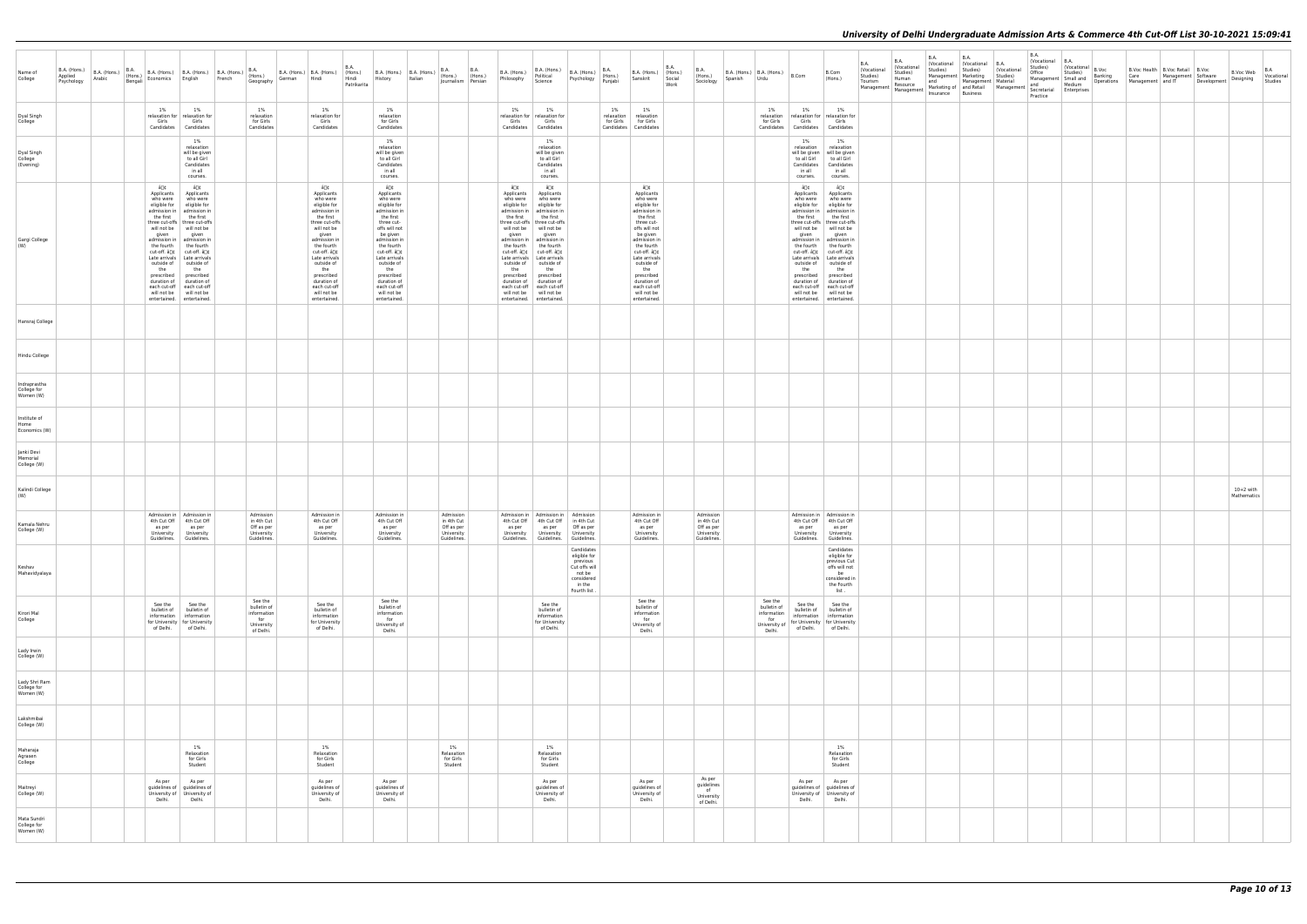|                                                        |                                                                                                                                                                                                                                                           |  |                                                                                                                                    |                                                                                                                                                                                                                                                                                                                                                                                                                                                                                                                                                                                                               |                                                                                                                                                                                                                                                                                                                           |        |                                                                                                                                                                                                                                                                                                                                                                                                |                                                                                                                                                                                                                                                                  |                                                                                                                                                                                       |         |                                                                                                                                                                                                                                                                                                                                                                                      |                                                                                                                                                       |                                                                                                                                                                                                                                                                                                                                                                                                                                                                                                                                                                                                        |                                                                                                     |                                                                                                                  |                               |                                     |         |                                           |                                                                                                                                                                                                                                      |                                                                                                                                                                                                                                                                                                                                                                                                                                                                                                                                | <b>B.A.</b>                                      | <b>B.A.</b>                                                | <b>B.A.</b>     | <b>B.A.</b><br>(Vocational (Vocational B.A.                                       |                                                               | <b>B.A.</b><br>Vocational             | B.A.                                                                                 |                                                                                                                                                                                                                                                                                                                                                                                                |                                                                                 |                                                                                                                                                                                                                                                                                                                                                                                                |                                                   |         |
|--------------------------------------------------------|-----------------------------------------------------------------------------------------------------------------------------------------------------------------------------------------------------------------------------------------------------------|--|------------------------------------------------------------------------------------------------------------------------------------|---------------------------------------------------------------------------------------------------------------------------------------------------------------------------------------------------------------------------------------------------------------------------------------------------------------------------------------------------------------------------------------------------------------------------------------------------------------------------------------------------------------------------------------------------------------------------------------------------------------|---------------------------------------------------------------------------------------------------------------------------------------------------------------------------------------------------------------------------------------------------------------------------------------------------------------------------|--------|------------------------------------------------------------------------------------------------------------------------------------------------------------------------------------------------------------------------------------------------------------------------------------------------------------------------------------------------------------------------------------------------|------------------------------------------------------------------------------------------------------------------------------------------------------------------------------------------------------------------------------------------------------------------|---------------------------------------------------------------------------------------------------------------------------------------------------------------------------------------|---------|--------------------------------------------------------------------------------------------------------------------------------------------------------------------------------------------------------------------------------------------------------------------------------------------------------------------------------------------------------------------------------------|-------------------------------------------------------------------------------------------------------------------------------------------------------|--------------------------------------------------------------------------------------------------------------------------------------------------------------------------------------------------------------------------------------------------------------------------------------------------------------------------------------------------------------------------------------------------------------------------------------------------------------------------------------------------------------------------------------------------------------------------------------------------------|-----------------------------------------------------------------------------------------------------|------------------------------------------------------------------------------------------------------------------|-------------------------------|-------------------------------------|---------|-------------------------------------------|--------------------------------------------------------------------------------------------------------------------------------------------------------------------------------------------------------------------------------------|--------------------------------------------------------------------------------------------------------------------------------------------------------------------------------------------------------------------------------------------------------------------------------------------------------------------------------------------------------------------------------------------------------------------------------------------------------------------------------------------------------------------------------|--------------------------------------------------|------------------------------------------------------------|-----------------|-----------------------------------------------------------------------------------|---------------------------------------------------------------|---------------------------------------|--------------------------------------------------------------------------------------|------------------------------------------------------------------------------------------------------------------------------------------------------------------------------------------------------------------------------------------------------------------------------------------------------------------------------------------------------------------------------------------------|---------------------------------------------------------------------------------|------------------------------------------------------------------------------------------------------------------------------------------------------------------------------------------------------------------------------------------------------------------------------------------------------------------------------------------------------------------------------------------------|---------------------------------------------------|---------|
| Name of<br>College                                     | B.A. (Hons.)<br>Applied<br>Psychology                                                                                                                                                                                                                     |  |                                                                                                                                    |                                                                                                                                                                                                                                                                                                                                                                                                                                                                                                                                                                                                               | $\begin{array}{ l c c c c c } \hline \text{B.A. (Hons.)} & \text{B.A. (Hons.)} & \text{B.A. (Hons.)} & \text{B.A. (Hons.)} & \text{B.A. (Hons.)} & \text{B.A. (Hons.)} \\ \hline \text{Arabic} & \text{Bengali} & \text{Economics} & \text{English} & \text{French} & \text{Geograbtu} \\\hline \end{array}$<br>Geography | German | Hindi                                                                                                                                                                                                                                                                                                                                                                                          | <b>B.A.</b><br>Hindi<br>Patrikarita                                                                                                                                                                                                                              | History                                                                                                                                                                               | Italian | B.A. (Hons.) B.A. (Hons.) $\begin{vmatrix} B & B & B \\ C & D & D \end{vmatrix}$ B.A. (Hons.) B.A. (Hons.) $\begin{vmatrix} B & B & C \\ D & D & D \end{vmatrix}$ (Hons.) $\begin{vmatrix} B & B & C \\ D & D & D \end{vmatrix}$ (Hons.) $\begin{vmatrix} B & B & C \\ D & D & D \end{vmatrix}$ (Hons.) $\begin{vmatrix} B & B & C \\ D & D & D \end{vmatrix}$<br>Journalism Persian | B.A. (Hons.)<br>Philosophy                                                                                                                            | B.A. (Hons.)<br>Political<br>Science                                                                                                                                                                                                                                                                                                                                                                                                                                                                                                                                                                   | $B.A.$ (Hons.) $\left  \begin{array}{c} 0.111 \\ (Hons.) \end{array} \right $<br>Psychology Punjabi | B.A. (Hons.) (Hons.)<br>Sanskrit                                                                                 | <b>B.A.</b><br>Social<br>Work | <b>B.A.</b><br>(Hons.)<br>Sociology | Spanish | B.A. (Hons.) B.A. (Hons.) $B.Com$<br>Urdu |                                                                                                                                                                                                                                      | B.Com<br>(Hons.)                                                                                                                                                                                                                                                                                                                                                                                                                                                                                                               | (Vocational<br>Studies)<br>Tourism<br>Management | (Vocational<br>Studies)<br>Human<br>Resource<br>Management | Studies)<br>and | Studies)<br>Management   Marketing<br>Management   Material<br>Insurance Business | (Vocational<br>Studies)<br>Marketing of and Retail Management | Studies)<br>Office<br>and<br>Practice | (Vocational<br>Studies)<br>Management Small and<br>Medium<br>Secretarial Enterprises | B.Voc<br>Banking                                                                                                                                                                                                                                                                                                                                                                               | B.Voc Health   B.Voc Retail   B.Voc<br>Care<br>Operations   Management   and IT | Management Software<br>Development                                                                                                                                                                                                                                                                                                                                                             | $\vert$ B.Voc Web $\vert$ Vocational<br>Designing | Studies |
| Miranda House<br>(W)                                   |                                                                                                                                                                                                                                                           |  |                                                                                                                                    |                                                                                                                                                                                                                                                                                                                                                                                                                                                                                                                                                                                                               |                                                                                                                                                                                                                                                                                                                           |        |                                                                                                                                                                                                                                                                                                                                                                                                |                                                                                                                                                                                                                                                                  |                                                                                                                                                                                       |         |                                                                                                                                                                                                                                                                                                                                                                                      |                                                                                                                                                       |                                                                                                                                                                                                                                                                                                                                                                                                                                                                                                                                                                                                        |                                                                                                     |                                                                                                                  |                               |                                     |         |                                           |                                                                                                                                                                                                                                      |                                                                                                                                                                                                                                                                                                                                                                                                                                                                                                                                |                                                  |                                                            |                 |                                                                                   |                                                               |                                       |                                                                                      |                                                                                                                                                                                                                                                                                                                                                                                                |                                                                                 |                                                                                                                                                                                                                                                                                                                                                                                                |                                                   |         |
| Motilal Nehru<br>College                               |                                                                                                                                                                                                                                                           |  |                                                                                                                                    |                                                                                                                                                                                                                                                                                                                                                                                                                                                                                                                                                                                                               |                                                                                                                                                                                                                                                                                                                           |        |                                                                                                                                                                                                                                                                                                                                                                                                |                                                                                                                                                                                                                                                                  |                                                                                                                                                                                       |         |                                                                                                                                                                                                                                                                                                                                                                                      |                                                                                                                                                       |                                                                                                                                                                                                                                                                                                                                                                                                                                                                                                                                                                                                        |                                                                                                     | 1%<br>RELAXATION<br>FOR GIRL<br>CANDIDATE.<br>SANSKRIT<br>MANDATORY<br>IN 12TH OR<br>10TH WITH<br>PASS<br>MARKS. |                               |                                     |         |                                           |                                                                                                                                                                                                                                      |                                                                                                                                                                                                                                                                                                                                                                                                                                                                                                                                |                                                  |                                                            |                 |                                                                                   |                                                               |                                       |                                                                                      |                                                                                                                                                                                                                                                                                                                                                                                                |                                                                                 |                                                                                                                                                                                                                                                                                                                                                                                                |                                                   |         |
| Motilal Nehru<br>College<br>(Evening)                  |                                                                                                                                                                                                                                                           |  |                                                                                                                                    | 1%<br>concession in<br>aggregate in<br>all courses to<br>the girl<br>candidates.                                                                                                                                                                                                                                                                                                                                                                                                                                                                                                                              |                                                                                                                                                                                                                                                                                                                           |        | 1%<br>concession in<br>aggregate in<br>all courses to<br>the girl<br>candidates.                                                                                                                                                                                                                                                                                                               |                                                                                                                                                                                                                                                                  | 1%<br>concession<br>in aggregate<br>in all<br>courses to<br>the girl<br>candidates.                                                                                                   |         |                                                                                                                                                                                                                                                                                                                                                                                      |                                                                                                                                                       | 1%<br>concession in<br>aggregate in<br>all courses to<br>the girl<br>candidates.                                                                                                                                                                                                                                                                                                                                                                                                                                                                                                                       |                                                                                                     |                                                                                                                  |                               |                                     |         |                                           | 1%                                                                                                                                                                                                                                   | 1%<br>concession in   concession in<br>aggregate in   aggregate in<br>all courses to all courses to<br>the girl the girl<br>candidates. candidates.                                                                                                                                                                                                                                                                                                                                                                            |                                                  |                                                            |                 |                                                                                   |                                                               |                                       |                                                                                      |                                                                                                                                                                                                                                                                                                                                                                                                |                                                                                 |                                                                                                                                                                                                                                                                                                                                                                                                |                                                   |         |
| P.G.D.A.V.<br>College                                  |                                                                                                                                                                                                                                                           |  | Girls.                                                                                                                             | 1% less for 1% less for<br>Girls.                                                                                                                                                                                                                                                                                                                                                                                                                                                                                                                                                                             |                                                                                                                                                                                                                                                                                                                           |        | 1% less for<br>Girls.                                                                                                                                                                                                                                                                                                                                                                          |                                                                                                                                                                                                                                                                  | 1% less for<br>Girls.                                                                                                                                                                 |         |                                                                                                                                                                                                                                                                                                                                                                                      |                                                                                                                                                       | 1% less for<br>Girls.                                                                                                                                                                                                                                                                                                                                                                                                                                                                                                                                                                                  |                                                                                                     | 1% less for<br>Girls.                                                                                            |                               |                                     |         |                                           | Girls.                                                                                                                                                                                                                               | 1% less for 1% less for<br>Girls.                                                                                                                                                                                                                                                                                                                                                                                                                                                                                              |                                                  |                                                            |                 |                                                                                   |                                                               |                                       |                                                                                      |                                                                                                                                                                                                                                                                                                                                                                                                |                                                                                 |                                                                                                                                                                                                                                                                                                                                                                                                |                                                   |         |
| P.G.D.A.V.<br>College<br>(Evening)                     |                                                                                                                                                                                                                                                           |  |                                                                                                                                    |                                                                                                                                                                                                                                                                                                                                                                                                                                                                                                                                                                                                               |                                                                                                                                                                                                                                                                                                                           |        | 1%<br>concession<br>to Girl<br>candidates                                                                                                                                                                                                                                                                                                                                                      |                                                                                                                                                                                                                                                                  |                                                                                                                                                                                       |         |                                                                                                                                                                                                                                                                                                                                                                                      |                                                                                                                                                       | 1%<br>concession<br>to Girl<br>candidates                                                                                                                                                                                                                                                                                                                                                                                                                                                                                                                                                              |                                                                                                     | 1%<br>concession<br>to Girl<br>candidates                                                                        |                               |                                     |         |                                           | 1%<br>concession<br>to Girl<br>candidates                                                                                                                                                                                            | 1%<br>concession<br>to Girl<br>candidates                                                                                                                                                                                                                                                                                                                                                                                                                                                                                      |                                                  |                                                            |                 |                                                                                   |                                                               |                                       |                                                                                      |                                                                                                                                                                                                                                                                                                                                                                                                |                                                                                 |                                                                                                                                                                                                                                                                                                                                                                                                |                                                   |         |
| Rajdhani<br>College                                    |                                                                                                                                                                                                                                                           |  | 1%<br>relaxation for<br>girls                                                                                                      |                                                                                                                                                                                                                                                                                                                                                                                                                                                                                                                                                                                                               |                                                                                                                                                                                                                                                                                                                           |        | 1%<br>relaxation for<br>girls                                                                                                                                                                                                                                                                                                                                                                  |                                                                                                                                                                                                                                                                  | 1%<br>relaxation<br>for girls                                                                                                                                                         |         |                                                                                                                                                                                                                                                                                                                                                                                      |                                                                                                                                                       | 1%<br>relaxation for<br>girls                                                                                                                                                                                                                                                                                                                                                                                                                                                                                                                                                                          |                                                                                                     | 1%<br>relaxation<br>for girls                                                                                    |                               |                                     |         |                                           |                                                                                                                                                                                                                                      | 1%<br>relaxation for<br>girls                                                                                                                                                                                                                                                                                                                                                                                                                                                                                                  |                                                  |                                                            |                 |                                                                                   |                                                               |                                       |                                                                                      |                                                                                                                                                                                                                                                                                                                                                                                                |                                                                                 |                                                                                                                                                                                                                                                                                                                                                                                                |                                                   |         |
| Ram Lal Anand<br>College                               |                                                                                                                                                                                                                                                           |  |                                                                                                                                    | Candidates<br>eligible in<br>the First<br>three cut-off<br>lists would<br>not be<br>considered<br>for admission<br>in the Fourth<br>cut-off list,<br>1%<br>concession<br>for girls                                                                                                                                                                                                                                                                                                                                                                                                                            |                                                                                                                                                                                                                                                                                                                           |        | three cut-off<br>lists would<br>not be<br>considered<br>for admission<br>cut-off list,<br>1%                                                                                                                                                                                                                                                                                                   | Candidates<br>Candidates eligible in<br>eligible in the First<br>the First   three cut-<br>off lists<br>would not<br>be<br>considered<br>for<br>in the Fourth admission<br>in the<br>Fourth cut-<br>concession off list, 1%<br>for girls concession<br>for girls | Candidates<br>eligible in<br>the First<br>three cut-off<br>lists would<br>not be<br>considered<br>for<br>admission in<br>the Fourth<br>cut-off list,<br>1%<br>concession<br>for girls |         |                                                                                                                                                                                                                                                                                                                                                                                      |                                                                                                                                                       | Candidates<br>eligible in<br>the First<br>three cut-off<br>lists would<br>not be<br>considered<br>for admission<br>in the Fourth<br>cut-off list,<br>1%<br>concession<br>for girls                                                                                                                                                                                                                                                                                                                                                                                                                     |                                                                                                     |                                                                                                                  |                               |                                     |         |                                           | eligible in<br>the First<br>three cut-off<br>lists would<br>not be<br>1%<br>concession<br>for girls                                                                                                                                  | Candidates Candidates<br>eligible in<br>the First<br>three cut-off<br>lists would<br>not be<br>considered considered<br>for admission   for admission<br>in the Fourth $ $ in the Fourth<br>cut-off list, cut-off list,<br>1%<br>concession<br>for girls                                                                                                                                                                                                                                                                       |                                                  |                                                            |                 |                                                                                   |                                                               |                                       |                                                                                      |                                                                                                                                                                                                                                                                                                                                                                                                |                                                                                 |                                                                                                                                                                                                                                                                                                                                                                                                |                                                   |         |
| Ramanujan<br>College                                   | a. As regard<br>B.A. (Prog.)<br>we will not<br>give any<br>disadvantage<br>to any<br>students who<br>seek<br>admission to<br>B.A. (P) on<br>account of<br>change of<br>stream. b.<br>Directives<br>and<br>guidelines as<br>per<br>University of<br>Delhi. |  | a. 1%<br>concession<br>given to<br>women<br>applicants<br>(General<br>Category)<br>B.A.(H)<br>Applied<br>Psychology<br>seek<br>per | a. 1%<br>concession<br>given to<br>women<br>applicants<br>(General<br>Category)<br>except for except for<br>B.A.(H)<br>Applied<br>Psychology<br>b. As regard   b. As regard<br>B.A. (Prog.)   B.A. (Prog.)<br>we will not we will not<br>give any give any<br>disadvantage disadvantage<br>to any to any<br>students who   students who<br>seek<br>admission to admission to<br>B.A. (P) on B.A. (P) on<br>account of account of<br>change of change of<br>stream.c. stream.c.<br>Directives Directives<br>and and<br>guidelines as guidelines as<br>per<br>University of   University of<br>Delhi. Delhi. 95 |                                                                                                                                                                                                                                                                                                                           |        | a. 1%<br>concession<br>given to<br>women<br>applicants<br>(General<br>Category)<br>except for<br>B.A.(H)<br>Applied<br>Psychology<br>b. As regard<br>B.A. (Prog.)<br>we will not<br>give any<br>disadvantage<br>to any<br>students who<br>seek<br>admission to<br>B.A. (P) on<br>account of<br>change of<br>stream. c.<br>Directives<br>and<br>guidelines as<br>per<br>University of<br>Delhi. |                                                                                                                                                                                                                                                                  |                                                                                                                                                                                       |         |                                                                                                                                                                                                                                                                                                                                                                                      | a. 1%<br>concession<br>given to<br>women<br>applicants<br>(General<br>Category)<br>except for<br>B.A.(H)<br>Applied<br>Psychology<br>to any<br>Delhi. | a. 1%<br>concession<br>given to<br>women<br>applicants<br>(General<br>Category)<br>except for<br>B.A.(H)<br>Applied<br>Psychology<br>b. As regard   b. As regard<br>B.A. (Prog.)   B.A. (Prog.)<br>we will not   we will not<br>give any give any<br>disadvantage disadvantage<br>to any<br>students who   students who<br>seek<br>seek<br>admission to admission to<br>B.A. (P) on B.A. (P) on<br>account of account of<br>change of change of<br>stream. c. stream. c.<br>Directives Directives<br>and and<br>guidelines as guidelines as<br>per  <br>per<br>University of   University of<br>Delhi. |                                                                                                     |                                                                                                                  |                               |                                     |         |                                           | a. 1%<br>concession<br>given to<br>women<br>applicants<br>(General<br>Category)<br>except for<br>B.A.(H)<br>Applied<br>Psychology<br>B.A. (Prog.)<br>we will not<br>give any<br>to any<br>seek<br>Directives<br>and<br>per<br>Delhi. | a. 1%<br>concession<br>given to<br>women<br>applicants<br>(General<br>Category)<br>except for<br>B.A.(H)<br>Applied<br>Psychology<br>b. As regard   b. As regard<br>B.A. (Prog.)<br>we will not<br>give any<br>disadvantage disadvantage<br>to any<br>students who   students who<br>seek<br>admission to admission to<br>B.A. (P) on B.A. (P) on<br>account of account of<br>change of change of<br>stream.c. stream.c.<br>Directives<br>and<br>guidelines as guidelines as<br>per<br>University of   University of<br>Delhi. |                                                  |                                                            |                 |                                                                                   |                                                               |                                       |                                                                                      | a. 1%<br>concession<br>given to<br>women<br>applicants<br>(General<br>Category)<br>except for<br>B.A.(H)<br>Applied<br>Psychology<br>b. As regard<br>B.A. (Prog.)<br>we will not<br>give any<br>disadvantage<br>to any<br>students who<br>seek<br>admission to<br>B.A. (P) on<br>account of<br>change of<br>stream. c.<br>Directives<br>and<br>guidelines as<br>per<br>University of<br>Delhi. |                                                                                 | a. 1%<br>concession<br>given to<br>women<br>applicants<br>(General<br>Category)<br>except for<br>B.A.(H)<br>Applied<br>Psychology<br>b. As regard<br>B.A. (Prog.)<br>we will not<br>give any<br>disadvantage<br>to any<br>students who<br>seek<br>admission to<br>B.A. (P) on<br>account of<br>change of<br>stream. c.<br>Directives<br>and<br>guidelines as<br>per<br>University of<br>Delhi. |                                                   |         |
| Ramjas College                                         |                                                                                                                                                                                                                                                           |  |                                                                                                                                    |                                                                                                                                                                                                                                                                                                                                                                                                                                                                                                                                                                                                               |                                                                                                                                                                                                                                                                                                                           |        | 1%<br>relaxation for<br>girl students                                                                                                                                                                                                                                                                                                                                                          |                                                                                                                                                                                                                                                                  |                                                                                                                                                                                       |         |                                                                                                                                                                                                                                                                                                                                                                                      |                                                                                                                                                       |                                                                                                                                                                                                                                                                                                                                                                                                                                                                                                                                                                                                        |                                                                                                     | 1%<br>relaxation<br>for girl<br>students                                                                         |                               |                                     |         |                                           |                                                                                                                                                                                                                                      |                                                                                                                                                                                                                                                                                                                                                                                                                                                                                                                                |                                                  |                                                            |                 |                                                                                   |                                                               |                                       |                                                                                      |                                                                                                                                                                                                                                                                                                                                                                                                |                                                                                 |                                                                                                                                                                                                                                                                                                                                                                                                |                                                   |         |
| Satyawati<br>College                                   |                                                                                                                                                                                                                                                           |  |                                                                                                                                    | â∏¢ Girls   â∏¢ Girls<br>candidates candidates<br>will be given   will be given<br>relaxation up   relaxation up<br>to 1% in best   to 1% in best<br>four   four<br>percentages. percentages.                                                                                                                                                                                                                                                                                                                                                                                                                 |                                                                                                                                                                                                                                                                                                                           |        | â∏¢ Girls<br>candidates<br>will be given<br>relaxation up<br>to 1% in best<br>four<br>percentages.                                                                                                                                                                                                                                                                                             |                                                                                                                                                                                                                                                                  | â∏¢ Girls<br>candidates<br>will be given<br>relaxation<br>up to 1% in<br>best four<br>percentages.                                                                                    |         |                                                                                                                                                                                                                                                                                                                                                                                      |                                                                                                                                                       | â∏¢ Girls<br>candidates<br>will be given<br>relaxation up<br>to 1% in best<br>four<br>percentages.<br>â∏¢ B.A. (H)<br>Political<br>Science only<br>in Hindi<br>medium.                                                                                                                                                                                                                                                                                                                                                                                                                                 |                                                                                                     | â∏¢ Girls<br>candidates<br>will be given<br>relaxation<br>up to 1% in<br>best four<br>percentages.               |                               |                                     |         |                                           | best four   four   four                                                                                                                                                                                                              | â∏¢ Girls   â∏¢ Girls   â∏¢ Girls<br>candidates candidates candidates<br>will be given   will be given   will be given<br>relaxation relaxation up relaxation up<br>up to 1% in   to 1% in best   to 1% in best<br>percentages. percentages. percentages.                                                                                                                                                                                                                                                                      |                                                  |                                                            |                 |                                                                                   |                                                               |                                       |                                                                                      |                                                                                                                                                                                                                                                                                                                                                                                                |                                                                                 |                                                                                                                                                                                                                                                                                                                                                                                                |                                                   |         |
| Satyawati<br>College<br>(Evening)                      |                                                                                                                                                                                                                                                           |  | all the<br>courses.                                                                                                                | There will be   There will be<br>a relaxation a relaxation<br>of 1% marks   of 1% marks<br>in aggregate in aggregate<br>for Girl   for Girl<br>candidates in $ $ candidates in<br>all the<br>courses.                                                                                                                                                                                                                                                                                                                                                                                                         |                                                                                                                                                                                                                                                                                                                           |        | There will be<br>a relaxation<br>of 1% marks<br>in aggregate<br>for Girl<br>candidates in<br>all the<br>courses.                                                                                                                                                                                                                                                                               |                                                                                                                                                                                                                                                                  | There will be<br>a relaxation<br>of 1% marks<br>in aggregate<br>for Girl<br>candidates<br>in all the<br>courses.                                                                      |         |                                                                                                                                                                                                                                                                                                                                                                                      |                                                                                                                                                       | There will be<br>a relaxation<br>of 1% marks<br>in aggregate<br>for Girl<br>candidates in<br>all the<br>courses.                                                                                                                                                                                                                                                                                                                                                                                                                                                                                       |                                                                                                     |                                                                                                                  |                               |                                     |         |                                           | for Girl<br>all the<br>courses.                                                                                                                                                                                                      | There will be   There will be<br>a relaxation a relaxation<br>of 1% marks   of 1% marks<br>in aggregate   in aggregate<br>for Girl<br>candidates in   candidates in<br>all the<br>courses.                                                                                                                                                                                                                                                                                                                                     |                                                  |                                                            |                 |                                                                                   |                                                               |                                       |                                                                                      |                                                                                                                                                                                                                                                                                                                                                                                                |                                                                                 |                                                                                                                                                                                                                                                                                                                                                                                                |                                                   |         |
| Shaheed<br><b>Bhagat Singh</b><br>College              |                                                                                                                                                                                                                                                           |  |                                                                                                                                    |                                                                                                                                                                                                                                                                                                                                                                                                                                                                                                                                                                                                               |                                                                                                                                                                                                                                                                                                                           |        |                                                                                                                                                                                                                                                                                                                                                                                                |                                                                                                                                                                                                                                                                  |                                                                                                                                                                                       |         |                                                                                                                                                                                                                                                                                                                                                                                      |                                                                                                                                                       |                                                                                                                                                                                                                                                                                                                                                                                                                                                                                                                                                                                                        |                                                                                                     |                                                                                                                  |                               |                                     |         |                                           |                                                                                                                                                                                                                                      |                                                                                                                                                                                                                                                                                                                                                                                                                                                                                                                                |                                                  |                                                            |                 |                                                                                   |                                                               |                                       |                                                                                      |                                                                                                                                                                                                                                                                                                                                                                                                |                                                                                 |                                                                                                                                                                                                                                                                                                                                                                                                |                                                   |         |
| Shaheed<br><b>Bhagat Singh</b><br>College<br>(Evening) |                                                                                                                                                                                                                                                           |  |                                                                                                                                    |                                                                                                                                                                                                                                                                                                                                                                                                                                                                                                                                                                                                               | 1%<br>relaxation<br>to girls<br>students in<br>all courses.                                                                                                                                                                                                                                                               |        |                                                                                                                                                                                                                                                                                                                                                                                                |                                                                                                                                                                                                                                                                  |                                                                                                                                                                                       |         |                                                                                                                                                                                                                                                                                                                                                                                      |                                                                                                                                                       | 1%<br>relaxation to<br>girls<br>students in<br>all courses.                                                                                                                                                                                                                                                                                                                                                                                                                                                                                                                                            |                                                                                                     |                                                                                                                  |                               |                                     |         |                                           | $1\%$<br>girls                                                                                                                                                                                                                       | 1%<br>relaxation to relaxation to<br>girls<br>students in students in<br>all courses.   all courses.                                                                                                                                                                                                                                                                                                                                                                                                                           |                                                  |                                                            |                 |                                                                                   |                                                               |                                       |                                                                                      |                                                                                                                                                                                                                                                                                                                                                                                                |                                                                                 |                                                                                                                                                                                                                                                                                                                                                                                                |                                                   |         |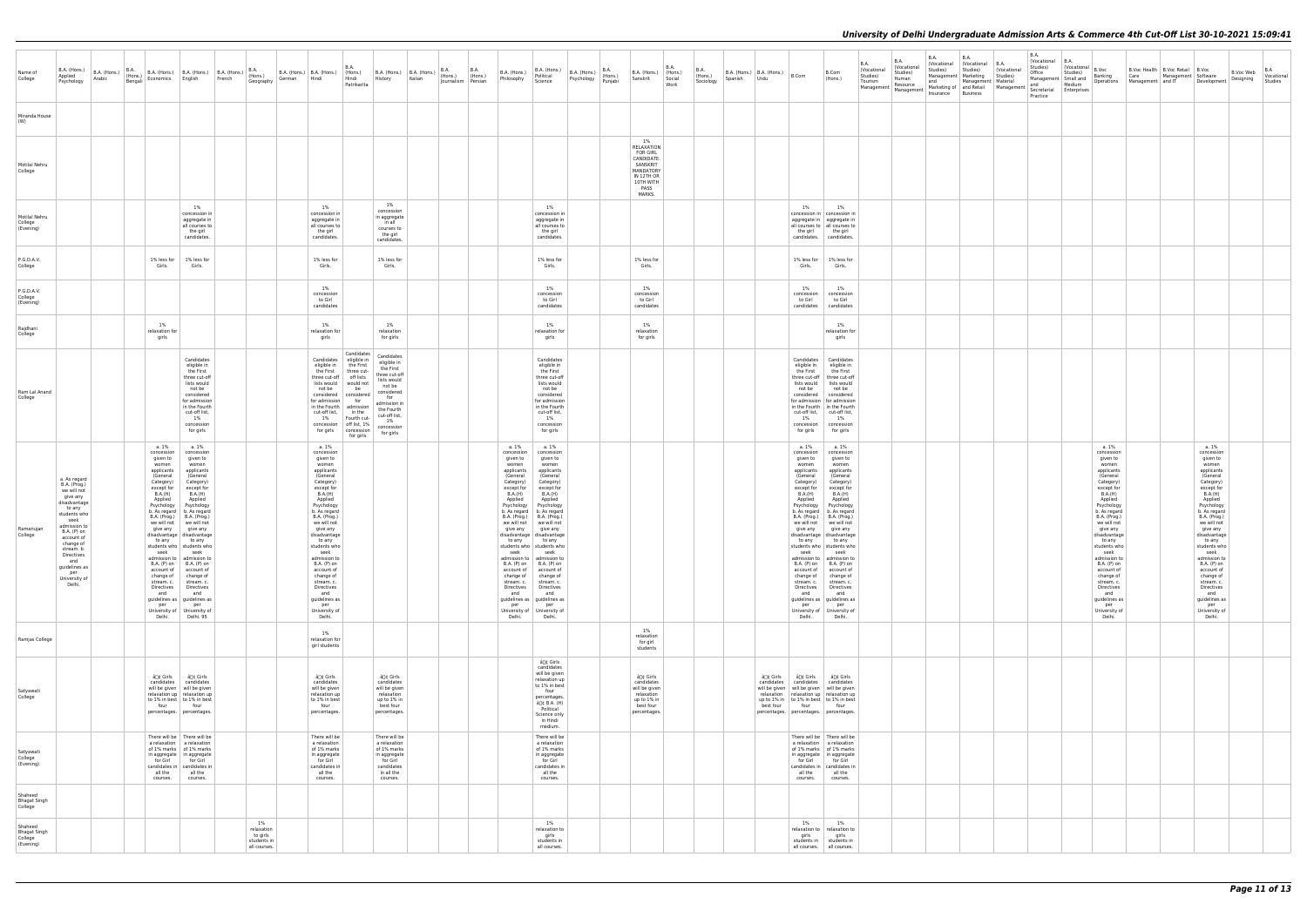| Name of<br>College                                                    |                                                                     |                                                                                                          | B.A. (Hons.) B.A. (Hons.) B.A. (Hons.) B.A. (Hons.) B.A. (Hons.) B.A. (Hons.) B.A. (Hons.) B.A. (Hons.) B.A. (Hons.) B.A. (Hons.) B.A. (Hons.) B.A. (Hons.) B.A. (Hons.) B.A. (Hons.) B.A. (Hons.) B.A. (Hons.) B.A. (Hons.) ( |                                |                                                                                                                   | <b>B.A.</b> |                                                                      |  |                                                                   |        |                                                                                                                                                                                  |        | B.A. (Hons.)<br>Psychology (Hons.)<br>Punjabi | B.A. (Hons.) (Hons.)<br>Sanskrit Social                                                                           | <b>B.A.</b> | B.A.<br>(Hons.)<br>Sociology | B.A. (Hons.)   B.A. (Hons.)   B.Com<br>Spanish Urdu |                                                                                                                                                                              | B.Com<br>(Hons.)                                                                                              | <b>B.A.</b><br>(Vocational<br>Studies) | <b>B.A.</b><br>(Vocational<br>Studies)<br>Human | <b>B.A.</b><br>Tourism Human<br>Tourism Resource and Management Material and Medium<br>Management Management Marketing of and<br>Management Insurance Business<br>Practice Partice Desiness<br>Practice Partice Practice | <b>B.A.</b><br>(Vocational (Vocational B.A.<br>Studies) Studies) (Vocational<br>Management   Marketing   Studies) | <b>B.A.</b><br>Vocational B.A.<br>Studies)<br>Office<br>Practice | $\begin{array}{c c} \mathsf{b}.\mathsf{m}.\end{array}$ (Vocational $\mathsf{B}.\mathsf{Voc}$<br>Studies) |  | B.Voc Health   B.Voc Retail   B.Voc<br>Office Studies)<br>Management Small and Danking Care Management Software B. P.V. We Wocational<br>and Designing Madium Operations Management and IT Development Designing Studies | $\big $ B.Voc Web $\big $ Vocational |
|-----------------------------------------------------------------------|---------------------------------------------------------------------|----------------------------------------------------------------------------------------------------------|--------------------------------------------------------------------------------------------------------------------------------------------------------------------------------------------------------------------------------|--------------------------------|-------------------------------------------------------------------------------------------------------------------|-------------|----------------------------------------------------------------------|--|-------------------------------------------------------------------|--------|----------------------------------------------------------------------------------------------------------------------------------------------------------------------------------|--------|-----------------------------------------------|-------------------------------------------------------------------------------------------------------------------|-------------|------------------------------|-----------------------------------------------------|------------------------------------------------------------------------------------------------------------------------------------------------------------------------------|---------------------------------------------------------------------------------------------------------------|----------------------------------------|-------------------------------------------------|--------------------------------------------------------------------------------------------------------------------------------------------------------------------------------------------------------------------------|-------------------------------------------------------------------------------------------------------------------|------------------------------------------------------------------|----------------------------------------------------------------------------------------------------------|--|--------------------------------------------------------------------------------------------------------------------------------------------------------------------------------------------------------------------------|--------------------------------------|
| Shaheed<br>Rajguru College<br>of Applied<br>Sciences for<br>Women (W) |                                                                     |                                                                                                          |                                                                                                                                                                                                                                |                                |                                                                                                                   |             |                                                                      |  |                                                                   |        |                                                                                                                                                                                  |        |                                               |                                                                                                                   |             |                              |                                                     |                                                                                                                                                                              |                                                                                                               |                                        |                                                 |                                                                                                                                                                                                                          |                                                                                                                   |                                                                  |                                                                                                          |  |                                                                                                                                                                                                                          |                                      |
| Shaheed<br>Sukhdev<br>College<br>Business<br>Studies                  |                                                                     |                                                                                                          |                                                                                                                                                                                                                                |                                |                                                                                                                   |             |                                                                      |  |                                                                   |        |                                                                                                                                                                                  |        |                                               |                                                                                                                   |             |                              |                                                     |                                                                                                                                                                              |                                                                                                               |                                        |                                                 |                                                                                                                                                                                                                          |                                                                                                                   |                                                                  |                                                                                                          |  |                                                                                                                                                                                                                          |                                      |
| Shivaji College                                                       |                                                                     | 1%<br>Girls.                                                                                             | 1%<br>relaxation for relaxation for<br>Girls.                                                                                                                                                                                  | 1%<br>relaxation<br>for Girls. | 1%<br>relaxation for<br>Girls.                                                                                    |             | 1%<br>relaxation<br>for Girls.                                       |  |                                                                   |        | 1%<br>relaxation for<br>Girls.                                                                                                                                                   |        |                                               | 1%<br>relaxation<br>for Girls.                                                                                    |             |                              |                                                     | 1%<br>Girls.                                                                                                                                                                 | 1%<br>relaxation for relaxation for<br>Girls.                                                                 |                                        |                                                 |                                                                                                                                                                                                                          |                                                                                                                   |                                                                  |                                                                                                          |  |                                                                                                                                                                                                                          |                                      |
| Shri Ram<br>College of<br>Commerce                                    |                                                                     |                                                                                                          |                                                                                                                                                                                                                                |                                |                                                                                                                   |             |                                                                      |  |                                                                   |        |                                                                                                                                                                                  |        |                                               |                                                                                                                   |             |                              |                                                     |                                                                                                                                                                              |                                                                                                               |                                        |                                                 |                                                                                                                                                                                                                          |                                                                                                                   |                                                                  |                                                                                                          |  |                                                                                                                                                                                                                          |                                      |
| Shyam Lal<br>College                                                  |                                                                     | 1%<br>all the<br>courses                                                                                 | 1%<br>concession concession<br>to Female to Female<br>candidates in   candidates in<br>all the<br>courses                                                                                                                      |                                | 1%<br>concession<br>to Female<br>candidates in<br>all the<br>courses                                              |             | 1%<br>concession<br>to Female<br>candidates<br>in all the<br>courses |  |                                                                   |        | 1%<br>concession<br>to Female<br>candidates in<br>all the<br>courses                                                                                                             |        |                                               |                                                                                                                   |             |                              |                                                     | 1%<br>concession<br>to Female<br>all the<br>courses                                                                                                                          | 1%<br>concession<br>to Female<br>candidates in   candidates in<br>all the<br>courses                          |                                        |                                                 |                                                                                                                                                                                                                          |                                                                                                                   |                                                                  |                                                                                                          |  |                                                                                                                                                                                                                          |                                      |
| Shyam Lal<br>College<br>(Evening)                                     |                                                                     | Upto 1%<br>concession<br>for Girl<br>Candidates.<br>Mathematics<br>iS<br>compulsory<br>at 10+2<br>Level. |                                                                                                                                                                                                                                |                                | Upto 1%<br>concession<br>for Girl<br>Candidates.<br>Hindi is<br>compulsory<br>at 10+2<br>Level.                   |             |                                                                      |  |                                                                   |        | Upto 1%<br>concession<br>for Girl<br>Candidates.                                                                                                                                 |        |                                               |                                                                                                                   |             |                              |                                                     | Upto 1%<br>concession<br>for Girl<br>Candidates.                                                                                                                             | Upto 1%<br>concession<br>for Girl<br>Candidates.<br>Mathematics<br>$i$ s<br>compulsory<br>at $10+2$<br>Level. |                                        |                                                 |                                                                                                                                                                                                                          |                                                                                                                   |                                                                  |                                                                                                          |  |                                                                                                                                                                                                                          |                                      |
| Shyama Prasad<br>Mukherji<br>College For<br>Women (W)                 |                                                                     |                                                                                                          |                                                                                                                                                                                                                                |                                |                                                                                                                   |             |                                                                      |  |                                                                   |        |                                                                                                                                                                                  |        |                                               |                                                                                                                   |             |                              |                                                     |                                                                                                                                                                              |                                                                                                               |                                        |                                                 |                                                                                                                                                                                                                          |                                                                                                                   |                                                                  |                                                                                                          |  |                                                                                                                                                                                                                          |                                      |
| Sri Aurobindo<br>College (Day)                                        |                                                                     |                                                                                                          | 1% less for<br>women<br>candidates.                                                                                                                                                                                            |                                | 1% less for<br>women<br>candidates.                                                                               |             |                                                                      |  |                                                                   |        | 1% less for<br>women<br>candidates.                                                                                                                                              |        |                                               |                                                                                                                   |             |                              |                                                     | women                                                                                                                                                                        | 1% less for 1% less for<br>women<br>candidates. candidates.                                                   |                                        |                                                 |                                                                                                                                                                                                                          |                                                                                                                   |                                                                  |                                                                                                          |  |                                                                                                                                                                                                                          |                                      |
| Sri Aurobindo<br>College<br>(Evening)                                 |                                                                     |                                                                                                          |                                                                                                                                                                                                                                |                                |                                                                                                                   |             |                                                                      |  |                                                                   |        |                                                                                                                                                                                  |        |                                               |                                                                                                                   |             |                              |                                                     |                                                                                                                                                                              |                                                                                                               |                                        |                                                 |                                                                                                                                                                                                                          |                                                                                                                   |                                                                  |                                                                                                          |  |                                                                                                                                                                                                                          |                                      |
| Sri Guru Gobind<br>Singh College<br>of Commerce                       |                                                                     |                                                                                                          |                                                                                                                                                                                                                                |                                |                                                                                                                   |             |                                                                      |  |                                                                   |        |                                                                                                                                                                                  |        |                                               |                                                                                                                   |             |                              |                                                     |                                                                                                                                                                              |                                                                                                               |                                        |                                                 |                                                                                                                                                                                                                          |                                                                                                                   |                                                                  |                                                                                                          |  |                                                                                                                                                                                                                          |                                      |
| Sri Guru Nanak<br>Dev Khalsa<br>College                               |                                                                     |                                                                                                          |                                                                                                                                                                                                                                |                                |                                                                                                                   |             |                                                                      |  |                                                                   |        |                                                                                                                                                                                  |        |                                               |                                                                                                                   |             |                              |                                                     |                                                                                                                                                                              |                                                                                                               |                                        |                                                 |                                                                                                                                                                                                                          |                                                                                                                   |                                                                  |                                                                                                          |  |                                                                                                                                                                                                                          |                                      |
| Sri Guru Tegh<br>Bahadur Khalsa<br>College                            |                                                                     |                                                                                                          |                                                                                                                                                                                                                                |                                |                                                                                                                   |             |                                                                      |  |                                                                   |        |                                                                                                                                                                                  |        |                                               |                                                                                                                   |             |                              |                                                     |                                                                                                                                                                              |                                                                                                               |                                        |                                                 |                                                                                                                                                                                                                          |                                                                                                                   |                                                                  |                                                                                                          |  |                                                                                                                                                                                                                          |                                      |
| Sri<br>Venketeswara<br>College                                        |                                                                     |                                                                                                          |                                                                                                                                                                                                                                |                                | 1%<br>relaxation<br>will be<br>provided to<br>girl<br>applicants<br>for<br>Admission<br>across all<br>categories. |             |                                                                      |  |                                                                   |        |                                                                                                                                                                                  |        |                                               | 1%<br>relaxation<br>will be<br>provided to<br>girl<br>applicants<br>for<br>Admission<br>across all<br>categories. |             |                              |                                                     |                                                                                                                                                                              |                                                                                                               |                                        |                                                 |                                                                                                                                                                                                                          |                                                                                                                   |                                                                  |                                                                                                          |  |                                                                                                                                                                                                                          |                                      |
| Swami<br>Shardhanand<br>College                                       |                                                                     |                                                                                                          |                                                                                                                                                                                                                                |                                |                                                                                                                   |             |                                                                      |  |                                                                   |        |                                                                                                                                                                                  |        |                                               |                                                                                                                   |             |                              |                                                     | Girls                                                                                                                                                                        | 1% less for 1% less for<br>Girls                                                                              |                                        |                                                 |                                                                                                                                                                                                                          |                                                                                                                   |                                                                  |                                                                                                          |  |                                                                                                                                                                                                                          |                                      |
| Vivekananda<br>College (W)                                            |                                                                     |                                                                                                          |                                                                                                                                                                                                                                |                                |                                                                                                                   |             |                                                                      |  |                                                                   |        |                                                                                                                                                                                  |        |                                               |                                                                                                                   |             |                              |                                                     |                                                                                                                                                                              |                                                                                                               |                                        |                                                 |                                                                                                                                                                                                                          |                                                                                                                   |                                                                  |                                                                                                          |  |                                                                                                                                                                                                                          |                                      |
| Zakir Husain<br>Delhi College                                         | $*1%$<br>relaxation in<br>the cut-off<br>marks for<br>girl-students | $*1%$<br>relaxation in<br>the cut-off<br>marks for<br>girl-students                                      |                                                                                                                                                                                                                                |                                |                                                                                                                   |             |                                                                      |  |                                                                   | $*1\%$ | $*1\%$<br>relaxation in   relaxation in   relaxation in<br>the cut-off the cut-off the cut-off<br>marks for   marks for   marks for<br>girl-students girl-students girl-students | $*1\%$ |                                               | $*1%$<br>relaxation in<br>the cut-off<br>marks for<br>girl-students                                               |             |                              | $*1%$                                               | $*1\%$<br>relaxation in   relaxation in   relaxation in<br>the cut-off the cut-off the cut-off<br>marks for marks for marks for<br>girl-students girl-students girl-students | $*1%$                                                                                                         |                                        |                                                 |                                                                                                                                                                                                                          |                                                                                                                   |                                                                  |                                                                                                          |  |                                                                                                                                                                                                                          |                                      |
| Zakir Husain<br>Delhi College<br>(Evening)                            |                                                                     |                                                                                                          | 1%<br>Concession<br>for Girls<br>Candidates<br>in all<br>courses.                                                                                                                                                              |                                | 1%<br>Concession<br>for Girls<br>Candidates<br>in all<br>courses.                                                 |             | 1%<br>Concession<br>for Girls<br>Candidates<br>in all<br>courses.    |  | 1%<br>Concession<br>for Girls<br>Candidates<br>in all<br>courses. |        | 1%<br>Concession<br>for Girls<br>Candidates<br>in all<br>courses.                                                                                                                |        |                                               | 1%<br>Concession<br>for Girls<br>Candidates<br>in all<br>courses.                                                 |             |                              | 1%<br>for Girls<br>Candidates<br>in all<br>courses. | 1%<br>Concession   Concession   Concession<br>for Girls<br>Candidates<br>in all<br>courses.                                                                                  | 1%<br>for Girls<br>Candidates<br>in all<br>courses.                                                           |                                        |                                                 |                                                                                                                                                                                                                          |                                                                                                                   |                                                                  |                                                                                                          |  |                                                                                                                                                                                                                          |                                      |

# **Note:**

**1. For Detailed information and any inadvertent typographical error kindly also compare with respective College websites.**